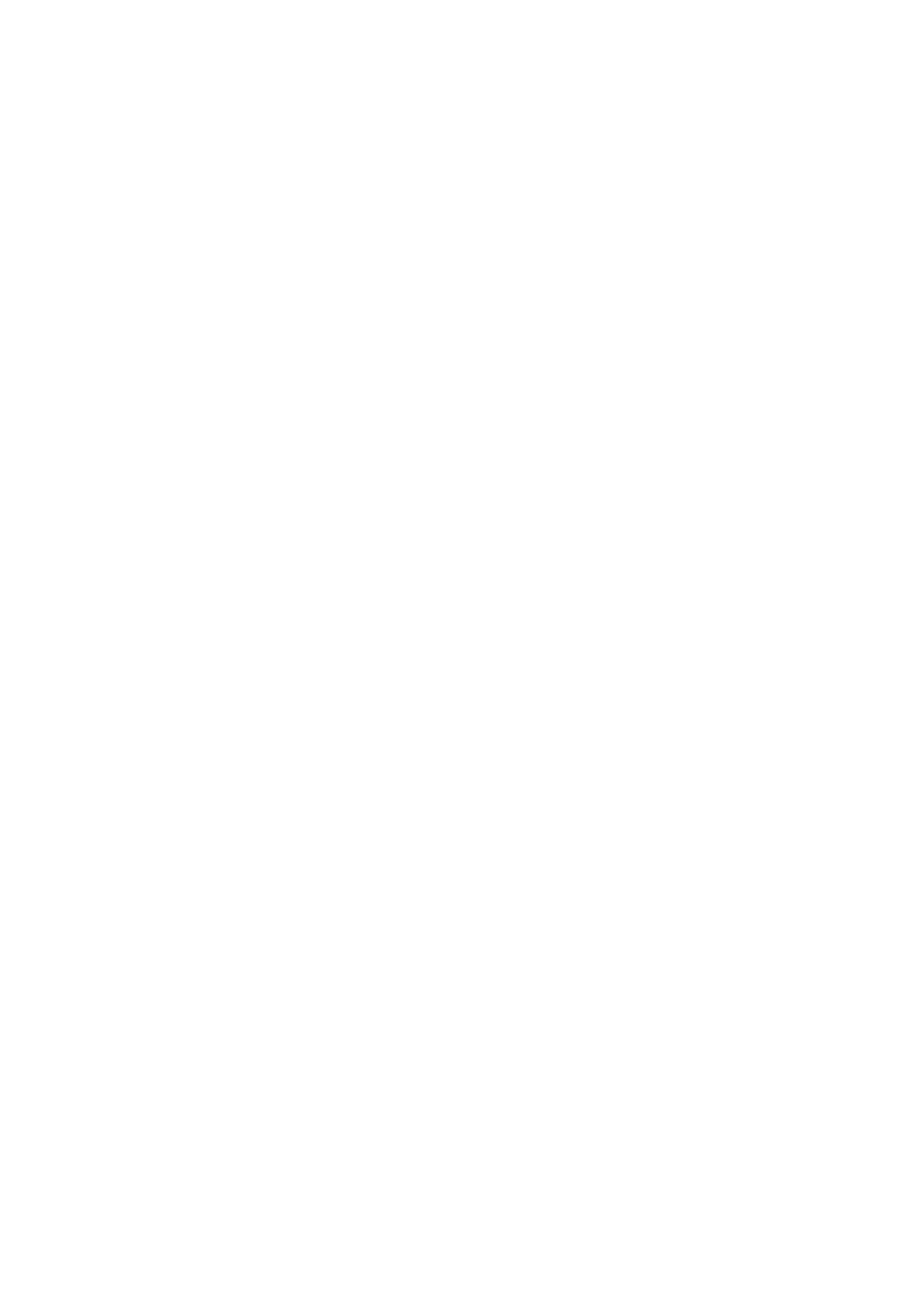### **ITU-T Recommendation T.120**

### **Data protocols for multimedia conferencing**

#### **Summary**

The T.120-series Recommendations collectively define a multipoint data communication service for use in multimedia conferencing environments. The purpose of ITU-T Recommendation T.120 is to provide an introduction and guide to the T.120 series. ITU-T Recommendation T.120 defines the T.120 architectural model and shows the interrelationships between the constituent Recommendations. Each Recommendation in the series is outlined and the requirements for T.120 compliance are specified. Annex A specifies T.120 channel and token allocations. Annex B specifies MCS domain parameters. Annex C specifies lightweight profiles for the T.120 architecture.

This revised version of ITU-T Recommendation T.120 introduces a number of clarifications to the previous version.

#### **Source**

ITU-T Recommendation T.120 was approved on 13 January 2007 by ITU-T Study Group 16 (2005-2008) under the ITU-T Recommendation A.8 procedure.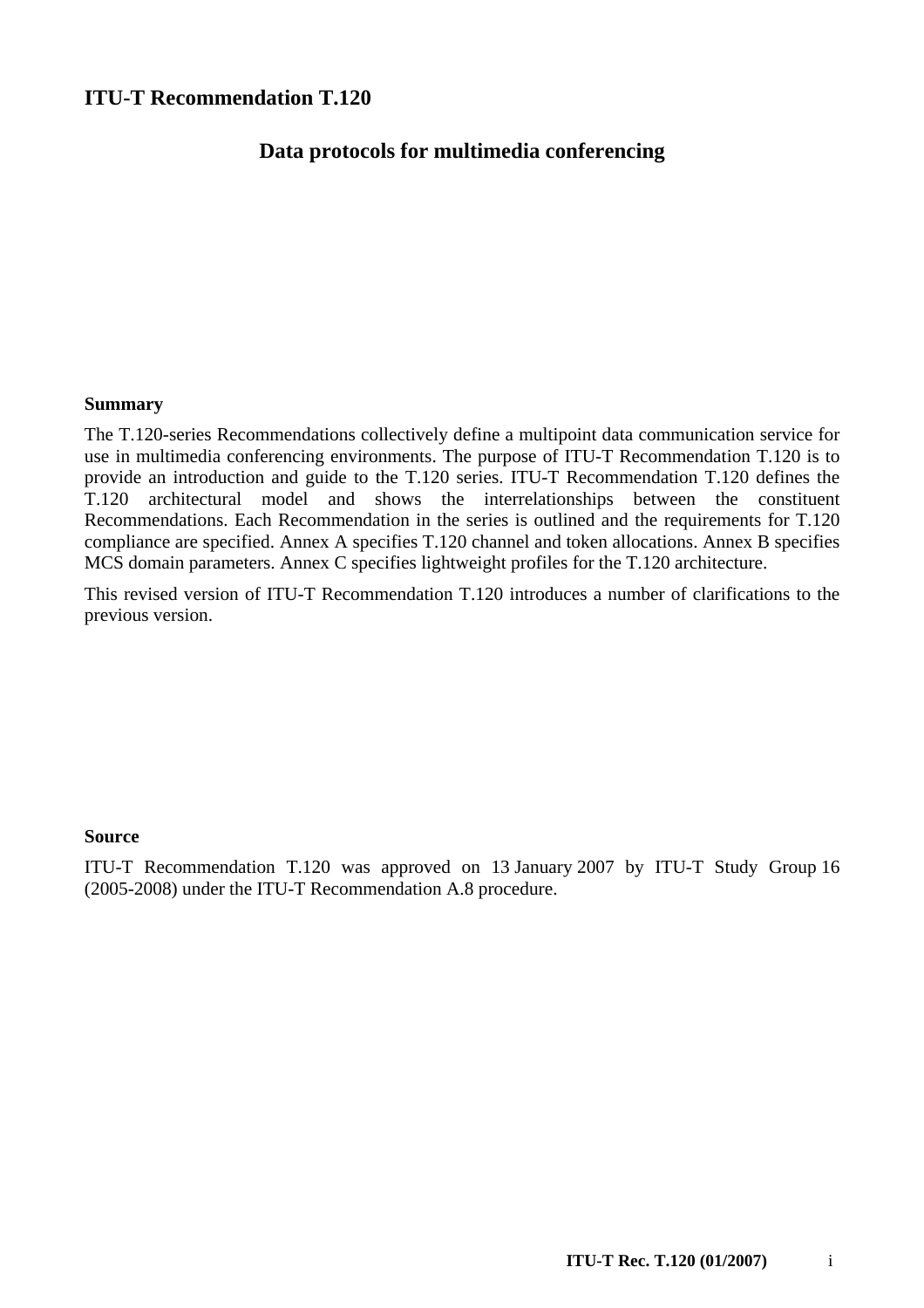#### FOREWORD

The International Telecommunication Union (ITU) is the United Nations specialized agency in the field of telecommunications. The ITU Telecommunication Standardization Sector (ITU-T) is a permanent organ of ITU. ITU-T is responsible for studying technical, operating and tariff questions and issuing Recommendations on them with a view to standardizing telecommunications on a worldwide basis.

The World Telecommunication Standardization Assembly (WTSA), which meets every four years, establishes the topics for study by the ITU-T study groups which, in turn, produce Recommendations on these topics.

The approval of ITU-T Recommendations is covered by the procedure laid down in WTSA Resolution 1.

In some areas of information technology which fall within ITU-T's purview, the necessary standards are prepared on a collaborative basis with ISO and IEC.

#### **NOTE**

In this Recommendation, the expression "Administration" is used for conciseness to indicate both a telecommunication administration and a recognized operating agency.

Compliance with this Recommendation is voluntary. However, the Recommendation may contain certain mandatory provisions (to ensure e.g. interoperability or applicability) and compliance with the Recommendation is achieved when all of these mandatory provisions are met. The words "shall" or some other obligatory language such as "must" and the negative equivalents are used to express requirements. The use of such words does not suggest that compliance with the Recommendation is required of any party.

#### INTELLECTUAL PROPERTY RIGHTS

ITU draws attention to the possibility that the practice or implementation of this Recommendation may involve the use of a claimed Intellectual Property Right. ITU takes no position concerning the evidence, validity or applicability of claimed Intellectual Property Rights, whether asserted by ITU members or others outside of the Recommendation development process.

As of the date of approval of this Recommendation, ITU had not received notice of intellectual property, protected by patents, which may be required to implement this Recommendation. However, implementers are cautioned that this may not represent the latest information and are therefore strongly urged to consult the TSB patent database at [http://www.itu.int/ITU-T/ipr/.](http://www.itu.int/ITU-T/ipr/)

#### © ITU 2007

All rights reserved. No part of this publication may be reproduced, by any means whatsoever, without the prior written permission of ITU.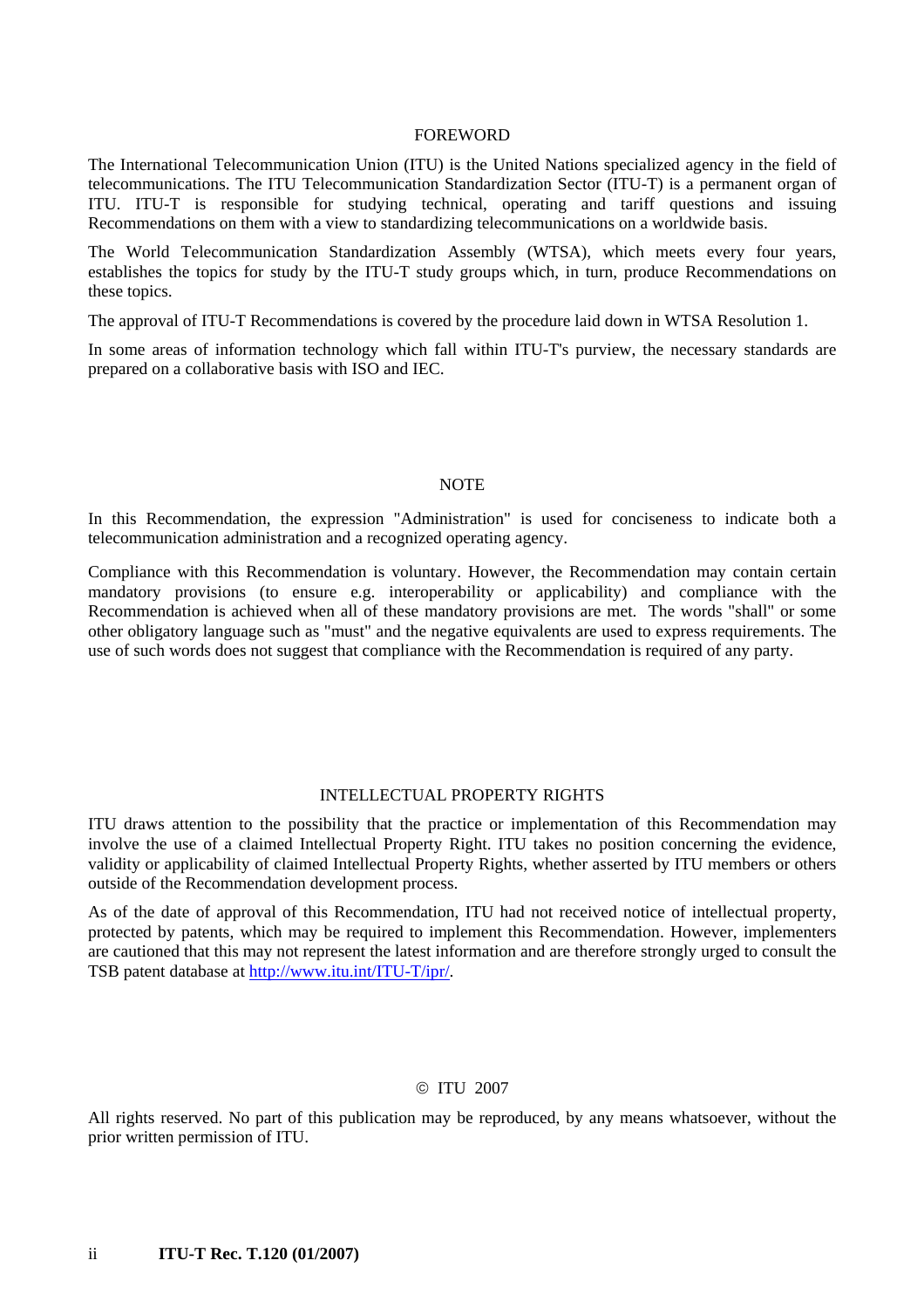# **CONTENTS**

### Page

| 1              |     |                                                                       | $\mathbf{1}$ |  |
|----------------|-----|-----------------------------------------------------------------------|--------------|--|
| $\overline{2}$ |     |                                                                       |              |  |
| 3              |     |                                                                       |              |  |
| 4              |     |                                                                       |              |  |
| 5              |     |                                                                       |              |  |
| 6              |     |                                                                       | 5            |  |
|                | 6.1 |                                                                       | 6            |  |
|                | 6.2 |                                                                       | 7            |  |
|                | 6.3 |                                                                       | 7            |  |
|                | 6.4 |                                                                       | 7            |  |
|                | 6.5 |                                                                       | 8            |  |
| 7              |     |                                                                       | 8            |  |
|                | 7.1 | Protocol stacks for audiographic and audiovisual conferencing –       | 8            |  |
|                | 7.2 | Multipoint communication service (MCS) - [ITU-T T.122],               | 9            |  |
|                | 7.3 |                                                                       | 10           |  |
| 8              |     | 10                                                                    |              |  |
|                | 8.1 |                                                                       | 10           |  |
|                | 8.2 | Multipoint still image and annotation protocol (MSIA) – [ITU-T T.126] | 11           |  |
|                | 8.3 |                                                                       | 11           |  |
|                | 8.4 |                                                                       | 12           |  |
|                | 8.5 |                                                                       | 12           |  |
|                | 8.6 |                                                                       | 12           |  |
| 9              |     |                                                                       | 12           |  |
|                |     |                                                                       | 14           |  |
|                | A.1 |                                                                       | 14           |  |
|                | A.2 |                                                                       | 14           |  |
|                | A.3 |                                                                       | 14           |  |
|                |     |                                                                       | 15           |  |
|                |     |                                                                       | 17           |  |
|                | C.1 |                                                                       | 18           |  |
|                | C.2 |                                                                       | 18           |  |
|                | C.3 |                                                                       | 24           |  |
|                | C.4 |                                                                       | 37           |  |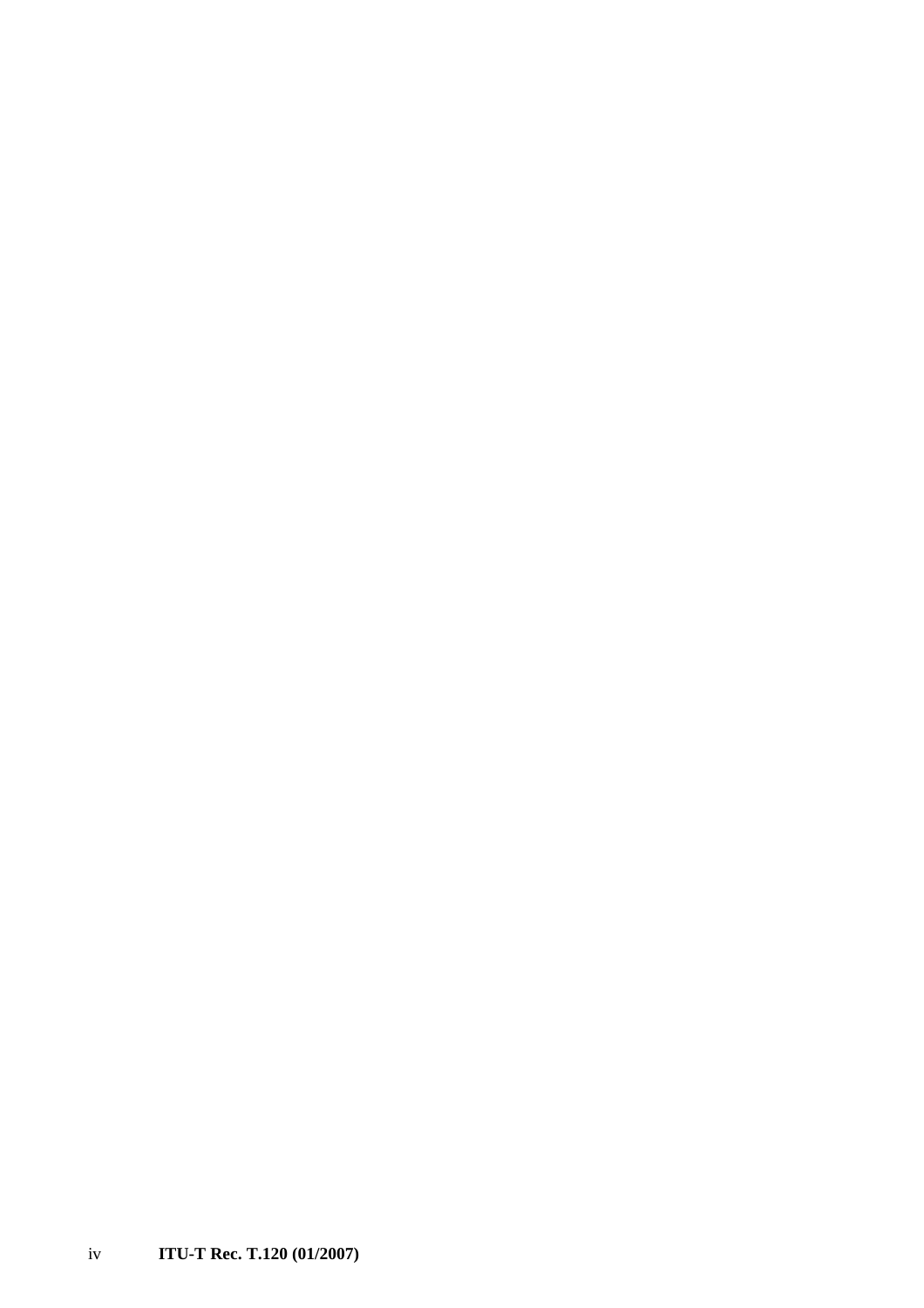### **ITU-T Recommendation T.120**

### **Data protocols for multimedia conferencing**

#### **1 Scope**

This Recommendation introduces a suite of standards, collectively referred to as the T.120 series.

This Recommendation describes the T.120 system model that provides an architecture for multipoint data communication in a multimedia conferencing environment. It provides an introduction and functional description of the Recommendations that go to make up the T.120 infrastructure. In addition, it provides an overview to other Recommendations in the series that provide standardized application protocol functionality.

This Recommendation defines the criteria for compliance when the T.120 data protocols are used in a conferencing or group-working environment.

This Recommendation only covers completed work contained in approved Recommendations. When new Recommendations are approved, supporting text will be generated for inclusion in this Recommendation at the next publication date.

#### **2 References**

The following ITU-T Recommendations and other references contain provisions which, through reference in this text, constitute provisions of this Recommendation. At the time of publication, the editions indicated were valid. All Recommendations and other references are subject to revision; users of this Recommendation are therefore encouraged to investigate the possibility of applying the most recent edition of the Recommendations and other references listed below. A list of the currently valid ITU-T Recommendations is regularly published. The reference to a document within this Recommendation does not give it, as a stand-alone document, the status of a Recommendation.

- [ITU-T T.121] ITU-T Recommendation T.121 (1996), *Generic application template*.
- [ITU-T T.122] ITU-T Recommendation T.122 (1998), *Multipoint communication service – Service definition*.
- [ITU-T T.123] ITU-T Recommendation T.123 (2007), *Network-specific data protocol stacks for multimedia conferencing*.
- [ITU-T T.124] ITU-T Recommendation T.124 (2007), *Generic conference control*.
- [ITU-T T.125] ITU-T Recommendation T.125 (1998), *Multipoint communication service protocol specification*.
- [ITU-T T.126] ITU-T Recommendation T.126 (1997), *Multipoint still image and annotation protocol*.
- [ITU-T T.127] ITU-T Recommendation T.127 (1995), *Multipoint binary file transfer protocol*.

#### **3 Abbreviations and acronyms**

This Recommendation uses the following abbreviations and acronyms:

- APE Application Protocol Entity
- ARM Application Resource Manager
- ASE Application Service Element
- B-ISDN Broadband Integrated Services Digital Network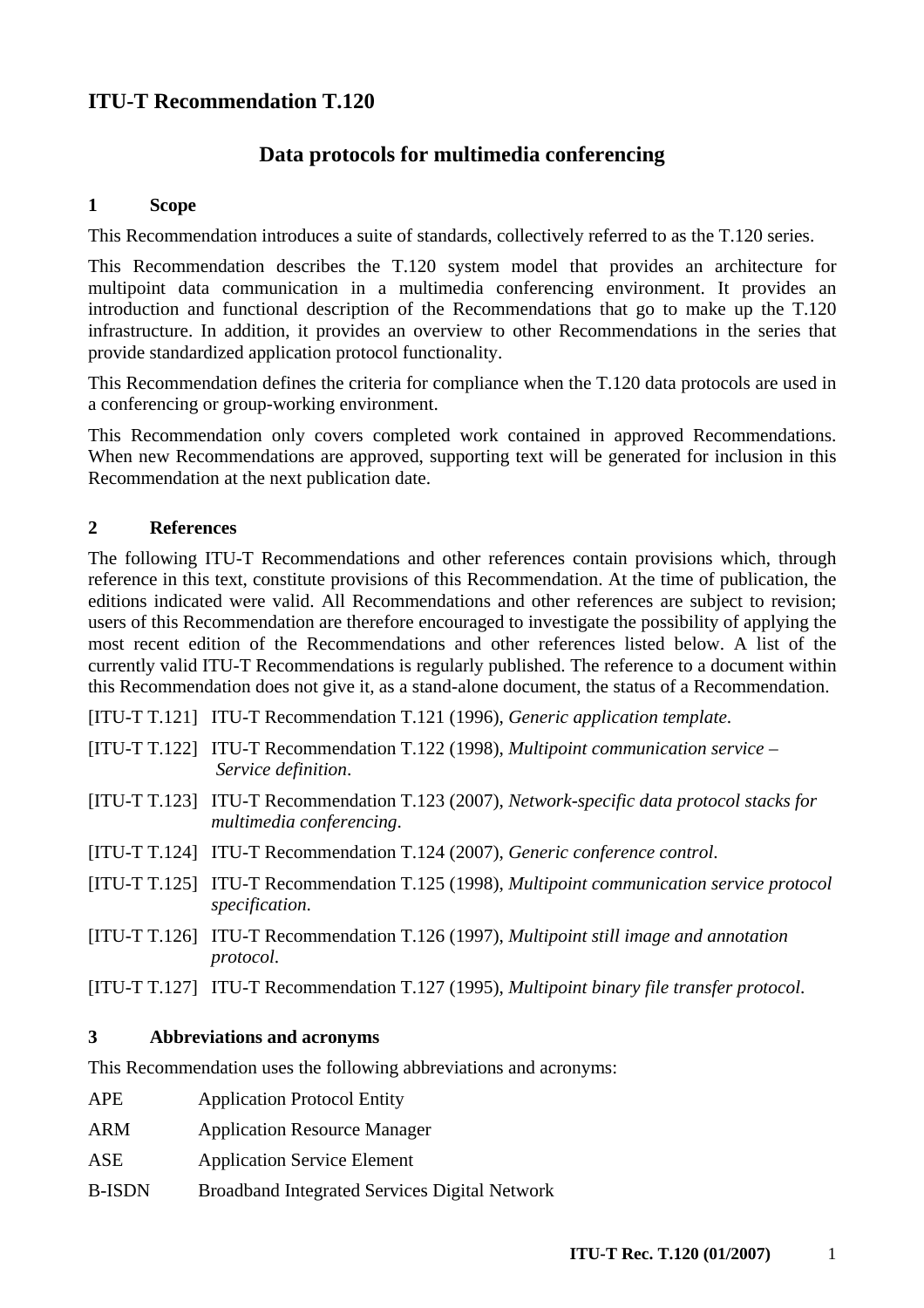| <b>CSDN</b> | <b>Circuit Switched Data Network</b>                      |
|-------------|-----------------------------------------------------------|
| <b>GAT</b>  | <b>Generic Application Template</b>                       |
| <b>GCC</b>  | Generic Conference Control                                |
| <b>ISDN</b> | <b>Integrated Services Digital Network</b>                |
| LAN         | <b>Local Area Network</b>                                 |
| <b>MBFT</b> | <b>Multipoint Binary File Transfer</b>                    |
| <b>MCS</b>  | <b>Multipoint Communication Service</b>                   |
| <b>MCU</b>  | <b>Multipoint Control Unit</b>                            |
| <b>MSIA</b> | <b>Multipoint Still Image and Annotation</b>              |
| <b>PDU</b>  | Protocol Data Unit                                        |
| <b>PSDN</b> | Packet Switched Data Network                              |
| <b>PSTN</b> | <b>Public Switched Telephone Network</b>                  |
| QoS         | <b>Quality of Service</b>                                 |
| <b>SI</b>   | Still Image (SI is a commonly used abbreviation for MSIA) |

### **4 Overview**

The T.120-series Recommendations collectively define a multipoint communication service for use in multimedia conferencing environments. The purpose of this Recommendation is to provide an introduction and guide for the T.120 series, showing the interrelationships between the constituent Recommendations and to define the requirements for compliance to this Recommendation for conferencing.

This Recommendation provides facilities to establish and manage interactive communications (conferences) involving two or more participants on and between a variety of different networks. It provides a comprehensive data communication service for those participants, which is independent of the underlying network. Within a conference it allows communications to be established between any combination of conference participants. This Recommendation also provides support for applications and their associated protocols, defining start-up mechanisms and capability exchange procedures, etc.

This Recommendation makes provisions to ensure interoperability of commonly required functionality such as file transfer, still image exchange and shared whiteboards through the definition of standardized application protocols.

The T.120 protocols provide a means of telecommunicating many forms of Data/Telematic information between two or more multimedia terminals and of managing such communication. They provide a multipoint data communication service that has a particular application in multimedia conferencing.

The T.120 protocols are suitable for use on many types of network: PSTN, ISDN, CSDN, PSDN, B-ISDN, LANs. They provide the capability for seamless interworking of applications between terminals connected to different networks.

The T.120 protocols provide:

- support for conference establishment among a group of network nodes (such as conference terminals and MCUs);
- mechanisms to identify the participating nodes and a comprehensive roster and capability exchange mechanism;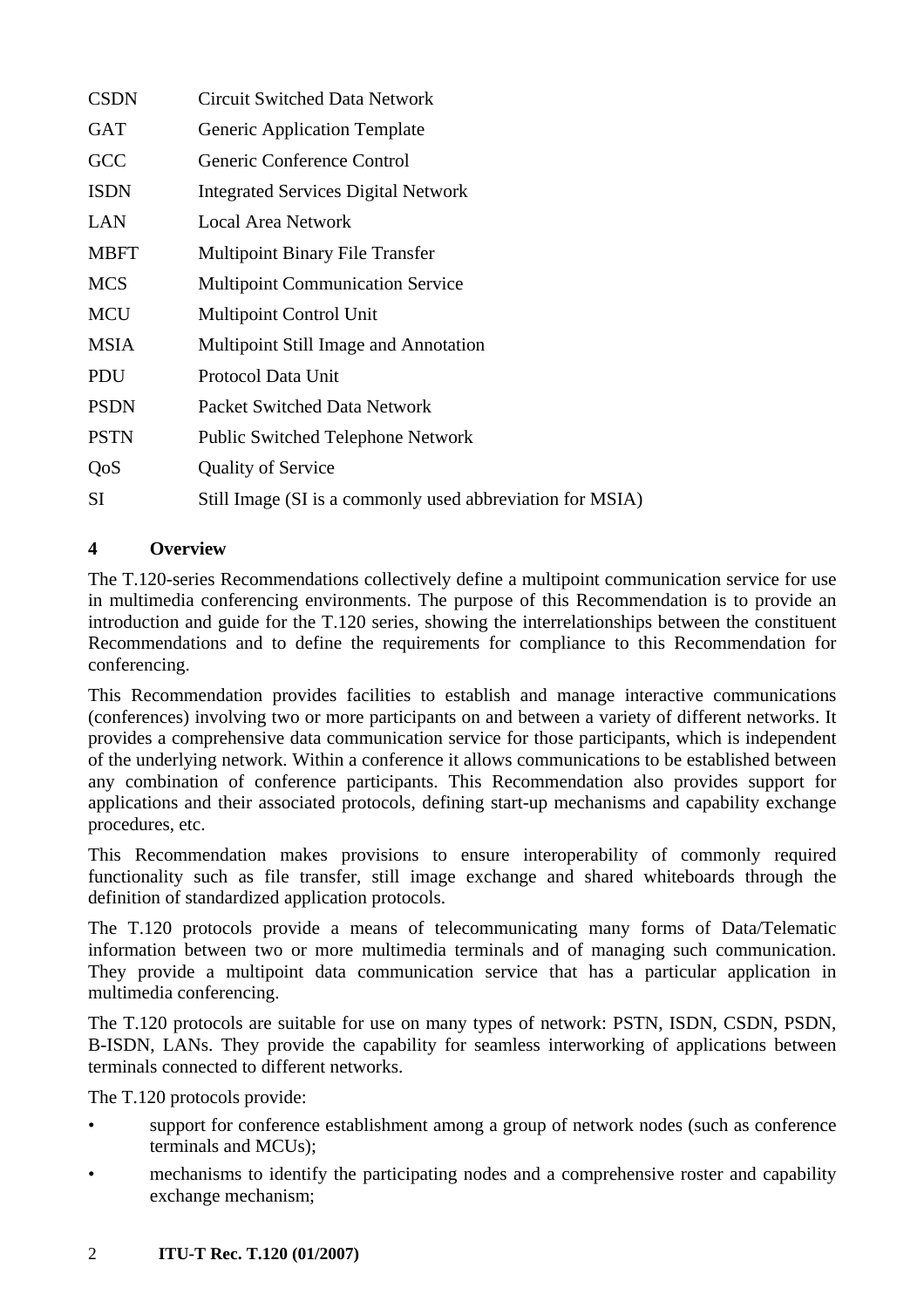• flexible management of communication between any combination of these elements.

The T.120 protocols can handle one or more simultaneous conferences. A terminal may participate in more than one of these if authorized to do so. The *convenor* of a conference may control the participation in that conference and the information which flows in that conference.

In a conference that allows conductorship, the convenor may delegate part or all authority to the conductor. If a conference enters conducted mode, application protocols that are "conductor aware" modify their behaviour, as specified by their protocol for this mode of operation.

This Recommendation imposes few inherent constraints on the configuration of connections between conference nodes (terminals and MCUs): but they must be arranged in a hierarchy, with a single node at the top of a tree. Nodes may be all connected to one star-point, or connected one to two others in a chain, or a chain of star-points, and so on, as long as it is clear for each connection which direction is upward and there are no loops. The top node should be present from the beginning of a conference, since any change in the top can be disruptive.

No constraint is placed on the rate or volume of information transmitted within the various media; the T.120 protocols have the capability to organize different rates of information flow, within the constraints imposed by the type of network and connections established thereon. They allow relative priorities to be set by the applications using the T.120 protocols.

The structure of the T.120 protocols is described in clause 6. Not all of the T.120 protocol provisions are mandatory: T.123, T.122/125, and T.124 are mandatory for conferencing and group working environments. The remainder are conditional: where functionality covered by the standards is provided, the standard protocols of the T.120 series must be implemented (see clause 9 for T.120 compliance requirements). This ensures that it is always possible to achieve a basic level of interworking, and does not prohibit customized enhancements and negotiation of proprietary modes if (and only if) all participating elements are able to support such modes.

### **5 Introduction to multipoint multimedia communication**

Traditionally, telephony services have been constrained to point-to-point operation. In order to support group activities such as meetings, conferences etc., involving physically separated participants, there is a requirement to join together more than two locations. The term "multipoint communication" simply describes the interconnection of multiple terminals. Normally, a special network element, known as a Multipoint Control Unit (MCU), or more simply a bridge, is required in order to provide this function.

A conference typically refers to a group of geographically dispersed nodes that are electronically joined together and that are capable of exchanging audiographic and audiovisual information across various communication networks.

Conference participants may have access to various types of media handling capabilities such as audio only (telephony), audio and data, audio and video, or audio, video and data.

The T.120 series of Recommendations define the component which is used to provide both a data communications service, and a management service for any other media services present.

T.120 protocols provide the infrastructure required to provide data services for many types of conferencing and group working, making it suitable for a diverse range of application areas. It is expected to find use in videotelephony and audiographic conferencing as well as other forms of multipoint multimedia communication.

This Recommendation regards point-to-point connections as the simplest form (a degenerate case) of a multipoint connection. Both forms of connection are supported by the T.120 protocols. Terminals with multiple communication ports (each with an appropriate T.120 transport stack) can act as T.120 data bridges and allow multipoint connections to be established involving three or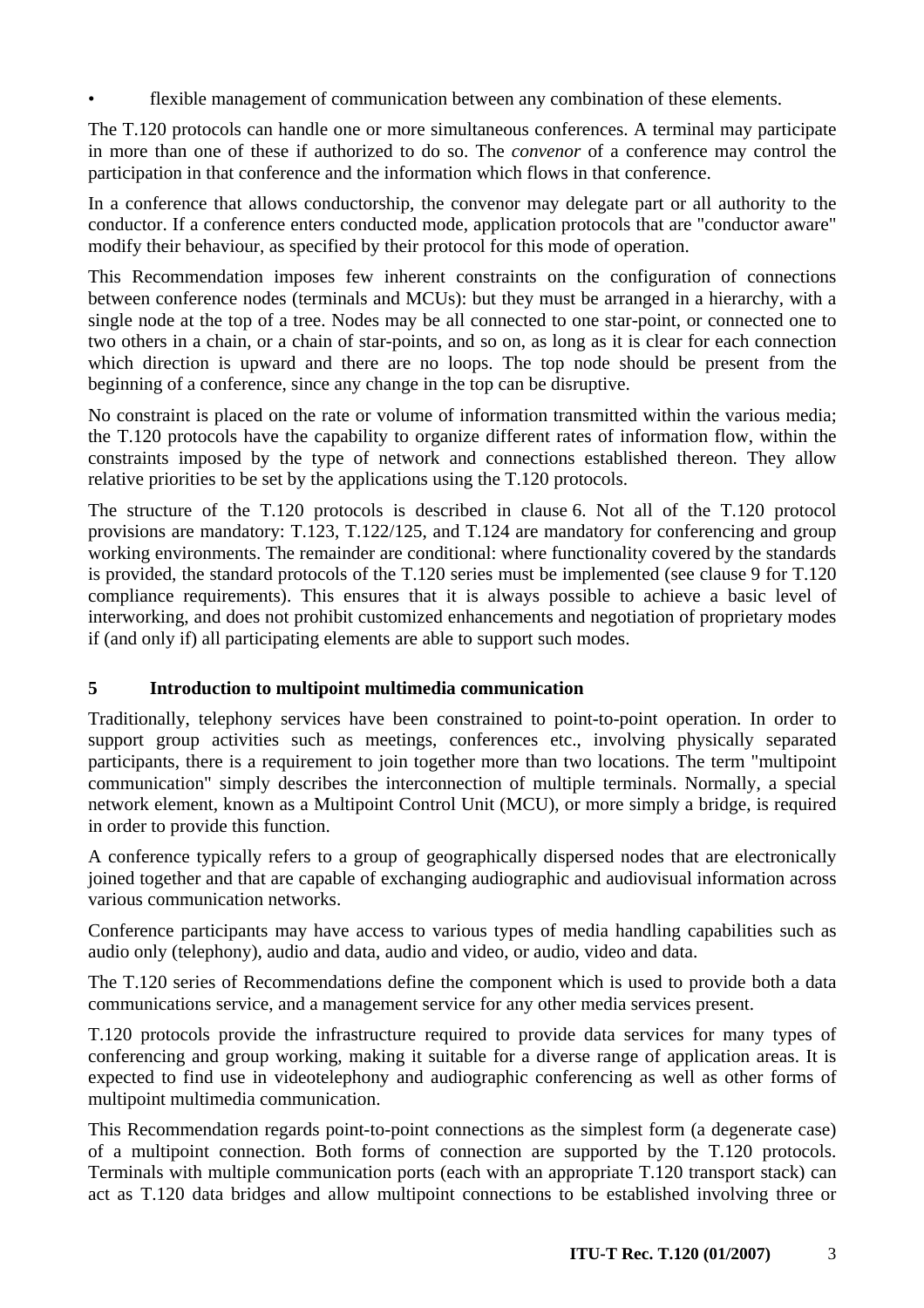more nodes. Figure 1 b) shows a four site conference with multiport terminals acting as data bridges.

MCUs are nodes that do not normally support terminal functionality. They act as bridging nodes, bridging data and other media streams present in the connections. Figure 1 c) shows an example of how three MCUs may be connected to bridge a group of terminals.



**Figure 1 – Examples of multipoint conference configurations showing various connection topologies and node types**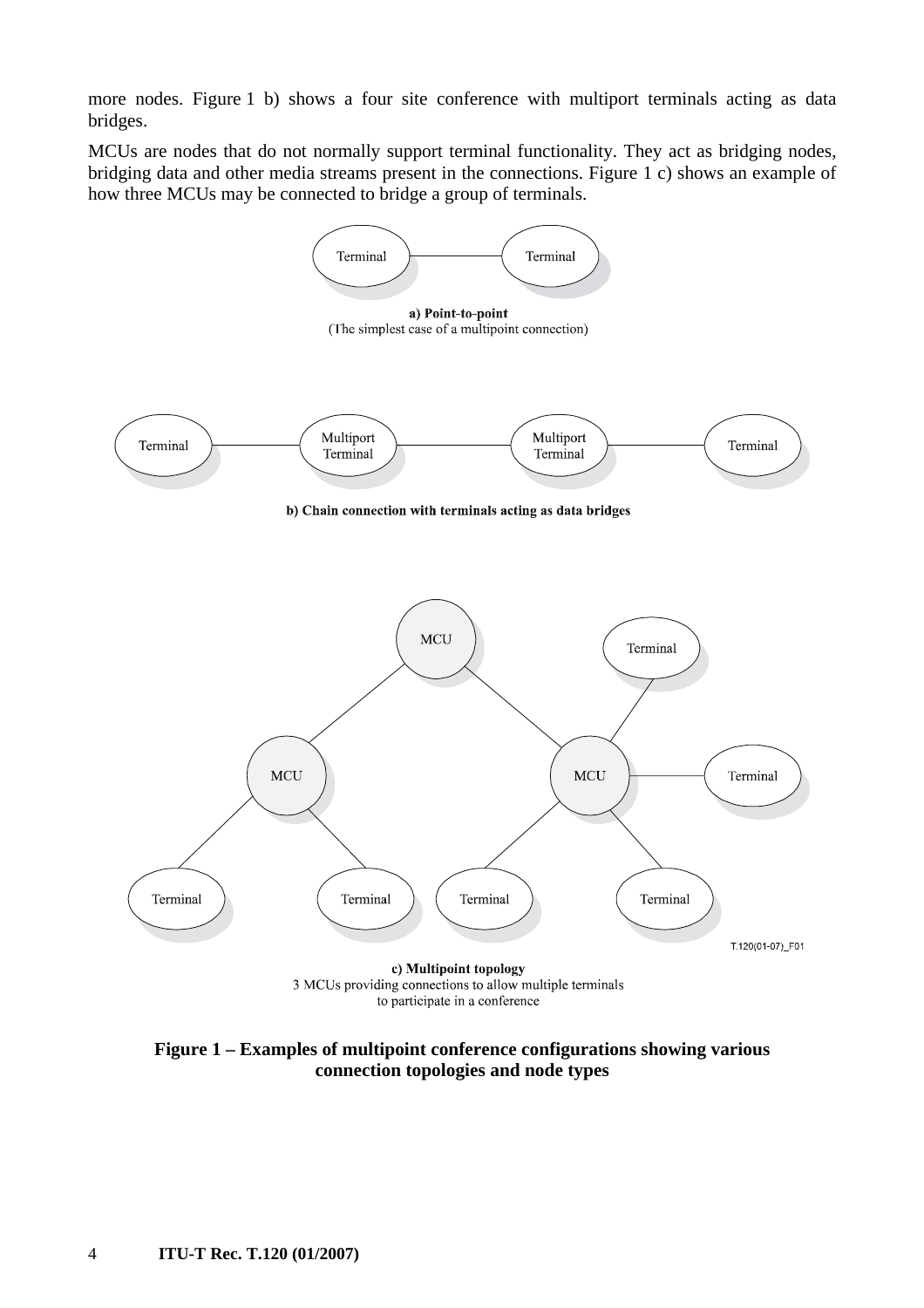Figure 2 is an example of a conference that involves terminals of diverse capability, on multiple different networks and across administrations.



**Figure 2 – Example of a mixed-network conference topology** 

### **6 The T.120 system model**

The T.120 model is comprised of a communications infrastructure and the application protocols that make use of it. Figure 3 shows the full model with both standardized and non-standardized applications. The model serves to show both the scope of the T.120 series of Recommendations (indicated by the shaded background) and the relationship between each of the Recommendations and other components in the system.

Generally, each layer provides services to the layer above and communicates to its peer(s) by sending Protocol Data Units (PDUs) via services provided by the layer below.

This clause will address each of the major functional levels in Figure 3: User applications, Application protocols, Node controller, Communications infrastructure and Networks.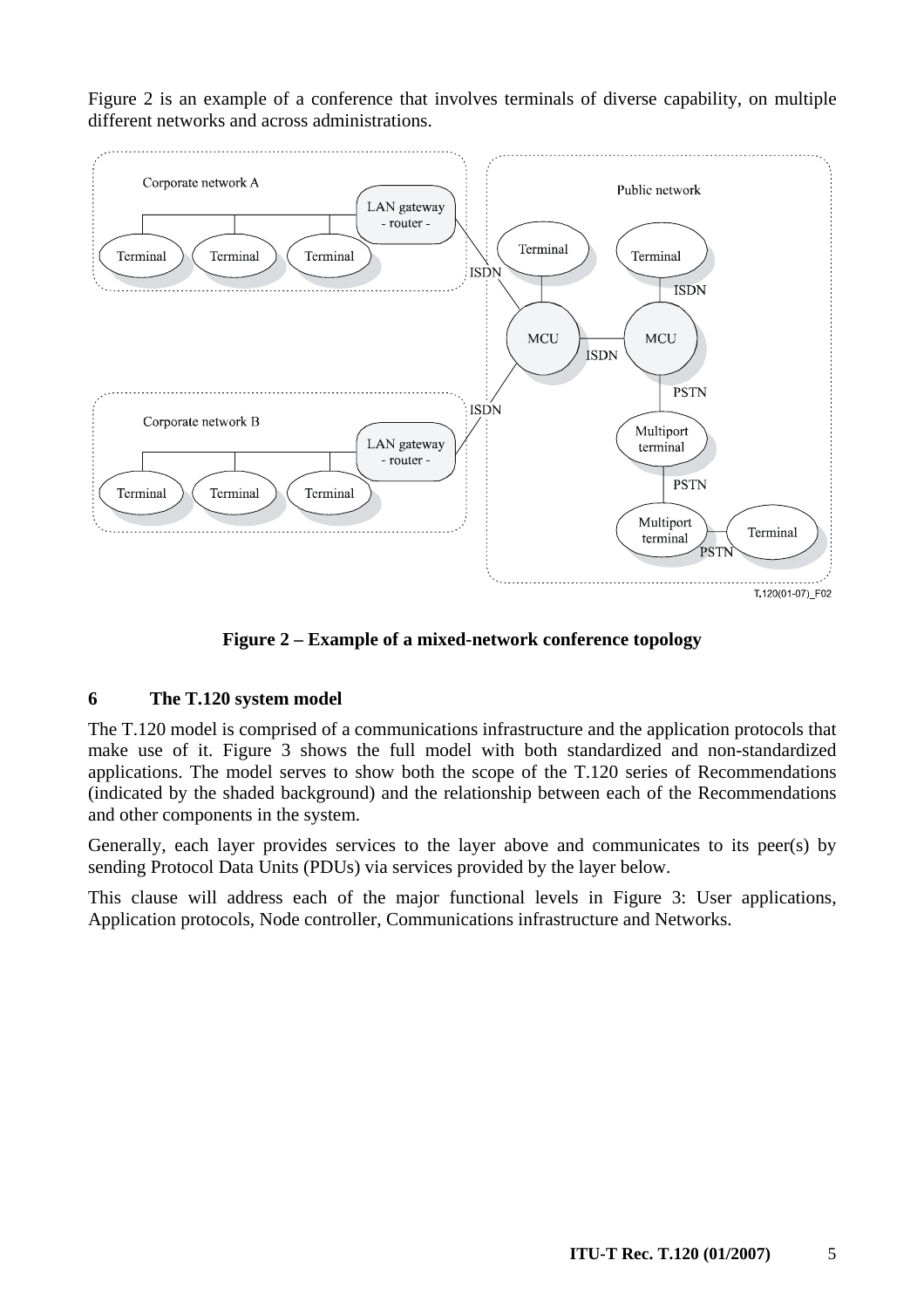

**Figure 3 – T.120 system model** 

### **6.1 User applications**

Applications *per se* are not the subject of standardization in the T.120-series Recommendations. Applications that use the services offered by the T.120 series Recommendations will generally be multipoint aware and designed to use the T.120 services provided by GCC and MCS. These applications are termed "User Applications" and they may use any combination of standardized and non-standard protocols to communicate with peer user applications. The T.120 environment supports multiple user applications concurrently operating in the same conference by providing mechanisms for the applications to coordinate the use of communications resources. The Generic Application Template [ITU-T T.121] provides guidance to user application developers on how to utilize the T.120 infrastructure in a coherent and consistent way. A user application addresses those tasks which have no direct effect on interworking (e.g., user interface) and which may thus be product and platform specific. The influence of the user application is felt at other sites through the application protocols it employs.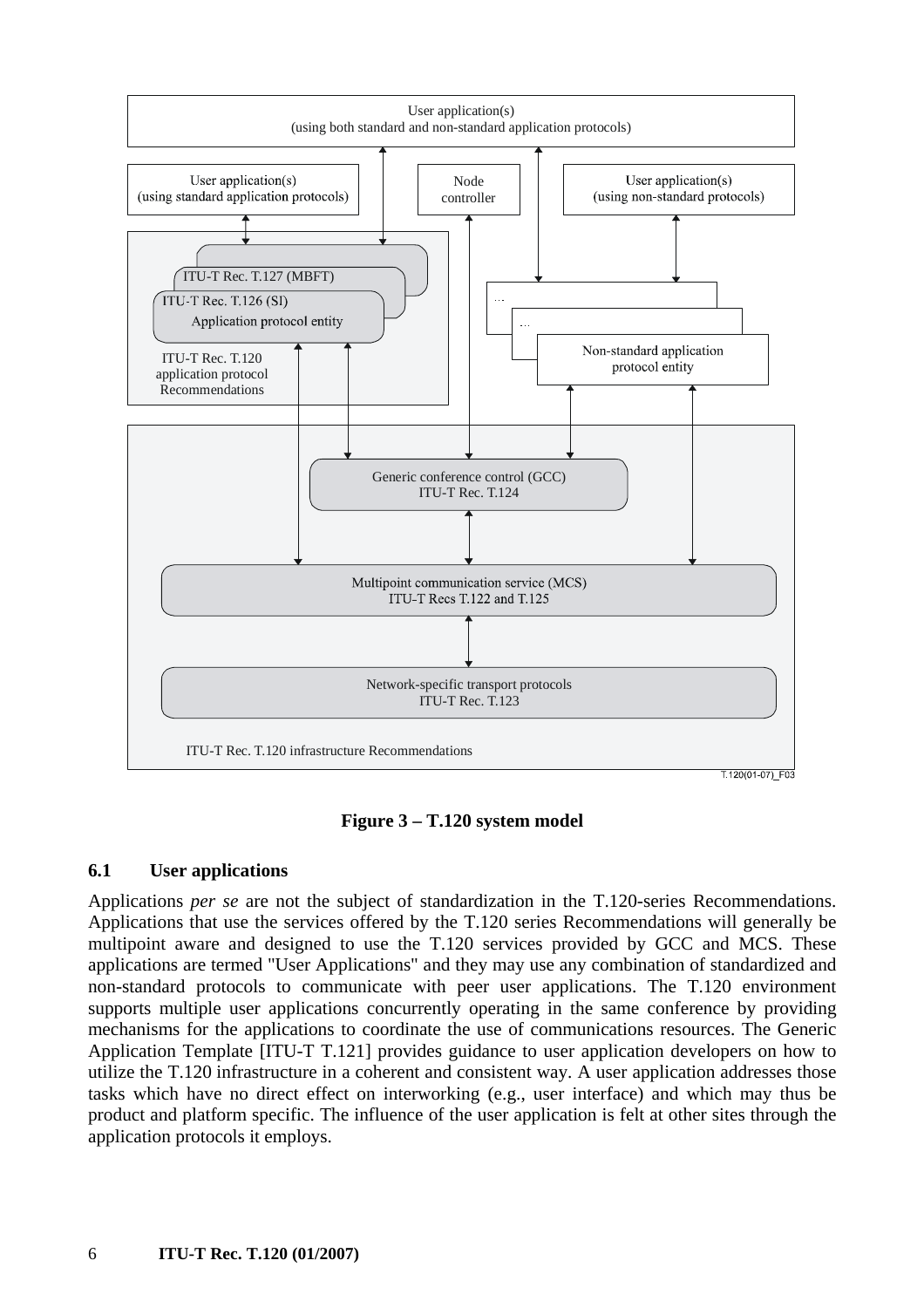### **6.2 Application protocols**

Application protocols comprise a set of protocol data units (PDUs) and associated actions for application peer-to-peer(s) communication. These may be proprietary protocols or they may be standardized by the ITU-T or other international or national standards bodies. The T.120 series Recommendations includes a set of application protocols designed to meet the needs of multipoint conferencing. These protocols define minimum requirements in order to ensure interworking between different implementations. [ITU-T T.127] provides simultaneous multipoint file transfer. [ITU-T T.126] provides still image viewing and annotation, shared whiteboard, and facsimile. A given application may use any combination of standardized and non-standard application protocols.

An Application Protocol Entity is an instance of an application protocol. It may be considered as comprising of two functional components: the application resource manager (ARM), that provides the generic functionality relevant to all protocols; and the application service element (ASE), that provides the application-specific functionality. Both of these are described further in the T.121 generic application template recommendation. [ITU-T T.121] presents templates and guidelines which may assist in the definition of new application protocols.

### **6.3 Node controller**

The node controller is the element that provides the T.120 management role at a terminal or MCU. It issues primitives to the GCC provider which starts and controls the communication session. The node controller itself is outside the scope of the T.120 series of Recommendations, and only where it communicates to GCC are its interfaces defined. However, correct interaction with GCC imposes some normative requirements on the node controller.

### **6.4 Communications infrastructure**

The communications infrastructure provides multipoint connectivity with reliable data delivery. It can accommodate multiple independent applications concurrently using the same multipoint environment. Connections between nodes can be any combination of circuit-switched telecommunications networks and packet-based LANs and data networks. The T.120 infrastructure is composed of three standardized components: Generic conference control (GCC), the multipoint communication service (MCS) and transport protocol profiles for each of the supported networks.

### **Generic conference control**

GCC provides a set of services for setting up and managing the multipoint conference. It provides access control and arbitration of capabilities. GCC facilities are used by applications to coordinate the use of MCS channels and tokens. GCC facilities can be used to query an MCU or multiport terminal node to find a desired conference. Multiple applications can be running on any given node and can be dynamically launched, used and shut down during a conference. As part of the management role, peer GCC providers exchange information about the applications present and their capabilities. GCC also makes a centralized registry facility available to applications in order to identify dynamically assigned resources such as channels and tokens.

### **Multipoint communication service**

MCS provides a general purpose multipoint connection-oriented data service. It collects point-to-point transport connections and combines them to form a multipoint domain. Within that domain, a large number of logical channels are provided that can provide one-to-one, one-to-many and many-to-one data delivery. Nodes within an MCS domain are hierarchically organized in a tree structure. Data delivery normally follows the most efficient path to the nodes that are to receive the data, but a mechanism is provided to guarantee that data originating from different nodes is received in the same sequence at all nodes. MCS acts as a resource provider to the layers above, independent of the underlying network, providing channels and token resources on demand. Tokens are provided for applications to use for coordinating events and processes.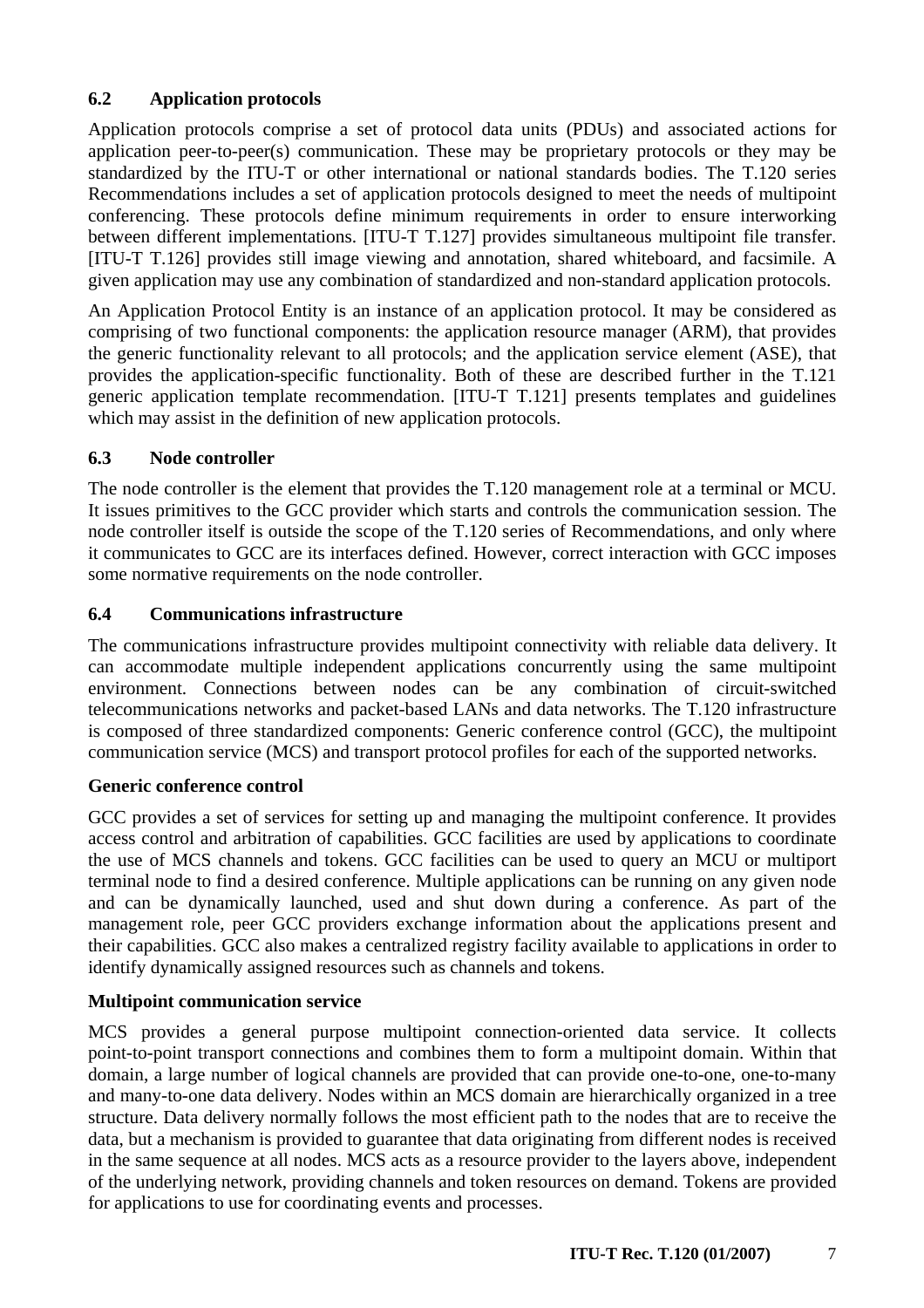### **Network-specific transport protocols**

[ITU-T T.123] provides reliable point-to-point sequenced data delivery of MCS PDUs and segmentation of that data if necessary. [ITU-T T.123] specifies a protocol stack for each particular network supported. [ITU-T T.123] presents a uniform OSI Transport Service interface to the MCS layer above.

### **6.5 Networks**

The T.120-series Recommendations suite provide for operation over the following networks:

- ISDN Integrated Services Digital Network as defined in the I-series Recommendations.
- CSDN Other (switched or permanent) digital circuits.
- PSDN Packet Switched Data Network using ITU-T Rec. X.25.
- PSTN Public Switched Telephone Network (or compatible service).
- Use of this Recommendation on other networks such as B-ISDN and LANs is currently under study. Alternative protocol stack profiles may be defined in the future.

The approach taken with the T.120 architecture leads to the multipoint routing information being located in MCS above the transport stacks; this is the key to the network independence that can be achieved with this Recommendation.

The various Recommendations that comprise the T.120-series Recommendations suite are described in greater detail in clauses 7 and 8.

### **7 T.120 infrastructure Recommendations**

The T.120 protocols are designed to operate over a wide range of networks and indeed to facilitate communication between endpoints on a mixture of networks. The differences in T.120 operation for the various networks are confined to the lowest layers as detailed in [ITU-T T.123].

### **7.1 Protocol stacks for audiographic and audiovisual conferencing – ITU-T Rec. T.123**

[ITU-T T.123] defines the network-specific transport stacks for each supported network. Generally, existing link layer protocols appropriate to each network are selected and then mapped into a common interface layer, thus defining a transport profile for a given network. At Transport level the conference is seen as a group of point-to-point connected pairs (different pairs may be on different networks). The multipoint communication service (MCS), takes the transport pairs from the layer below it and maps them into a multipoint domain. See Figure 4.



**Figure 4 – Protocol stacks – defined in ITU-T Rec. T.123**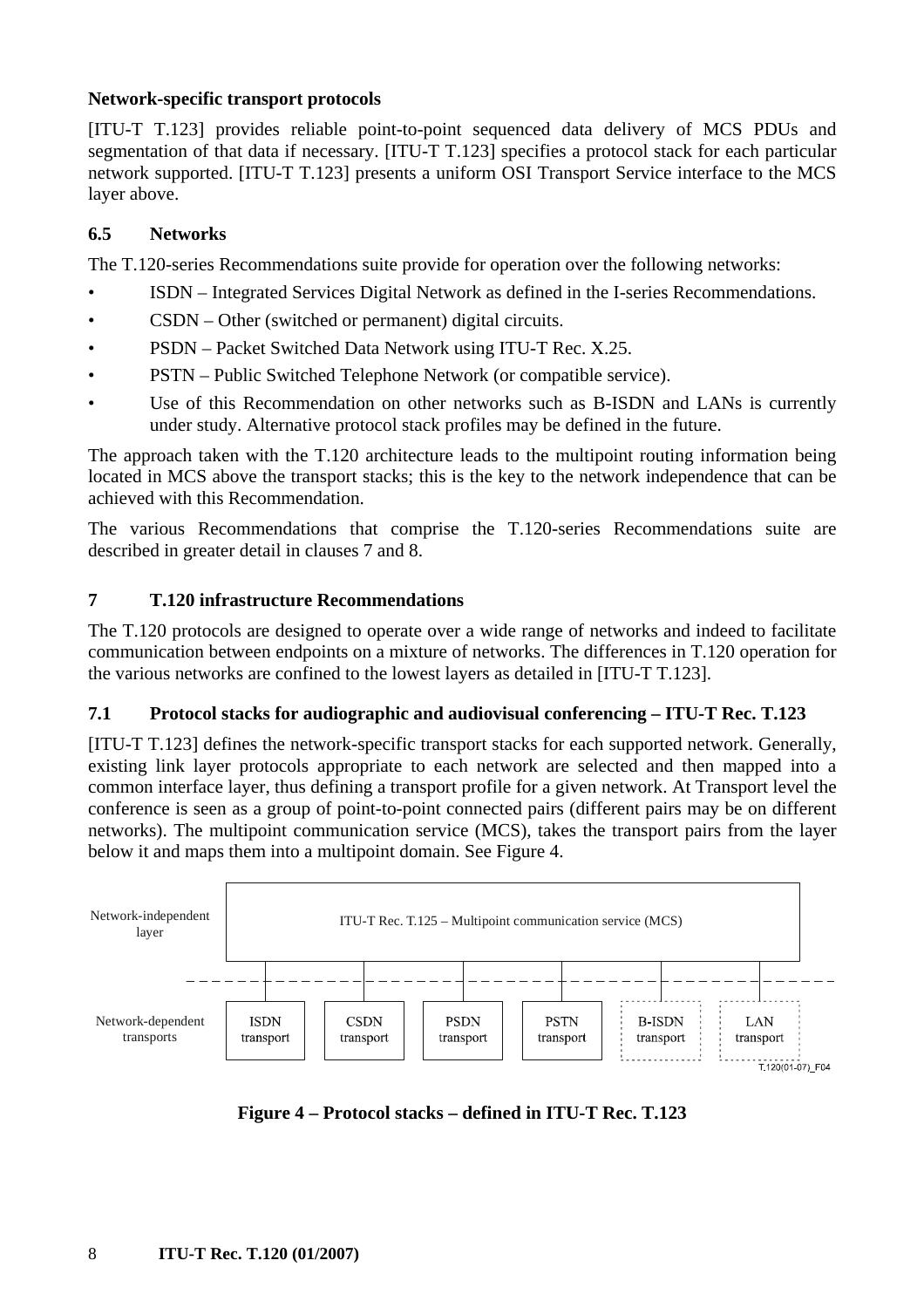### **7.2 Multipoint communication service (MCS) – ITU-T Recs T.122 and T.125**

The multipoint communication service (MCS) is contained in two Recommendations: [ITU-T T.122] defines the MCS service and [ITU-T T.125] the protocol which is mandatory.

MCS is a key element in the infrastructure of this Recommendation. It takes the point-to-point transport connections provided by the layers below it and combines them to form a multipoint domain. The T.120 protocol can handle a multiplicity of domains – each effectively an independent conference or group activity. Nodes may participate in more than one domain.

A domain with only two terminal nodes participating mirrors the traditional point-to-point communications model and is fully supported by MCS but with the potential of introducing more nodes as required.

Each connected pair in an MCS domain is ordered, so that one node is higher than the other. The domain must rise hierarchically (without loops) to a top node. The MCS provider at the top node is assigned the Top Provider role, acting as the resource server for the domain.

The MCS provides transport of control and data streams from one terminal to any or all others in the conference. It does not need to know anything about the content of application data streams.

MCS introduces the concept of channels to provide data distribution within a domain; an MCS channel connects all the nodes which have expressly joined it. It is not required that a channel be joined in order to send to it. Data sent to a channel will be conveyed to all other nodes which have joined that channel. MCS supports four types of channels.

A "static" channel exists when a domain is established. MCS reserves a block of channel identifiers for static use. Static channels may be given preassigned roles by the protocols making use of MCS services (such roles are not of concern to MCS). Annex A defines the mapping of preassigned roles to channel identifiers. Any node may join a static channel, and there is no "owner".

A "dynamic" channel is created on request by any node or application. Dynamic channels come in three forms: "Multicast", "Private" and "Single Member". Multicast (Assigned) channels are similar to static channels in that they are open access – any terminal may join them, and there is no owner. Private channels however are owned by their creator and are joined by invitation only, thus forming a private or closed-user-group. A "Single Member" channel is normally used to provide a User Identifier, giving the owner a unique address within the domain.

There are two specified types of data: ordinary data is sent by the shortest route to its destinations – nothing governs the order in which information arrives from different source terminals, so it can happen that presentations to users may not be identical. Uniform sequenced data, on the other hand, is routed to a common point (the top MCU in the connection hierarchy, called the "top provider") and distributed thence to all relevant terminals in the same order; clearly this may take longer than for ordinary data.

MCS supports four data priorities; according to the priority requested in the header of data primitives coming down into MCS, they are routed into one of up to four corresponding transport connections.

MCS provides a token management service and is able to support the use of a range of tokens. In order to provide exclusivity, and thus consistency across a domain only the Top Provider is able to execute actions on tokens. MCS supports the following token actions; grab, inhibit, give, please and release. The role allocated to tokens is assigned by the layers above MCS (and is not the concern of MCS).

Much of the power and flexibility of MCS derives from its provision of services in a manner that is independent of the underlying network connections. This allows portability across networks and an inherent capability to interwork between terminals on different networks.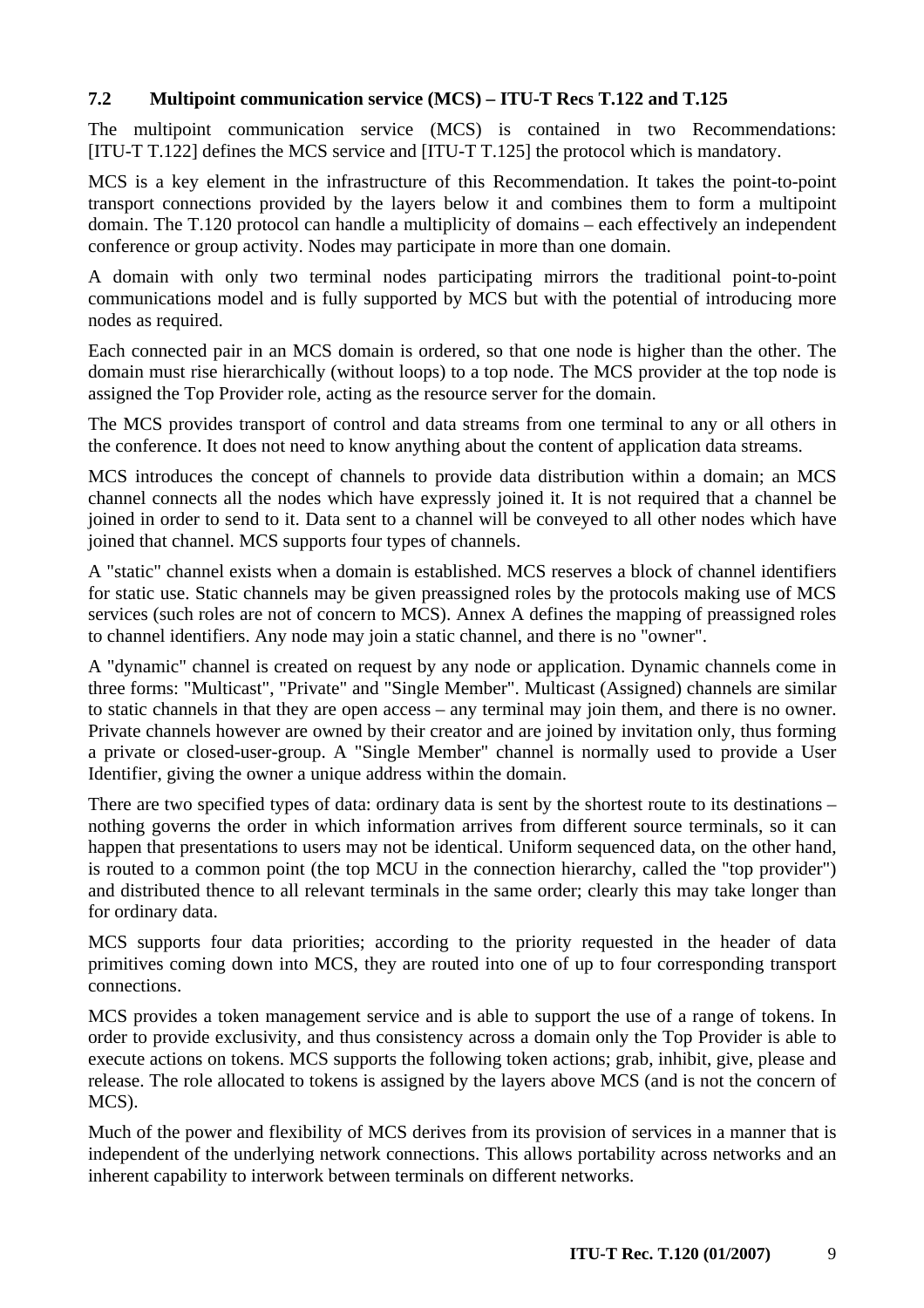### **7.3 Generic conference control (GCC) – ITU-T Rec. T.124**

The generic conference control (GCC) service and protocol is defined in [ITU-T T.124]; it resides above MCS in the T.120 stack infrastructure. GCC is a mandatory component for peer-to-peer conferencing and group working environments, providing a high-level framework for management and control in support of a diverse range of terminals and MCUs.

A GCC conference has a direct correspondence to an MCS domain. GCC provides mechanisms for the creation, control and the termination of conferences. It also makes provision for building and distributing the conference and application databases.

MCS supports four data priorities, one of which (top priority) is reserved for exclusive use by GCC for control and management. The remaining three priorities are available for application use.

GCC reserves a block of MCS tokens and designates them to be static and thus assigned functionality by this Recommendation (Annex A). The remaining tokens are designated dynamic and their functionality is assigned in the registry and is valid only for the duration of a conference session.

The conference roster contains a record of the conference configuration, that includes such things as the name of the conference, the types of participating nodes (terminal, MCU or multiport terminal), and site and participant information for each node.

When a node joins a conference it announces its presence to that conference. This causes the conference roster to be updated and distributed.

GCC supports the enrolment in a conference of application protocols*.* Each GCC provider maintains a local application roster containing information and capabilities for its enrolled application protocols. The local rosters are sent to the top node of a conference where a conference application roster is compiled and then distributed. In this way all nodes learn of the additional capabilities of their peers.

Once enrolled, application protocols entities are free to use MCS resources as described in the generic application template [ITU-T T.121]. However, if the conference enters conducted mode, permission may be required before an application protocol entity can act.

### **8 Application protocol Recommendations**

The T.120 series includes application protocols that provide commonly required functionality to user applications, in a way that ensures a guaranteed level of interworking across a diverse range of terminals with differing capabilities.

### **8.1 The generic application template (GAT) – ITU-T Rec. T.121**

[ITU-T T.121] defines a conceptual model of a T.120 application protocol. It serves as a guide to application protocol developers, ensuring a consistent approach to the development of application protocols. It also provides guidance to user application developers on how to utilize the T.120 infrastructure to best effect.

The model consists of two functionally distinct parts: the application resource manager (ARM) and the application service element (ASE). The ARM is responsible for managing GCC and MCS resources on behalf of the ASE.

The ARM provides generic functionality, available to all application protocols. It effectively defines a template to which specific application functionality can be added. The functionality provided by the template is required by all application protocols, both standard and non-standard. Compliance to the template is mandatory for standardized application protocols. Although not mandatory for non-standard application protocols, it is recommended, to ensure consistency and reduce the potential for unforeseen interaction between different protocols.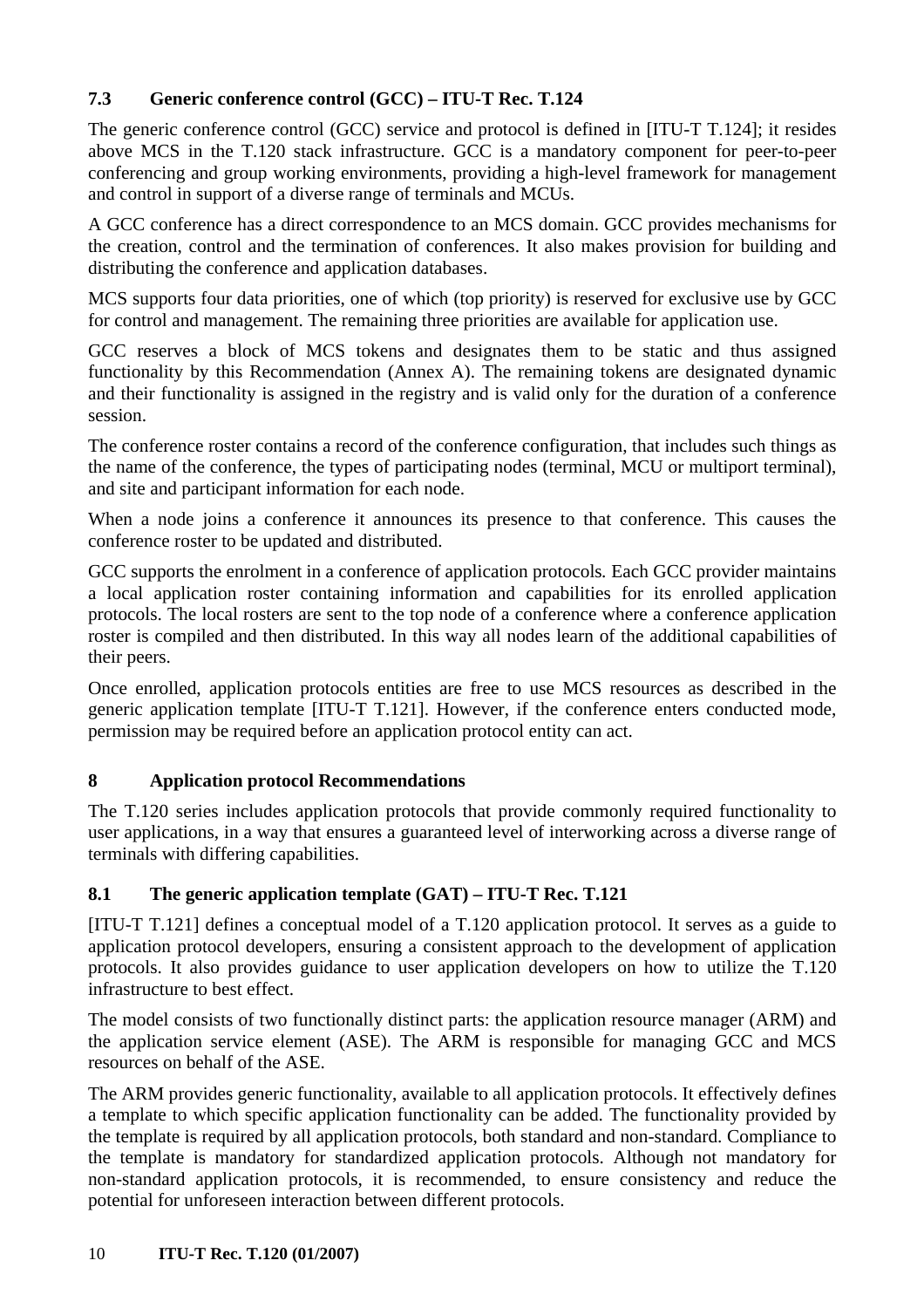The ASE provides application-protocol-specific functionality, independent of the type of channel and token resources provided to it by the ARM. See Figure 5.



**Figure 5 – Generic application template** 

### **8.2 Multipoint still image and annotation protocol (MSIA) – ITU-T Rec. T.126**

[ITU-T T.126] defines the protocol to be used by a broad set of user applications that require interoperable graphical information exchange in a multi-vendor environment. It can be employed by user applications requiring simple whiteboarding, annotated image exchange and hard copy image exchange as well as for more advanced functions such as remote computer application piloting and screen sharing. The protocol manages the conference-wide synchronization of multi-plane/multiview graphical workspaces. An extensible set of bitmap, pointer and parametric drawing primitives can be directed to these workspaces. Advanced options such as keyboard and pointing device signalling to support computer application remote piloting and screen sharing are also defined. All aspects of the protocol have provisions for in-band extensibility to allow any new or extended primitives that are not defined to be added and detected within a conference.

### **8.3 Multipoint binary file transfer (MBFT) – ITU-T Rec. T.127**

[ITU-T T.127] defines a protocol to support interchange of binary files within an interactive conferencing or group working environment. It does not impose any restrictions on the content of the files to be transferred. It is a versatile, lightweight protocol which provides the core functionality to allow interworking between applications requiring a basic general-purpose file transfer capability. It also has the flexibility to meet the demands of more sophisticated applications. Mechanisms are provided which facilitate both distribution and retrieval of files.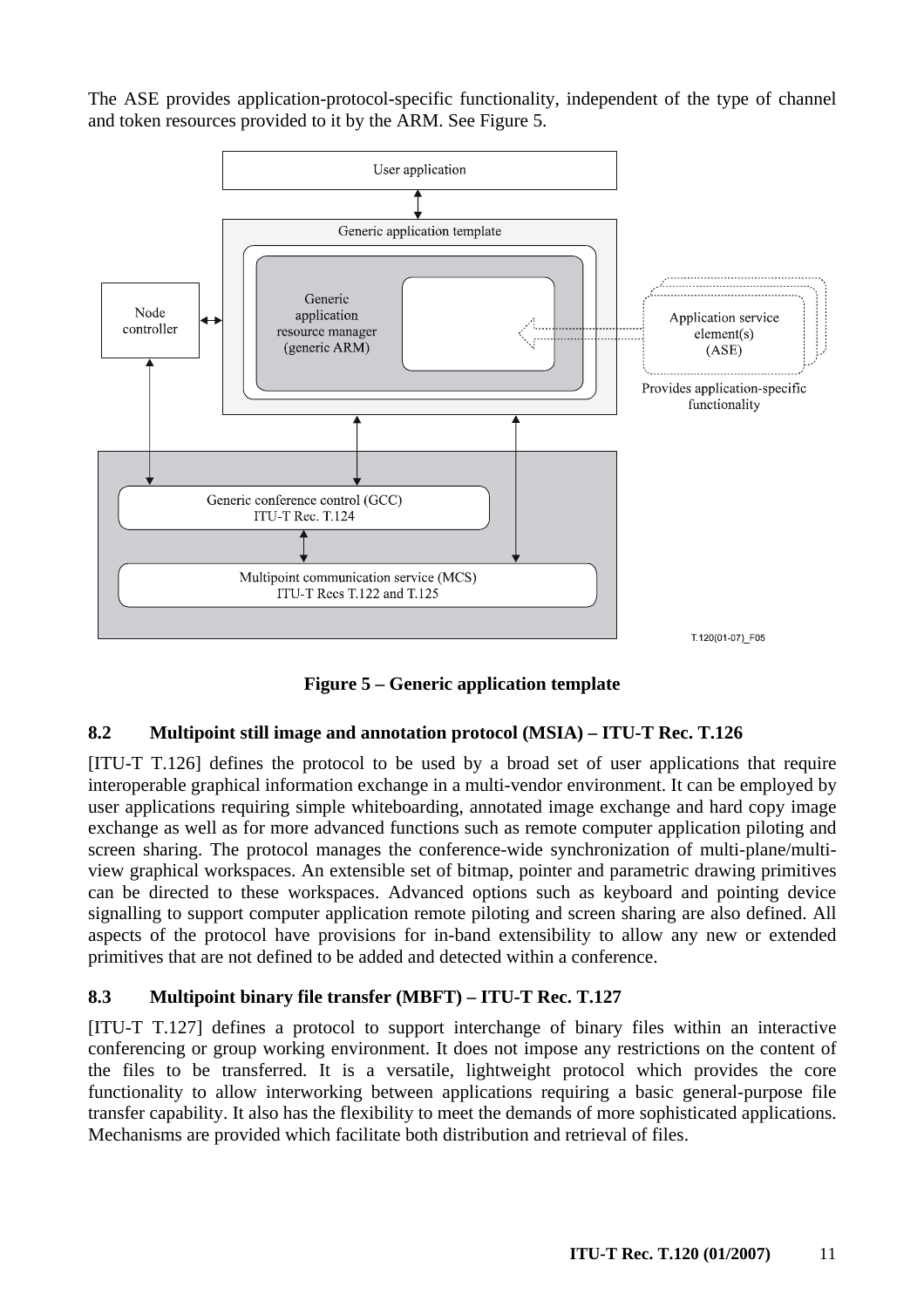A basic file transfer application conforming to [ITU-T T.127] may simply offer the ability to broadcast one file at a time to all applications which support the MBFT protocol. Optional advanced features defined in [ITU-T T.127] include:

- broadcast of multiple files simultaneously;
- private distribution of files to a selected subset of the conference;
- conductor control of file distribution.

### **8.4 T.120 extensions for audiovisual control**

For further study

### **8.5 Proprietary extensions to standardized protocols**

Extensions to standardized protocol may be made by making use of the non-standard PDU or other elements that have been reserved in the relevant specifications for proprietary use.

### **8.6 Non-standard application protocols**

Provision of additional functionality may be made by creation of additional proprietary application protocols which use the resources of MCS and GCC. Where separate proprietary protocols are defined, it is recommended that the Generic Application Template [ITU-T T.121] be used as the model for the generic component of Application Protocol, the Application Resource Manager. Guidance on extension, modification and reuse of existing application protocols is given in [ITU-T T.121]. A non-standard application protocol entity must use GCC in a way that does not risk conflict with other application protocol entities. In particular, it shall not use static channels or static tokens and must enroll using a non-standard application protocol key.

### **9 T.120 compliance**

For use within a multimedia conferencing environment, this Recommendation requires:

- compliance with the Transport Protocol stack profile [ITU-T T.123] for the selected networks;
- compliance with the Multipoint Communication Service protocol [ITU-T T.125];
- compliance with the mandatory parts of Generic Conference Control [ITU-T T.124];
- compliance with the mandatory parts of any standardized application protocols that have scope covering functionality supported by the user applications.

Compliance to this Recommendation is specified in Table 1.

Options within each item are clearly set out within the requisite Recommendation; thus, except where otherwise stated, in this table compliance means to the minimum requirement of the Recommendation.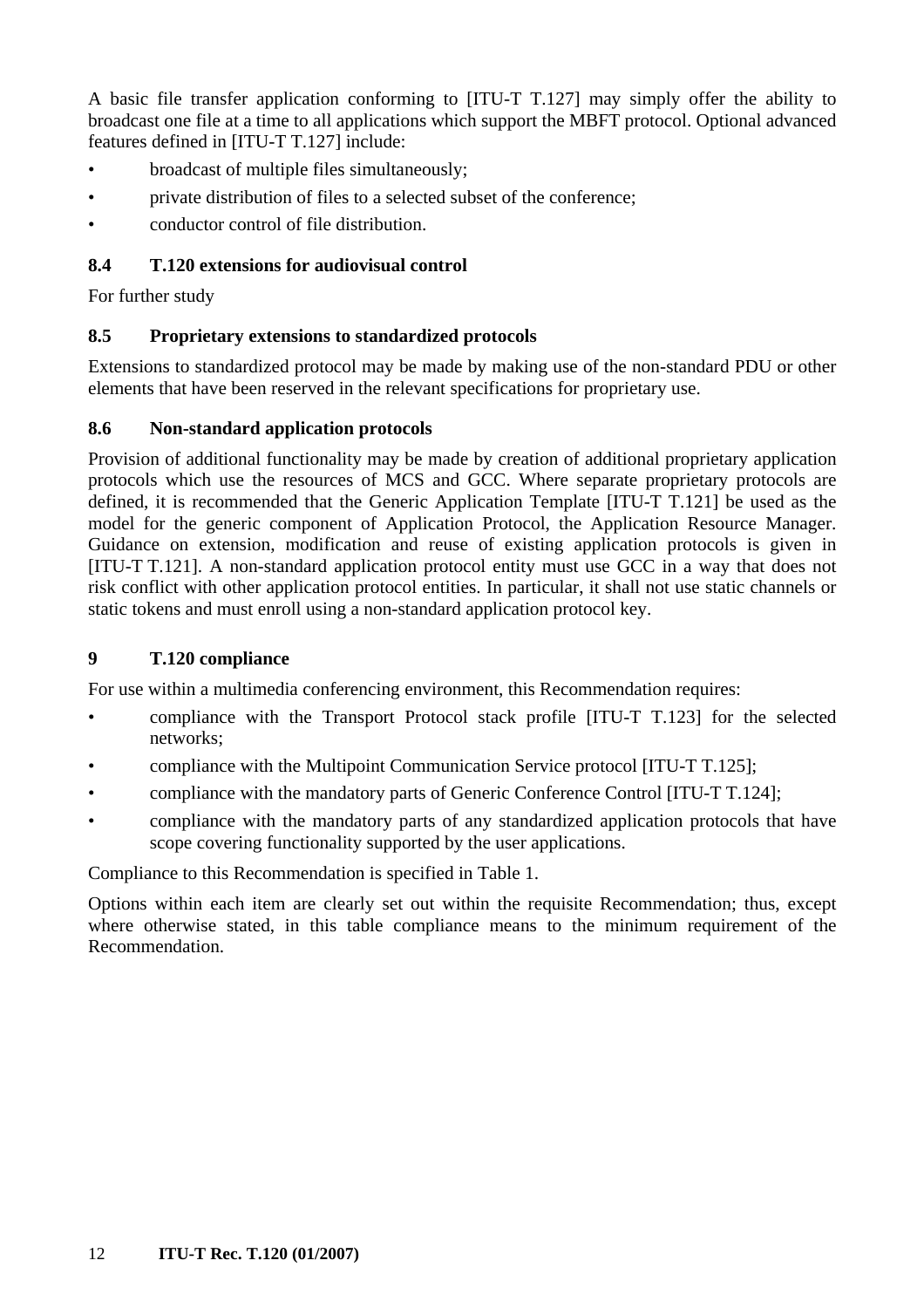| <b>Item</b><br>(Recommendation) | <b>Status</b> | <b>Conditions</b>                                                                                                                                                                                                                              |
|---------------------------------|---------------|------------------------------------------------------------------------------------------------------------------------------------------------------------------------------------------------------------------------------------------------|
| T.121                           | Conditional   | Mandatory when specified by an application protocol                                                                                                                                                                                            |
| T.123                           | Mandatory     | Basic mode profile, according to network type                                                                                                                                                                                                  |
| T.124 (GCC)                     | Mandatory     | Mandatory protocol elements - As specified in Table 6-1 of [ITU-T]<br>T.124], according to node type                                                                                                                                           |
|                                 |               | Conditional protocol elements – Requirement dependent on the<br>needs of application protocols to be supported at the node                                                                                                                     |
|                                 |               | In addition, a node attempting to enter an existing conference via<br>GCC-Conference-Join request shall specify exactly the minima and<br>maxima of the MCS domain parameter values defined in Annex B<br>as its allowed range of negotiation  |
| T.125 (MCS)                     | Mandatory     | The defined protocol is mandatory. The domain parameter values<br>selected for an MCS domain shall lie within the ranges defined in<br>Annex B.                                                                                                |
| $T.126$ (MSIA)                  | Conditional   | Mandatory when a node makes use of one or more of the following<br>features:                                                                                                                                                                   |
|                                 |               | exchange of soft copy still images;<br>$\bullet$                                                                                                                                                                                               |
|                                 |               | exchange of hard copy still images (including FAX);<br>$\bullet$                                                                                                                                                                               |
|                                 |               | shared whiteboard functionality;<br>٠                                                                                                                                                                                                          |
|                                 |               | exchange of annotated soft copy still images.                                                                                                                                                                                                  |
|                                 |               | In the above cases it must be possible to activate the standard base<br>session for [ITU-T T.126] for the same purpose. Annex A of<br>[ITU-T T.126] defines those parts of [ITU-T T.126] that are<br>mandatory for each of the above functions |
| T.127 (MBFT)                    | Conditional   | Mandatory for general purpose file transfer applications                                                                                                                                                                                       |
|                                 |               | It must be possible to activate the standard base session for<br>$[ITU-T T.127]$                                                                                                                                                               |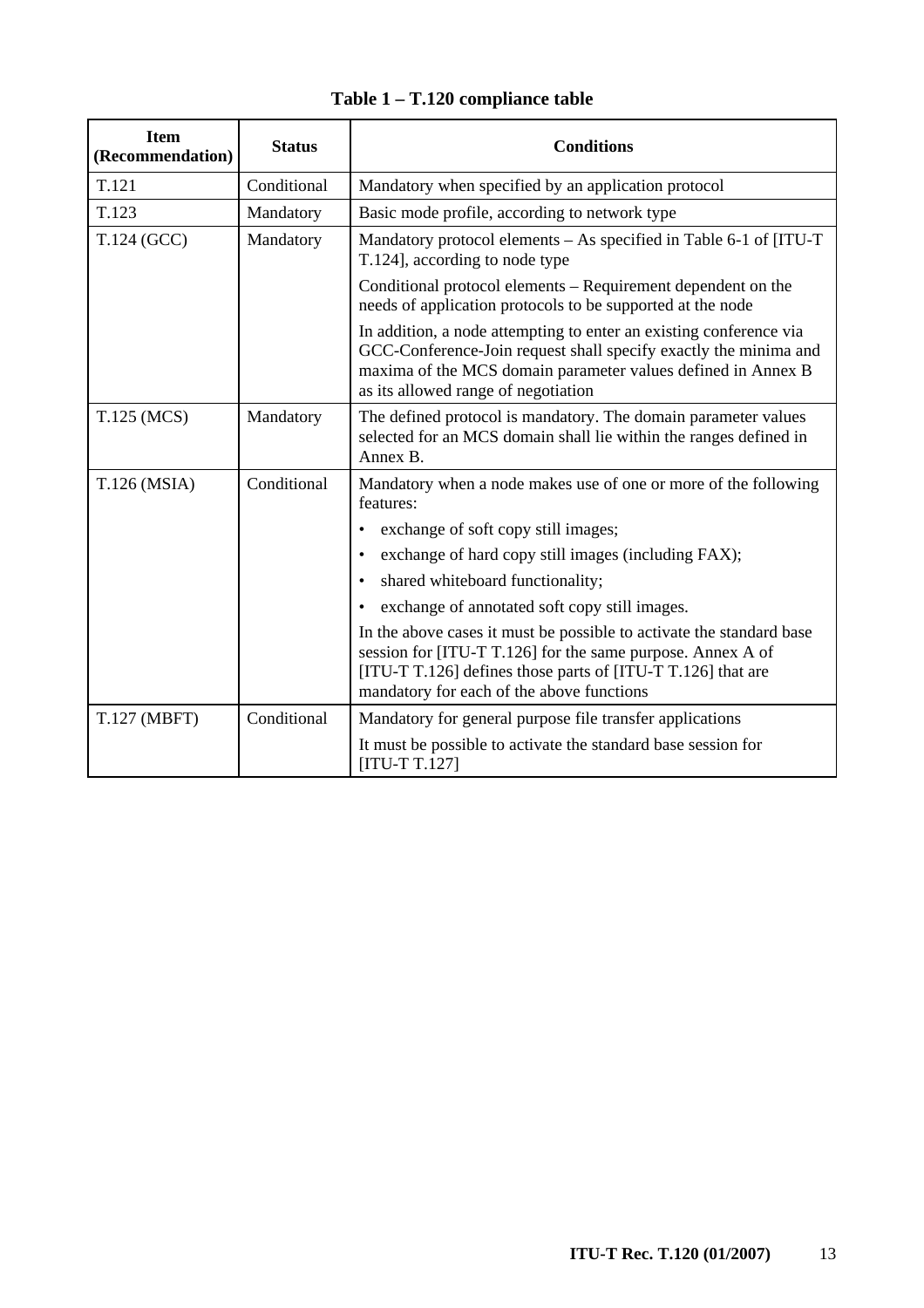# **Annex A**

# **T.120 channel and token allocations**

(This annex forms an integral part of this Recommendation)

### **A.1 Static channels**

| <b>Symbolic name</b>  | <b>MCS</b><br>channel ID | <b>Description</b>          | <b>Recommendation</b> |
|-----------------------|--------------------------|-----------------------------|-----------------------|
| GCC-CHANNEL-0         |                          | GCC broadcast channel       | T.124                 |
| <b>GCC-CHANNEL-1</b>  | 2                        | Convenor channel            | T.124                 |
| SI-CHANNEL-0          | 8                        | MSIA communications channel | T.126                 |
| MBFT-CHANNEL-0        | 9                        | Control channel             | T.127                 |
| <b>MBFT-CHANNEL-1</b> | 10                       | Data channel                | T.127                 |
| <b>AS-CHANNEL-0</b>   | 11                       | Application sharing channel | T.128                 |
| <b>CHAT-CHANNEL-0</b> | 12                       | Chat data channel           | T.134                 |

### **A.2 Static tokens**

| <b>Symbolic name</b> | <b>MCS</b> token<br>ID | <b>Description</b>     | <b>Recommendation</b> |
|----------------------|------------------------|------------------------|-----------------------|
| GCC-TOKEN-0          |                        | Conductors token       | T.124                 |
| SI-TOKEN-0           | 8                      | Bit map create token   | T.126                 |
| SI-TOKEN-1           | Q                      | Workspace create token | T.126                 |
| MBFT-TOKEN-0         | 10                     | File transmit token    | T.127                 |
| MBFT-TOKEN-1         |                        | File receive token     | T.127                 |

### **A.3 Standard application protocol session identifiers**

| <b>Application protocol Recommendation</b> | MCS channel identifier used as<br>session identifier |
|--------------------------------------------|------------------------------------------------------|
| T.126                                      | SI-CHANNEL-0                                         |
| T 127                                      | MBFT-CHANNEL-0                                       |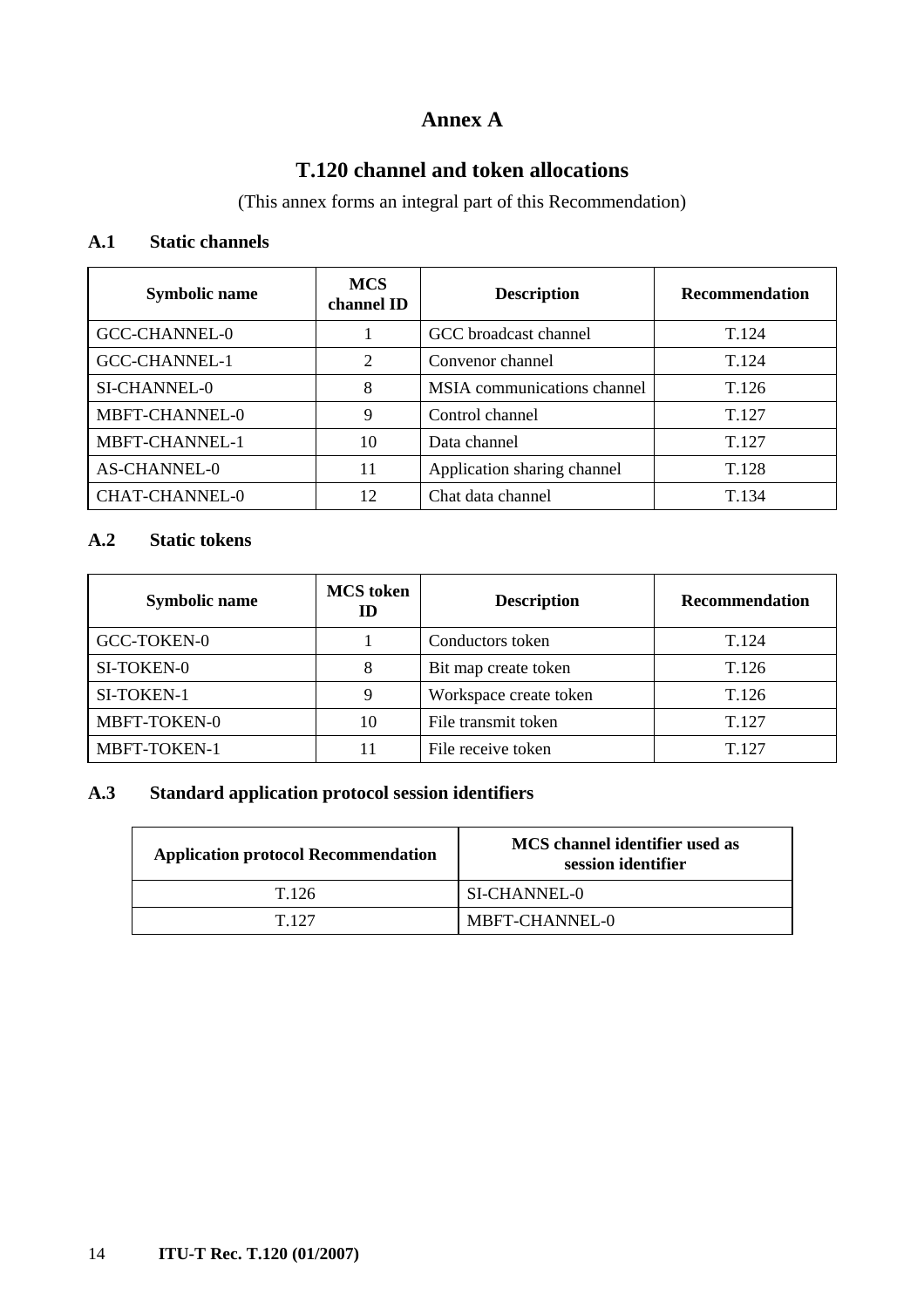### **Annex B**

### **MCS domain parameters**

(This annex forms an integral part of this Recommendation)

The MCS protocol [ITU-T T.125] states that MCS providers allocate resources and execute procedures according to the domain parameters established for any given domain. The establishment of the first MCS connection between two nodes fixes the domain parameters for all subsequent joiners.

In order to avoid the possibility of these values being set at values inconsistent with the requirements of later nodes, this Recommendation requires that MCS domain parameter settings adhere to the specified ranges in all situations.

In addition, a node attempting to enter an existing conference via GCC-Conference-Join request shall specify exactly the minima and maxima of the MCS domain parameter values defined in this Annex as its allowed range of negotiation.

NOTE – It is possible for MCS domain parameters to be negotiated out-of-band prior to conference establishment. However, only in cases where it could be guaranteed that all participating nodes can conform to the agreed values, is it permissible to specify values other than those defined in this annex. This method is not recommended, and could cause subsequent connections to fail.

a) Maximum number of MCS channels that may be in use simultaneously. This includes channels that are joined by any user, channel IDs that have been assigned, and private channels that have been created.

| Minimum value |         |
|---------------|---------|
| Maximum value | 65 5 35 |

b) Maximum number of user ids that may be assigned simultaneously. This is a sub-limit within the constraint of the preceding parameter.

| Minimum value |        |
|---------------|--------|
| Maximum value | 64 535 |

c) Maximum number of token ids that may be grabbed or inhibited simultaneously.

| Minimum value |         |
|---------------|---------|
| Maximum value | 65 5 35 |

d) Number of data transfer priorities implemented. This equals the number of transport connections in an MCS connection. An MCS user may still send and receive data with priorities outside the limit. However, such priorities may be treated the same as the lowest priority that is implemented.

| Minimum value |  |
|---------------|--|
| Maximum value |  |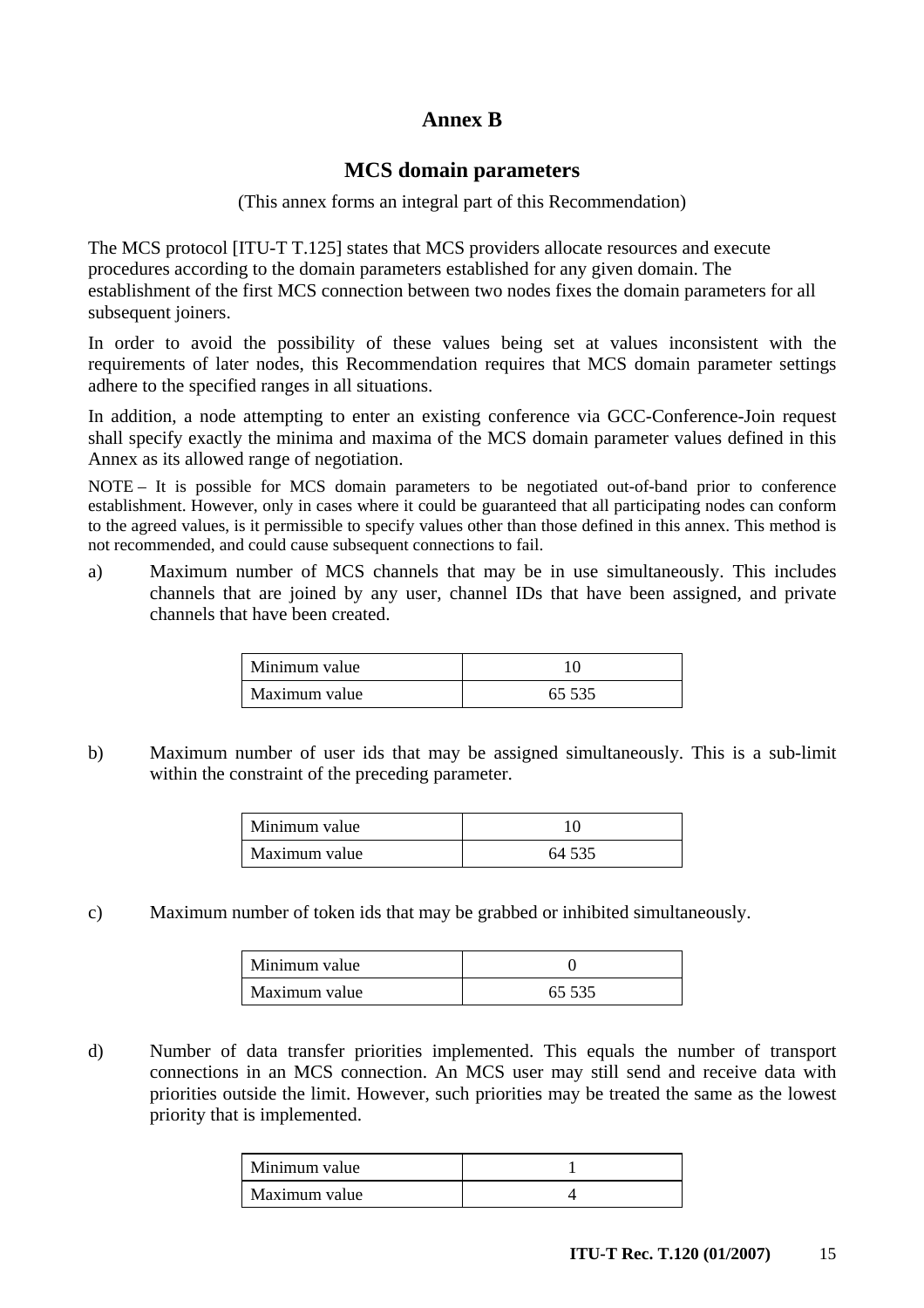e) Enforced throughput. Although global flow control limits data transfer within a domain to the rate of the slowest receiver, receivers must not be allowed to run arbitrarily slowly. Otherwise, one party in a conference may obstruct all others. This parameter instructs MCS providers to enforce a minimum receiving rate at each MCS attachment and over each downward MCS connection. Violators run the risk of being involuntarily detached or disconnected, respectively.

| Minimum value | $\vert$ 0 (no minimum rate enforced) |
|---------------|--------------------------------------|
| Maximum value | $\vert$ 0 (no minimum rate enforced) |

f) Maximum height. This constrains the height of all MCS providers, in particular the top provider.

| Minimum value |     |
|---------------|-----|
| Maximum value | '00 |

g) Maximum size of domain MCSPDUs. Global flow control is based on buffering domain MCSPDUs within an MCS provider (but not connect MCSPDUs). For simplicity, fixedsize buffers are assumed. An MCS provider shall not generate larger MCSPDUs. This constrains the amount of information that can be packed into a single control MCSPDU and suggests where unlimited user data should be segmented in data MCSPDUs.

| Minimum value | 128 octets  |
|---------------|-------------|
| Maximum value | 4096 octets |

h) Protocol version. This takes one of two values defining different encodings for domain **MCSPDUs** 

| Minimum value | Version 2 (Packed Encoding Rules for all but connect PDUs) |
|---------------|------------------------------------------------------------|
| Maximum value | Version 2 (Packed Encoding Rules for all but connect PDUs) |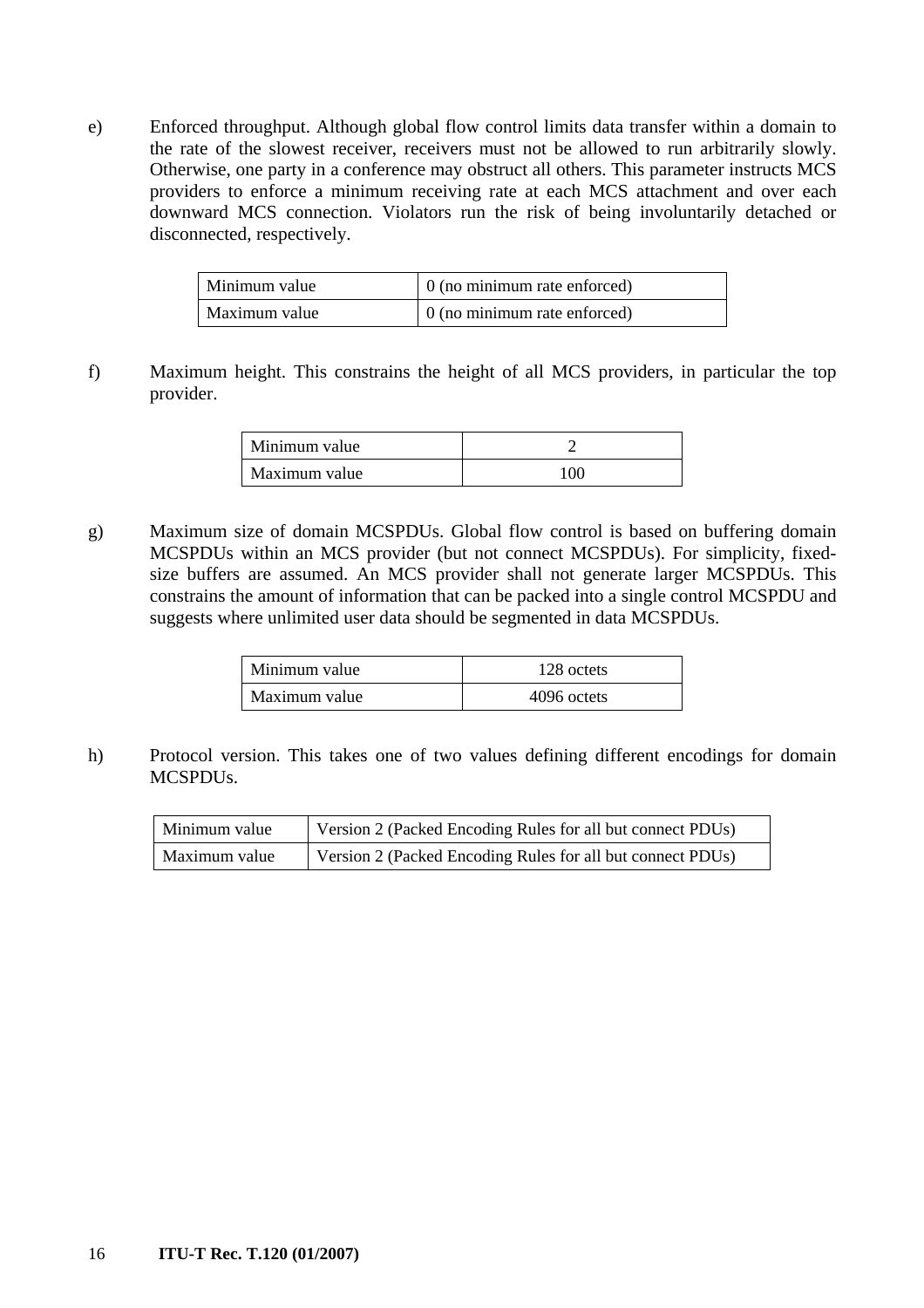# **Annex C**

### **Lightweight profiles for the T.120 architecture**

(This annex forms an integral part of this Recommendation)

### **Overview**

This annex provides a lightweight T.120 infrastructure (referred to throughout this annex as "T-*Lite*") that suffices as a platform to run applications such as audio-video control or text telephony. The lightweight profiles for the following T.120-related protocols are defined here:

- T.123;
- T.122/T.125;
- $T.124:$
- T 121

These profiles preserve their T.120 compliance "on the wire" when interacting with other T.120 (T-*Lite* as well as conventional) nodes. They also can be implemented with less effort than traditional T.120 enhanced multimedia terminals. An important point to consider is that T.120 services that are not included in the profiles defined here can be added back, on an as-needed basis. For example, if an implementer wishes to support conductorship within their audio-video-data product, they can simply add conductorship to the T-*Lite* profile defined here. Another example is the addition of other APEs. If an application is limited to using a single T.120 APE (say T.128), the thin T.124 implementation could be limited to support a single roster for that APE. If support for additional APEs becomes a requirement, support for additional rosters can be added to T.124. The important consideration is: what services are required by the APEs sitting on top of the T.120 infrastructure. If a service is not required it need not be implemented (unless specified in this profile).

It is important for a T-*Lite* developer to know, in advance, which specific APEs are to be supported by the stack. This is important because the Application Protocol Key (which is a unique identifier for the APE) is used to filter unsupported Application Rosters received by the lightweight node (see C.3.5).

This annex also addresses the issues that may arise when two (or more) T.120 implementations with different or identical feature sets attempt to communicate. This includes discussions on how to treat incoming T.120 PDUs not included in this thin profile. It also addresses backward compatibility issues. The services included in the profiles defined below are the minimal set required to maintain T.120 compliance, while also providing a reasonable subset of functionality. These profiles can be thought of as the least-common-denominator feature set that is necessary to maintain interoperability with all standard compliant flavours of T.120 nodes.

Figure C.1 gives an overview of the components of the T.120 architecture that are retained for the T-*Lite* profile (within the framework of a typical AVD product). Implementing the supported functionality in each of the components of the T-*Lite* profile is considerably simplified to that of a traditional T.120 node because a terminal using this thin infrastructure may be restricted in its operation in the following ways:

- 1) supports only a single connection to another node;
- 2) participation in a single conference at a time only (i.e., one MCS connection, one MCS domain, a single transport protocol hierarchy active at a time, one GCC conference, etc.);
- 3) use of only a single application protocol entity; and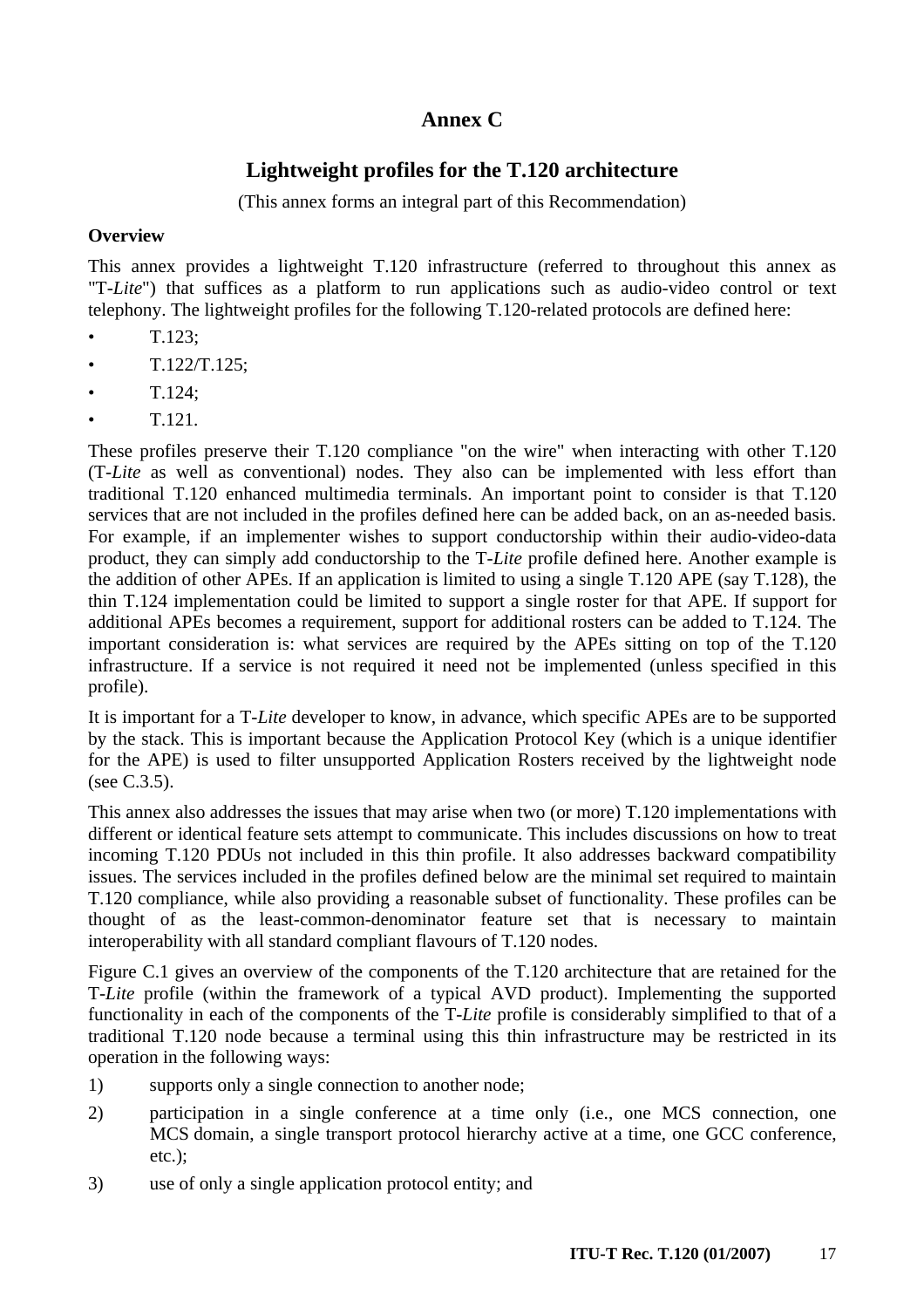4) Top Provider operation restricted to point-to-point conferences between two nodes which then requires reduced Top Provider functionality.

In some cases, it may be known in advance that a T-*Lite* implementation will only be used as a leafnode and will never be responsible for providing Top Provider services. In these cases, developers may decide to not include Top Provider functionality in their implementation. This is an acceptable approach.



NOTE – Recommendations under development.

### **Figure C.1 – T-***Lite* **within a typical AVD framework**

### **C.1** *Lite* **T.123 profile**

This clause only addresses the fact that an implementer is free to adjust the Q.922 protocol parameters suggested by clause 10 of [ITU-T 123] to meet the resource requirements of a particular implementation. For example, when the terminal implementer knows *a priori* that the application(s) to be used are control oriented (e.g., T.123), as compared to data transfer intensive application(s) (e.g., T.128), the Q.922 parameters can be negotiated to reduced values.

In particular, traditional narrow-band audiovisual terminals that only implement T.120 services to host T.123 can take advantage of this knowledge and reduce the Q.922 protocol parameters.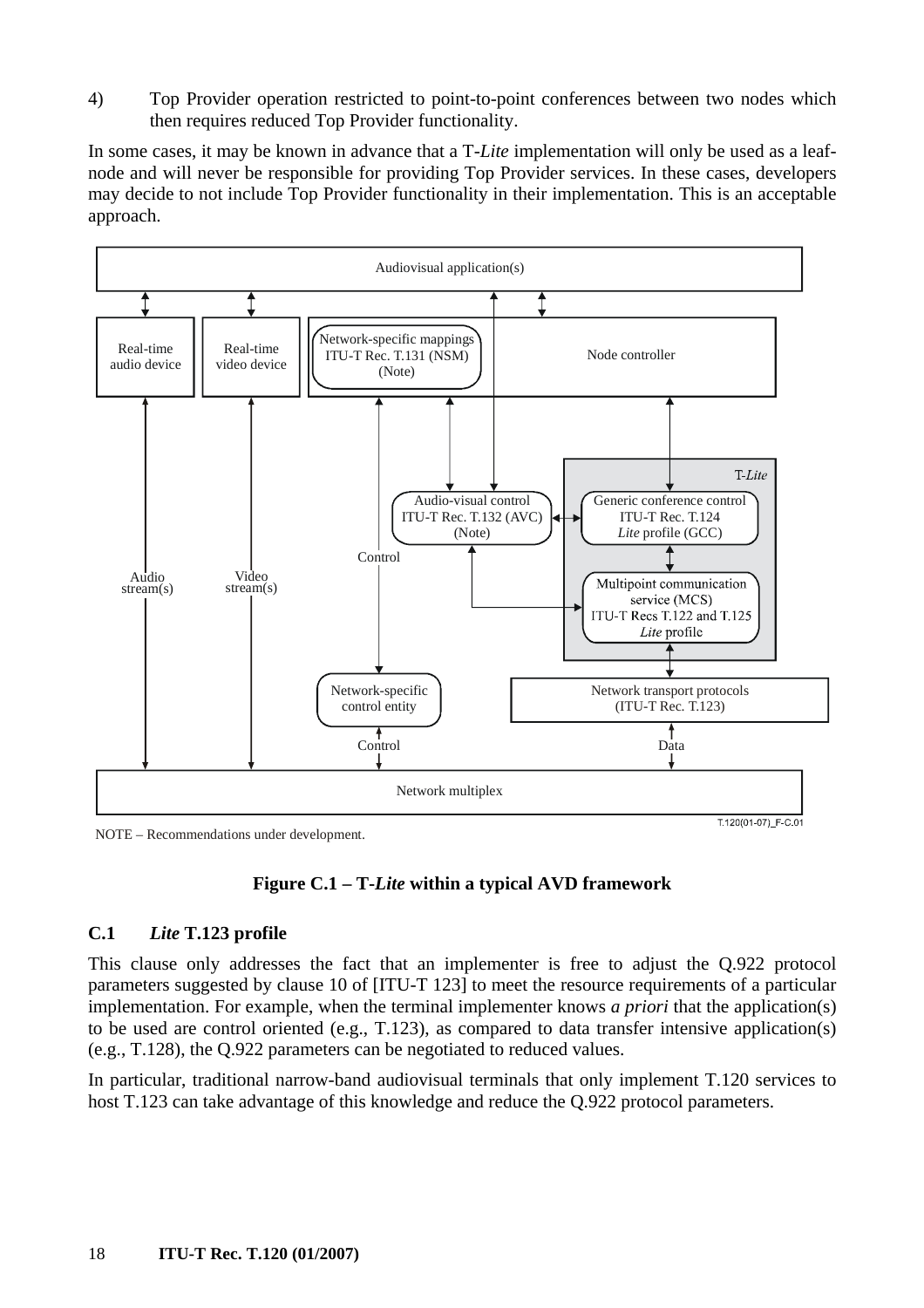### **C.2** *Lite* **T.122/T.125 profile**

This clause outlines the service primitives required from [ITU-T T.122] to realize the above T-*Lite* scenario. In essence, MCS functionality can be reduced to domain management services, services to handle static and assigned MCS channels, and data transmission.

### **C.2.1 Required primitives and PDUs**

In the following table, taken from [ITU-T T.125], all service primitives to be provided by a T-*Lite* node are shaded in gray. The legend below gives a description of each possible action that can be associated with all the possible MCS PDUs. These actions are listed in the right-most column of Table C.1:

- R (Receive) Implies that the PDU should be received and processed as defined by [ITU-T T.125].
- T (Transmit) Implies that the PDU should be transmitted as defined by [ITU-T T.125].
- R-NA (Receive Not Applicable) Implies that the PDU should never be received. This is for one of three reasons: domain merge is not supported; no request was sent (so the confirm is invalid); or the neighbouring provider cannot own the resource to which the PDU refers. Reception of a PDU of this type is the equivalent of an assertion failure.
- T-NA (Transmit Not Applicable) Implies that since the primitive is not supported, this PDU will never be sent.
- R-D (Receive Default) Implies that when this PDU is received, the node should follow some default behaviour to insure interoperability.
- T-D (Transmit Default) Implies that this PDU should be transmitted based on some default behaviour.
- R-I (Receive Ignore) Implies that this PDU can be ignored on reception. Reception of a PDU of this type is NOT an assertion failure.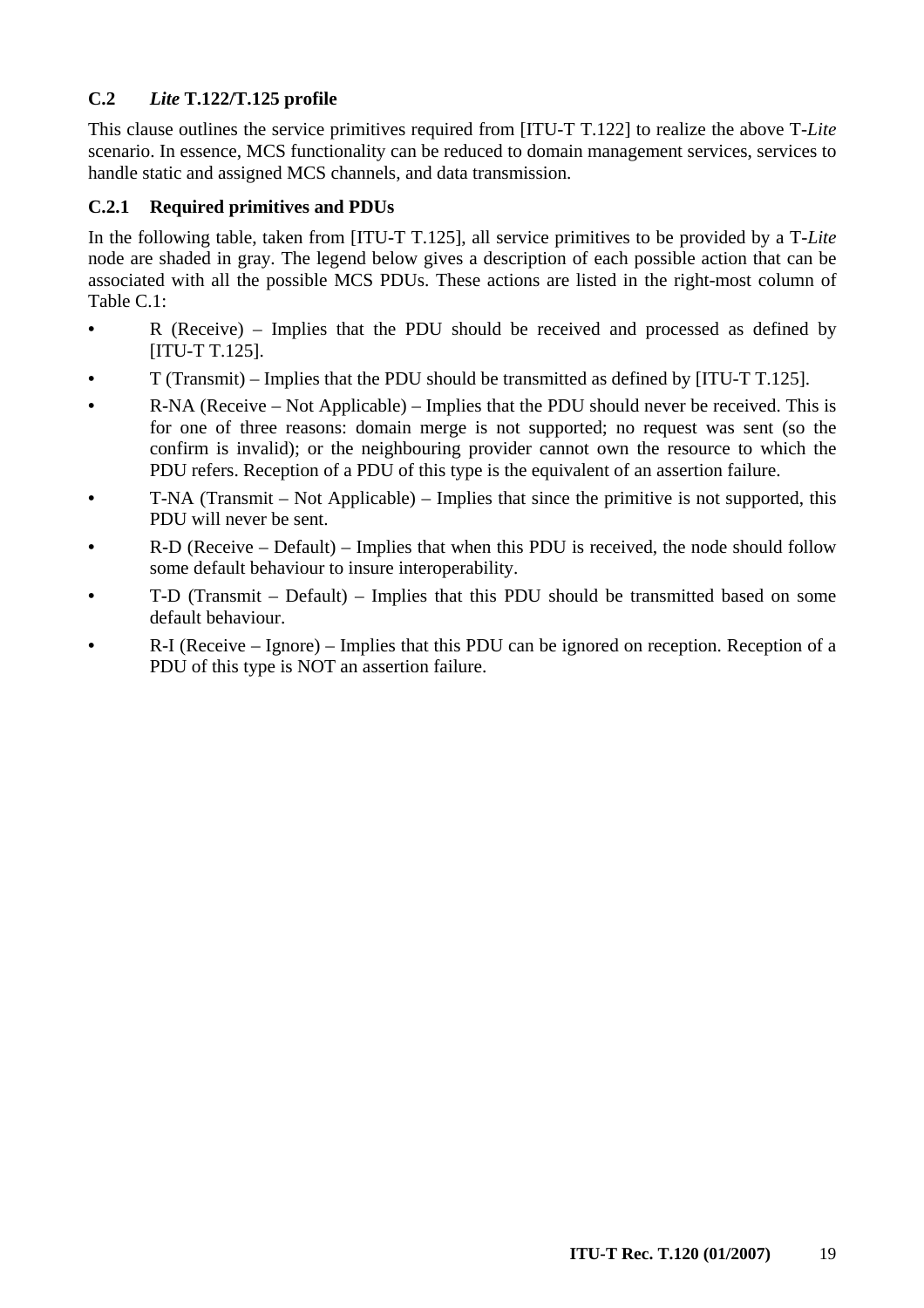| <b>Functional unit</b> | <b>Primitives</b>                  | <b>Associated MCSPDUs</b>   | <b>Required actions</b> |
|------------------------|------------------------------------|-----------------------------|-------------------------|
| Domain management      | MCS-CONNECT-PROVIDER request       | ConnectInitial              | T                       |
|                        | MCS-CONNECT-PROVIDER indication    | ConnectInitial              | $\mathbf R$             |
|                        | MCS-CONNECT-PROVIDER response      | ConnectResponse             | $\mathbf T$             |
|                        | MCS-CONNECT-PROVIDER confirm       | ConnectResponse             | $\mathbf R$             |
|                        |                                    | ConnectAdditional           | T/R                     |
|                        |                                    | ConnectResult               | T/R                     |
|                        |                                    | PlumbDomainIndication       | T/R                     |
|                        |                                    | ErectDomainRequest          | T/R                     |
|                        |                                    | MergeChannelsRequest        | T-NA/R-NA               |
|                        |                                    | MergeChannelsConfirm        | T-NA/R-NA               |
|                        |                                    | PurgeChannelsIndication     | T-NA/R-NA               |
|                        |                                    | MergeTokensRequest          | T-NA/R-NA               |
|                        |                                    | MergeTokensConfirm          | T-NA/R-NA               |
|                        |                                    | PurgeTokensIndication       | T-NA/R-NA               |
|                        | MCS-DISCONNECT-PROVIDER request    | DisconnectProviderUltimatum | T                       |
|                        | MCS-DISCONNECT-PROVIDER indication | DisconnectProviderUltimatum | $\mathbf R$             |
|                        |                                    | RejectUltimatum             | T/R                     |
|                        | MCS-ATTACH-USER request            | AttachUserRequest           | T/R                     |
|                        | MCS-ATTACH-USER confirm            | AttachUserConfirm           | T/R                     |
|                        | MCS-DETACH-USER request            | DetachUserRequest           | T/R                     |
|                        | MCS-DETACH-USER indication         | DetachUserIndication        | T/R                     |
|                        |                                    | MergeChannelsConfirm        | T-NA/R-NA               |
|                        |                                    | PurgeChannelsIndication     | T-NA/R-NA               |
|                        |                                    | MergeTokensConfirm          | T-NA/R-NA               |
|                        |                                    | PurgeTokensIndication       | T-NA/R-NA               |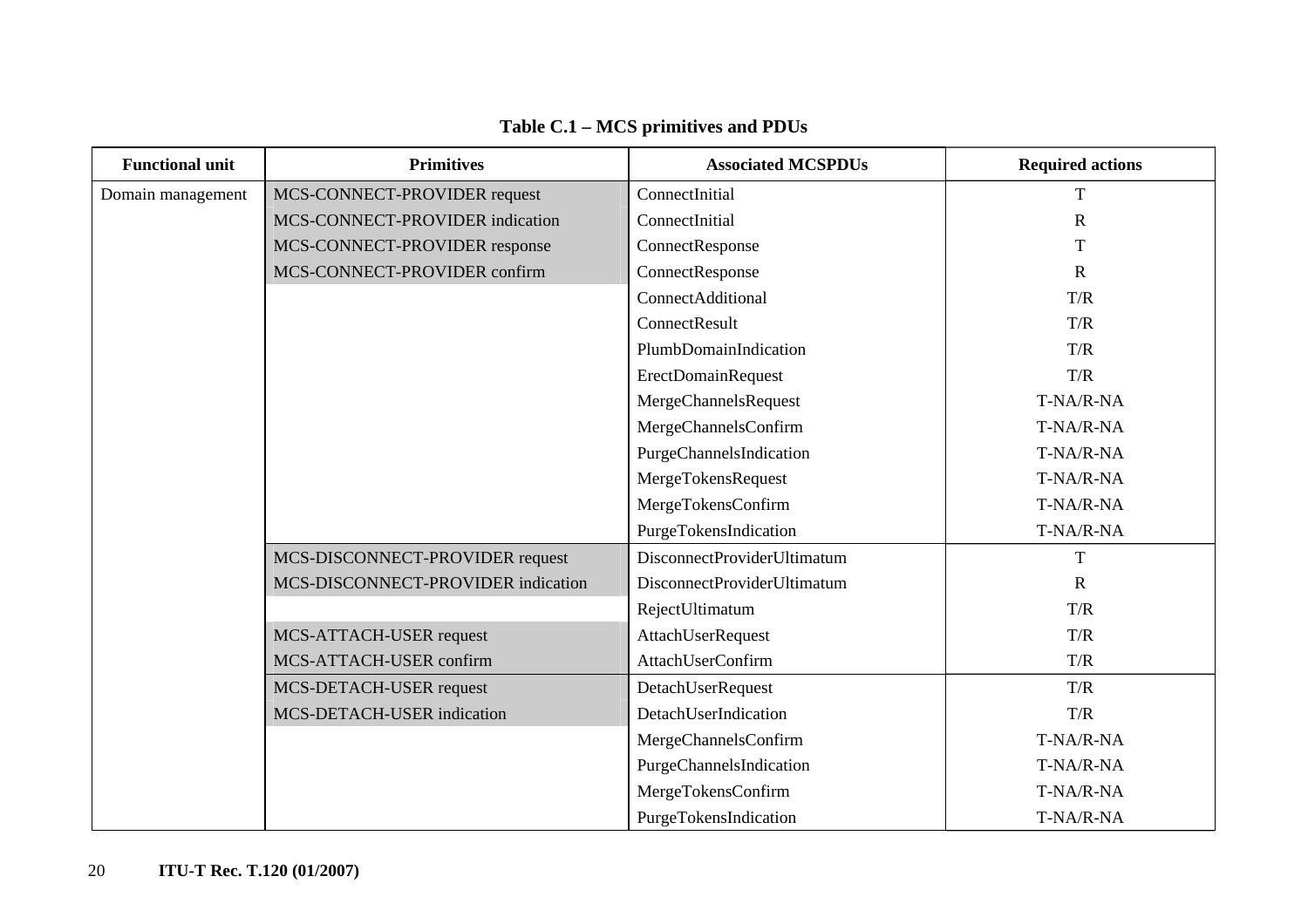| <b>Functional unit</b> | <b>Primitives</b>                                            | <b>Associated MCSPDUs</b>                | <b>Required actions</b> |
|------------------------|--------------------------------------------------------------|------------------------------------------|-------------------------|
| Channel management     | MCS-CHANNEL-JOIN request MCS-<br><b>CHANNEL-JOIN</b> confirm | ChannelJoinRequest<br>ChannelJoinConfirm | T/R<br>T/R              |
|                        | MCS-CHANNEL-LEAVE request                                    | ChannelLeaveRequest                      | T/R                     |
|                        | MCS-CHANNEL-LEAVE indication                                 | MergeChannelsConfirm                     | T-NA/R-NA               |
|                        |                                                              | PurgeChannelsIndication                  | T-NA/R-NA               |
|                        | MCS-CHANNEL-CONVENE request                                  | ChannelConveneRequest                    | $T-NA/R-D$              |
|                        | MCS-CHANNEL-CONVENE confirm                                  | ChannelConveneConfirm                    | $T-D/R-NA$              |
|                        | MCS-CHANNEL-DISBAND request                                  | ChannelDisbandRequest                    | T-NA/R-NA               |
|                        | MCS-CHANNEL-DISBAND indication                               | MergeChannelsConfirm                     | T-NA/R-NA               |
|                        |                                                              | PurgeChannelsIndication                  | T-NA/R-NA               |
|                        | MCS-CHANNEL-ADMIT request                                    | ChannelAdmitRequest                      | T-NA/R-NA               |
|                        | MCS-CHANNEL-ADMIT indication                                 | ChannelAdmitIndication                   | T-NA/R-I                |
|                        | MCS-CHANNEL-EXPEL request                                    | ChannelExpelRequest                      | T-NA/R-NA               |
|                        | MCS-CHANNEL-EXPEL indication                                 | ChannelExpelIndication                   | T-NA/R-I                |
|                        |                                                              | ChannelDisbandIndication                 | T-NA/R-I                |
|                        |                                                              | MergeChannelsConfirm                     | T-NA/R-NA               |
|                        |                                                              | PurgeChannelsIndication                  | T-NA/R-NA               |
| Data transfer          | MCS-SEND-DATA request                                        | SendDataRequest                          | T/R                     |
|                        | MCS-SEND-DATA indication                                     | SendDataIndication                       | T/R                     |
|                        | MCS-UNIFORM-SEND-DATA request                                | UniformSendDataRequest                   | T/R                     |
|                        | MCS-UNIFORM-SEND-DATA indication                             | UniformSendDataIndication                | T/R                     |
| Token management       | MCS-TOKEN-GRAB request<br>MCS-TOKEN-GRAB confirm             | TokenGrabRequest<br>TokenGrabConfirm     | T-NA/R-D<br>$T-D/R-NA$  |
|                        | MCS-TOKEN-INHIBIT request                                    | TokenInhibitRequest                      | T-NA/R-D                |
|                        | MCS-TOKEN-INHIBIT confirm                                    | TokenInhibitConfirm                      | $T-D/R-NA$              |
|                        | MCS-TOKEN-GIVE request                                       | TokenGiveRequest                         | T-NA/R-NA               |
|                        | MCS-TOKEN-GIVE indication                                    | TokenGiveIndication                      | T-NA/R-D                |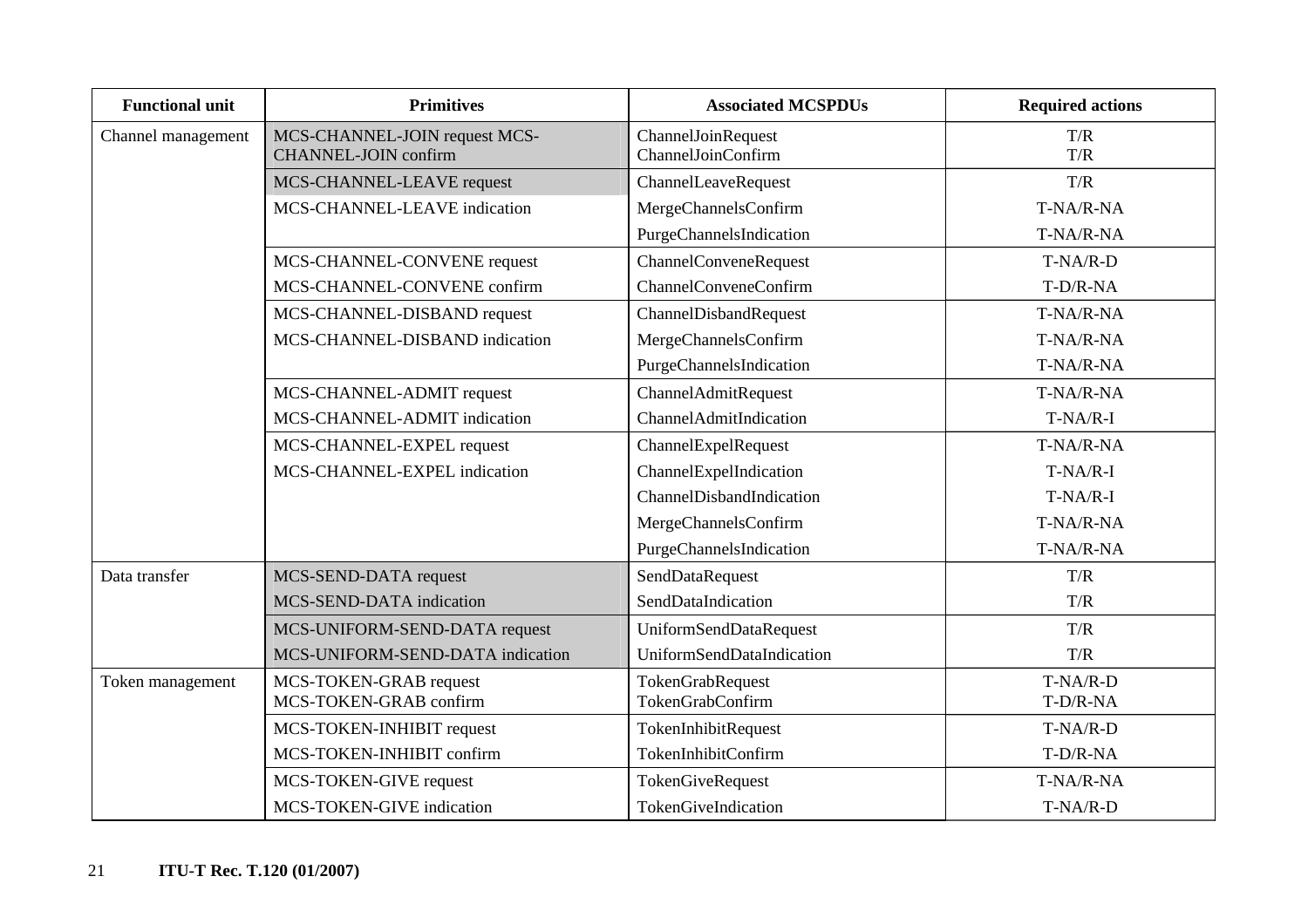| <b>Functional unit</b> | <b>Primitives</b>           | <b>Associated MCSPDUs</b> | <b>Required actions</b> |
|------------------------|-----------------------------|---------------------------|-------------------------|
|                        | MCS-TOKEN-GIVE response     | TokenGiveResponse         | $T-D/R-NA$              |
|                        | MCS-TOKEN-GIVE confirm      | TokenGiveConfirm          | T-NA/R-NA               |
|                        | MCS-TOKEN-PLEASE request    | <b>TokenPleaseRequest</b> | $T-NA/R-I$              |
|                        | MCS-TOKEN-PLEASE indication | TokenPleaseIndication     | T-NA/R-NA               |
|                        | MCS-TOKEN-RELEASE request   | TokenReleaseRequest       | T-NA/R-NA               |
|                        | MCS-TOKEN-RELEASE confirm   | TokenReleaseConfirm       | T-NA/R-NA               |
|                        | MCS-TOKEN-TEST request      | TokenTestRequest          | $T-NA/R-D$              |
|                        | MCS-TOKEN-TEST confirm      | TokenTestConfirm          | $T-D/R-NA$              |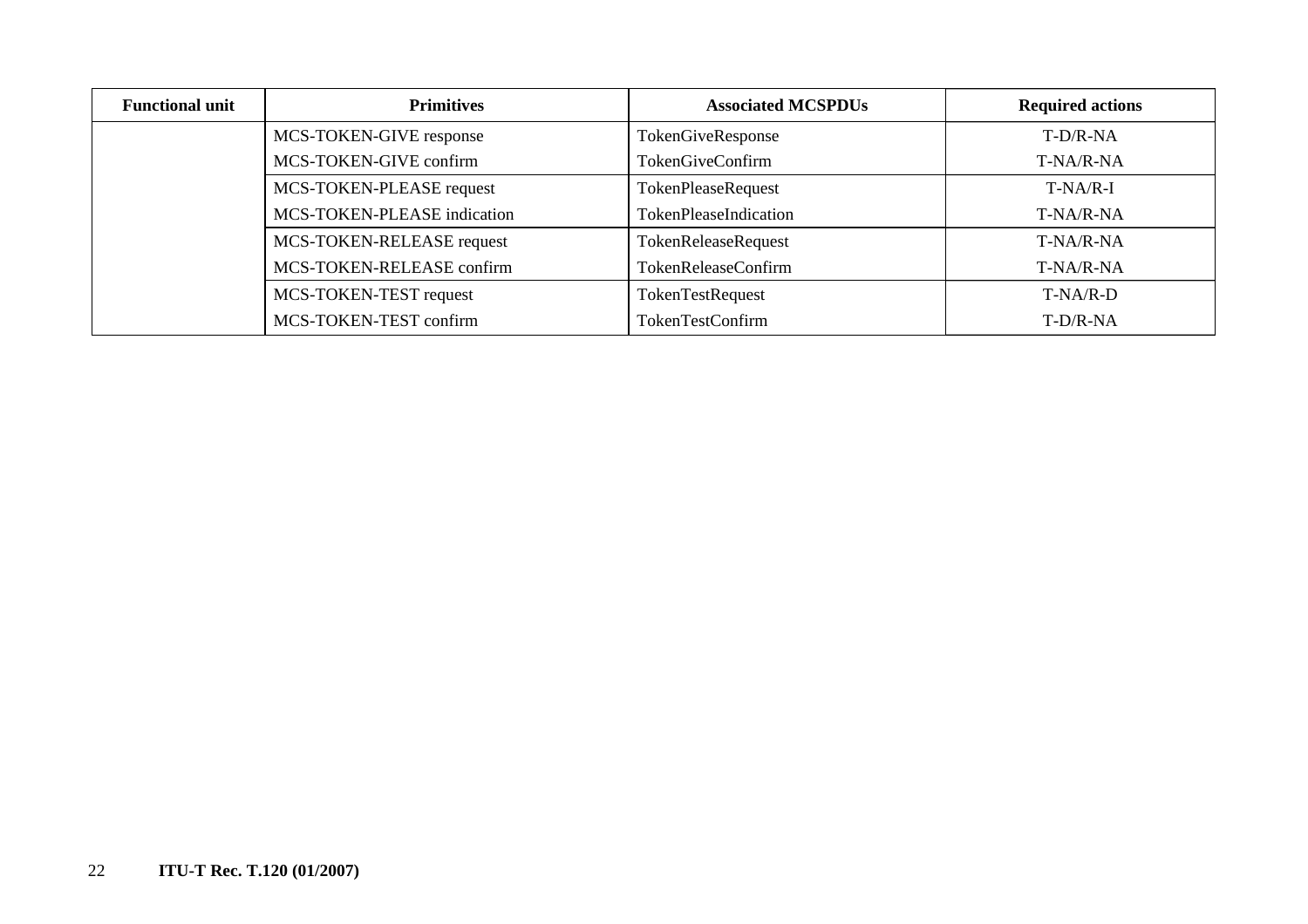### **C.2.2 Handling unsupported PDUs and primitives**

This clause discusses what to do with PDUs that are not simply handled normally (T/R). These PDUs fall into one of the following three categories:

- The PDU is simply ignored on reception.
- The PDU is not applicable under this profile.
- The PDU has a default behaviour associated with it.

PDUs that are ignored require no default behaviour when received. A PDU of this type may be received at any time and must at least be decoded by the receiving node before it is discarded (to ensure the PDU type).

If a PDU is listed as NA or not applicable, it means that the PDU should never be sent or received (depending on the PDU type) from a node supporting this profile. The reception of a PDU that is NA should probably be flagged as an error or assertion because PDUs of this type should never be received. This is an indication that the remote node is exhibiting non-standard behaviour.

The third class of PDUs requires some default behaviour when received or sent. Typically, it is a rejection to a message or service that is not supported.

Table C.2 below is a definitive list of all the PDUs that require default behaviour (along with a description of that behaviour). Note that reception of any PDU that initiates some predefined default behaviour should require no action at the service layer interface.

| <b>PDUs requiring default</b><br>behaviour | <b>Associated default behaviour</b>                                                                                                                                                                                                        |
|--------------------------------------------|--------------------------------------------------------------------------------------------------------------------------------------------------------------------------------------------------------------------------------------------|
| $ChannelConveneRequest - Rx$               | If the receiving node is the Top Provider, the reception of a<br>ChannelConveneRequest should result in the transmission of the<br>ChannelConveneConfirm described next.                                                                   |
| $ChannelConveneConfirm - Tx$               | On reception of a ChannelConveneRequest, a<br>ChannelConveneConfirm should be generated which includes the<br>following: the initiator ID from the request, and a result of "too many<br>channels".                                        |
| $TokenGraphRequest - Rx$                   | If the receiving node is the Top Provider, the reception of a<br>TokenGrabRequest should result in the transmission of the<br>TokenGrabConfirm described next.                                                                             |
| $TokenGrabConfirm - Tx$                    | On reception of a TokenGrabRequest, a TokenGrabConfirm should be<br>generated which includes the following: the initiator ID and token ID<br>from the request, a result of "too many tokens", and a token status of<br>"not in use".       |
| TokenInhibitRequest – $Rx$                 | If the receiving node is the Top Provider, the reception of a<br>TokenInhibitRequest should result in the transmission of the<br>TokenInhibitConfirm described next.                                                                       |
| $TokenInhibitConfirm - Tx$                 | On reception of a TokenInhibitRequest, a TokenInhibitConfirm should<br>be generated which includes the following: the initiator ID and token<br>ID from the request, a result of "too many tokens", and a token status<br>of "not in use". |
| TokenGiveIndication $-Rx$                  | If the receiving node is a leaf node, then the reception of a<br>TokenGiveIndication should result in the transmission of the<br>TokenGiveResponse described next.                                                                         |

**Table C.2 – Table describing PDUs with default behaviour**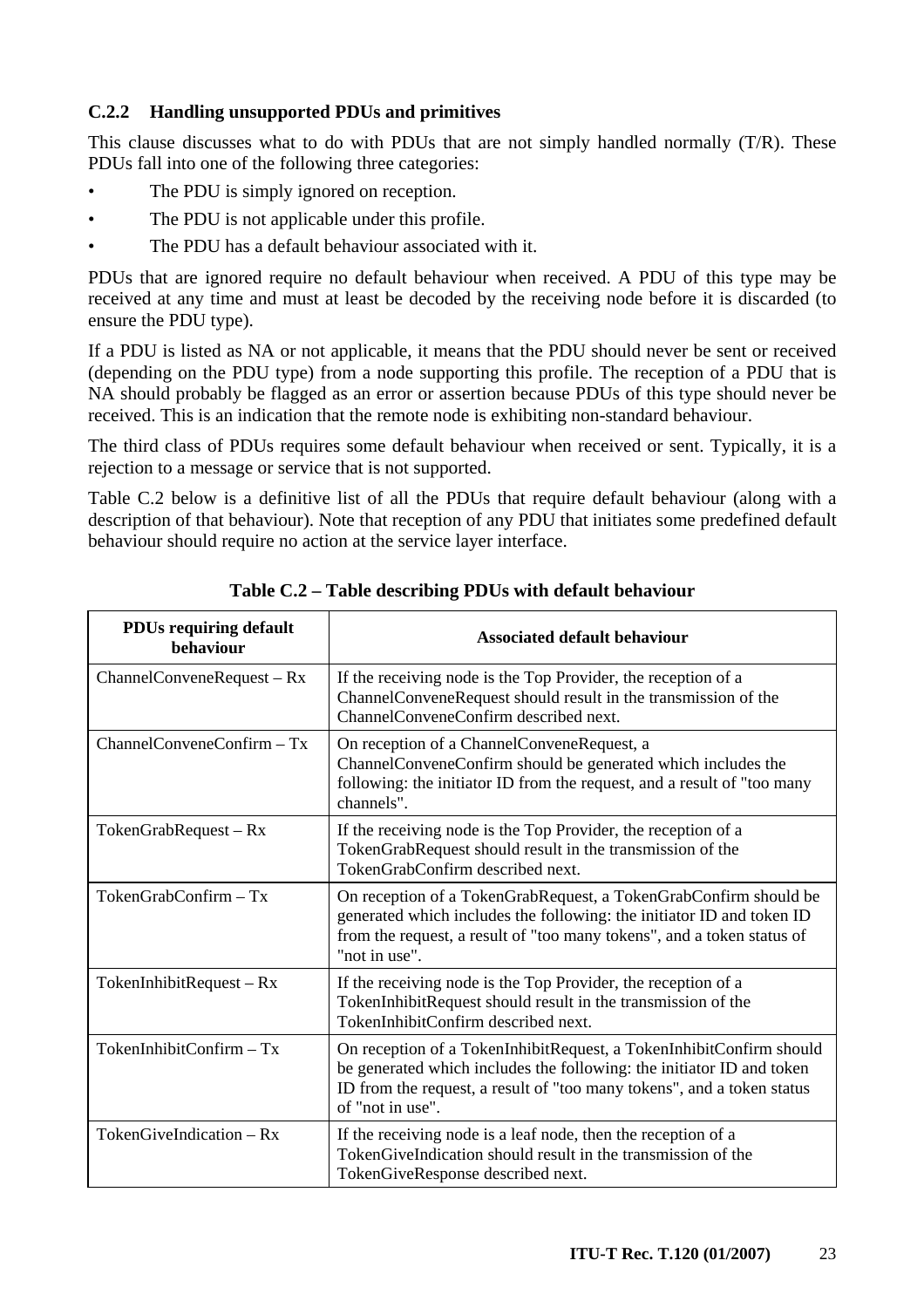| <b>PDUs requiring default</b><br><b>behaviour</b> | <b>Associated default behaviour</b>                                                                                                                                                                    |
|---------------------------------------------------|--------------------------------------------------------------------------------------------------------------------------------------------------------------------------------------------------------|
| $TokenGiveResponse - Tx$                          | On reception of a TokenGiveIndication, a TokenGiveResponse should<br>be generated which includes the following: the recipient ID and token<br>ID from the indication, and a result of "user rejected". |
| $TokenTestRequest - Rx$                           | If the receiving node is the Top Provider, the reception of a<br>TokenTestRequest should result in the transmission of the<br>TokenTestConfirm described next.                                         |
| $TokenTestConfirm - Tx$                           | On reception of a TokenTestRequest, a TokenTestConfirm should be<br>generated which includes the following: the initiator ID and token ID<br>from the request, and a token status of "not in use".     |

### **Table C.2 – Table describing PDUs with default behaviour**

### **C.2.3 Handling supported PDUs and primitives**

All T.125 PDUs that are supported by the T-*Lite* profile should be handled as specified by [ITU-T T.125].

When a T-*Lite* node is required to act as Top Provider, it should establish the Domain Parameters to indicate that the maximum number of tokens is zero (0). This reflects the fact that all token-related requests will be denied.

### **C.2.4 Negotiating Top-Provider responsibilities**

A T-*Lite* node may be required to act as the Top MCS Provider. The connection setup for a T-*Lite* node should attempt to hand off Top Provider responsibilities whenever possible (the only exception to this case is when two T-*Lite* nodes are attempting to connect). This ensures the lowest probability that a thin Top MCS Provider would receive an MCSPDU other than those indicated above. The hand-off procedure will be handled by the GCC Conference Query and is discussed below.

### **C.3** *Lite* **T.124 profile**

This clause describes the service primitives required from a T.124 provider for a T-*Lite* node. For this portion of the T-*Lite* profile, only a subset of the GCC services are needed. These include conference establishment and termination, support for the conference roster, and support for a single application roster (which does not reduce the number of services but simplifies internal management). Neither the application registry nor the conference conductorship services are needed. Also, no miscellaneous functions are required other than the sending of text messages.

### **C.3.1 Required primitives and PDUs**

In the following table (Table C.3) taken from [ITU-T T.124], all service primitives to be provided by a T-*Lite* node are shaded in gray. For each primitive, it is noted whether or not it applies only to a Top Provider node (TP stands for Top Provider). For nodes that are guaranteed to never be a Top Provider node, it is not necessary to support the primitives specified as TP. T-*Lite* nodes that can act as a Top Provider should support all the gray-shaded primitives.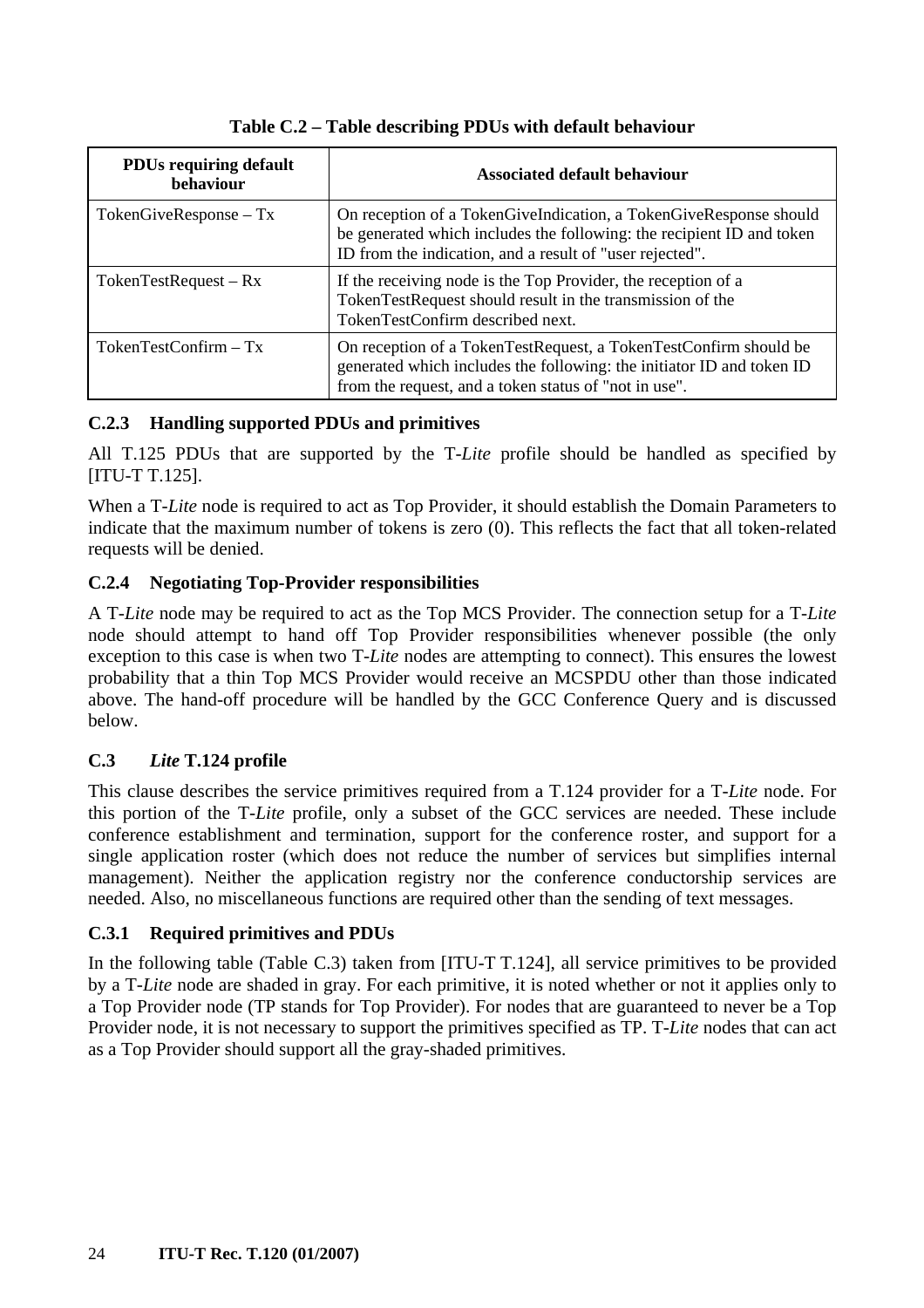The legend below gives a description of each possible action that can be associated with all the possible GCC Primitives and PDUs. These actions are listed in the right-most column of Table C.3:

- **R** (Receive) Implies that the PDU should be received and processed as defined by [ITU-T T.124].
- T (Transmit) Implies that the PDU should be transmitted as defined by [ITU-T T.124].
- R-NA (Receive Not Applicable) Implies that since the request portion of this exchange will never be sent, a response should never occur (and can be ignored). Reception of a PDU of this type is the equivalent of an assertion failure.
- T-NA (Transmit Not Applicable) Implies that since the primitive is not supported, this PDU will never be sent.
- R-D (Receive Default) Implies that when this PDU is received, the node should follow some default behaviour to insure interoperability.
- T-D (Transmit Default) Implies that this PDU should be transmitted based on some default behaviour.
- R-I (Receive Ignore) Implies that this PDU can be ignored on reception. Reception of a PDU of this type is NOT an assertion failure.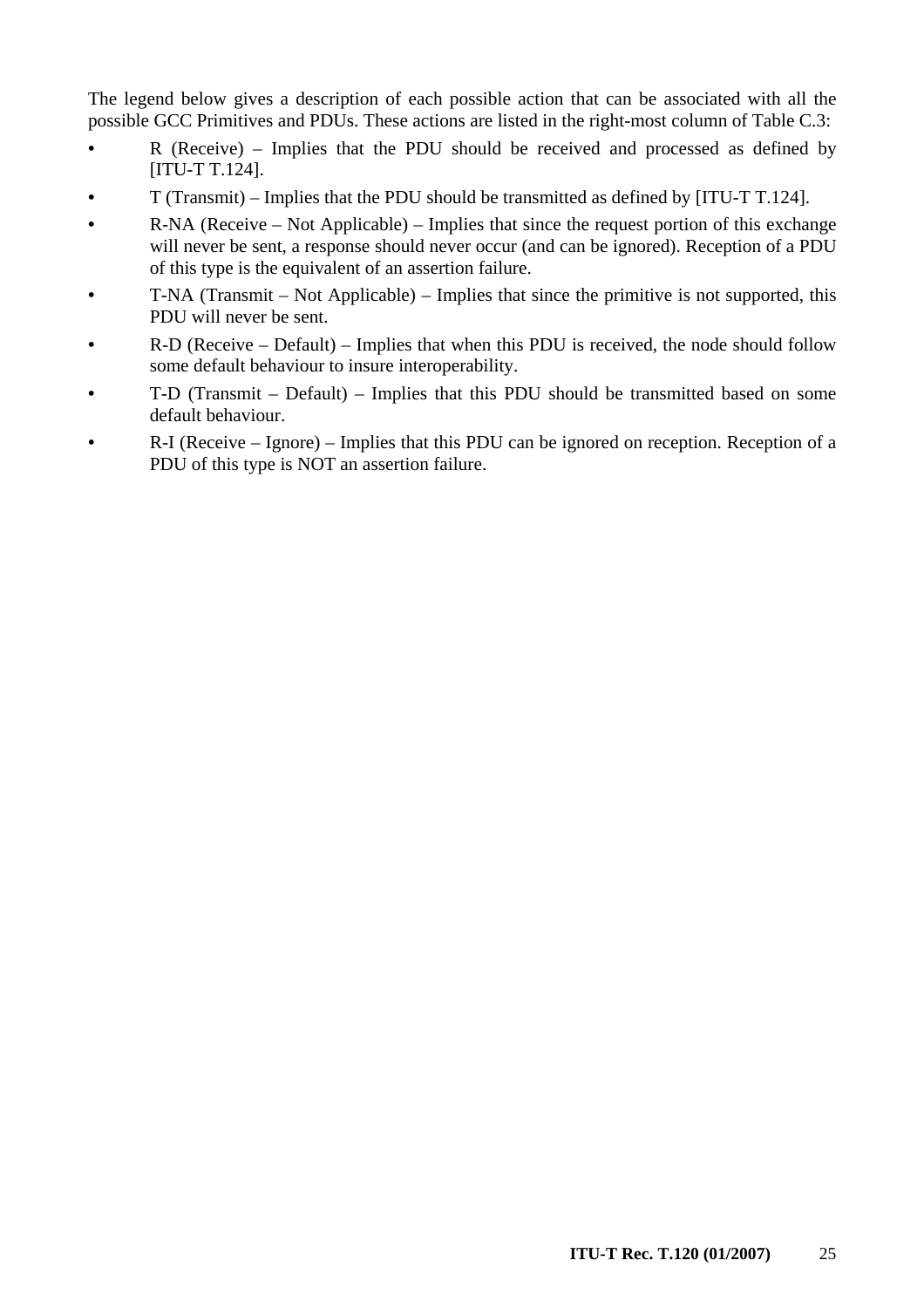**Table C.3 – GCC primitives and PDUs** 

| <b>Functional unit</b>                         | <b>Primitives</b>                       | <b>TP</b> | <b>Associated PDUs</b>   | <b>Actions</b> |
|------------------------------------------------|-----------------------------------------|-----------|--------------------------|----------------|
| Conference<br>establishment and<br>termination | GCC-CONFERENCE-CREATE request           |           | ConferenceCreateRequest  | T              |
|                                                | GCC-CONFERENCE-CREATE indication        | TP        | ConferenceCreateRequest  | $\mathbf R$    |
|                                                | GCC-CONFERENCE-CREATE response          | TP        | ConferenceCreateResponse | T              |
|                                                | GCC-CONFERENCE-CREATE confirm           |           | ConferenceCreateResponse | $\mathbf R$    |
|                                                |                                         |           | UserIDIndication         | T, R           |
|                                                | GCC-CONFERENCE-QUERY request            |           | ConferenceQueryRequest   | $\mathbf T$    |
|                                                | GCC-CONFERENCE-QUERY indication         |           | ConferenceQueryRequest   | $\mathbf R$    |
|                                                | GCC-CONFERENCE-QUERY response           |           | ConferenceQueryResponse  | T              |
|                                                | GCC-CONFERENCE-QUERY confirm            |           | ConferenceQueryResponse  | $\mathbf R$    |
|                                                | GCC-CONFERENCE-JOIN request             |           | ConferenceJoinRequest    | $\mathbf T$    |
|                                                | GCC-CONFERENCE-JOIN indication          | TP        | ConferenceJoinRequest    | $\mathbf R$    |
|                                                | GCC-CONFERENCE-JOIN response            | <b>TP</b> | ConferenceJoinResponse   | T              |
|                                                | GCC-CONFERENCE-JOIN confirm             |           | ConferenceJoinResponse   | $\mathbf R$    |
|                                                |                                         |           | UserIDIndication         | T, R           |
|                                                | GCC-CONFERENCE-INVITE request           |           | ConferenceInviteRequest  | T-NA           |
|                                                | <b>GCC-CONFERENCE-INVITE indication</b> |           | ConferenceInviteRequest  | $\mathbb{R}$   |
|                                                | GCC-CONFERENCE-INVITE response          |           | ConferenceInviteResponse | T              |
|                                                | GCC-CONFERENCE-INVITE confirm           |           | ConferenceInviteResponse | $R-NA$         |
|                                                |                                         |           | UserIDIndication         | T, R-NA        |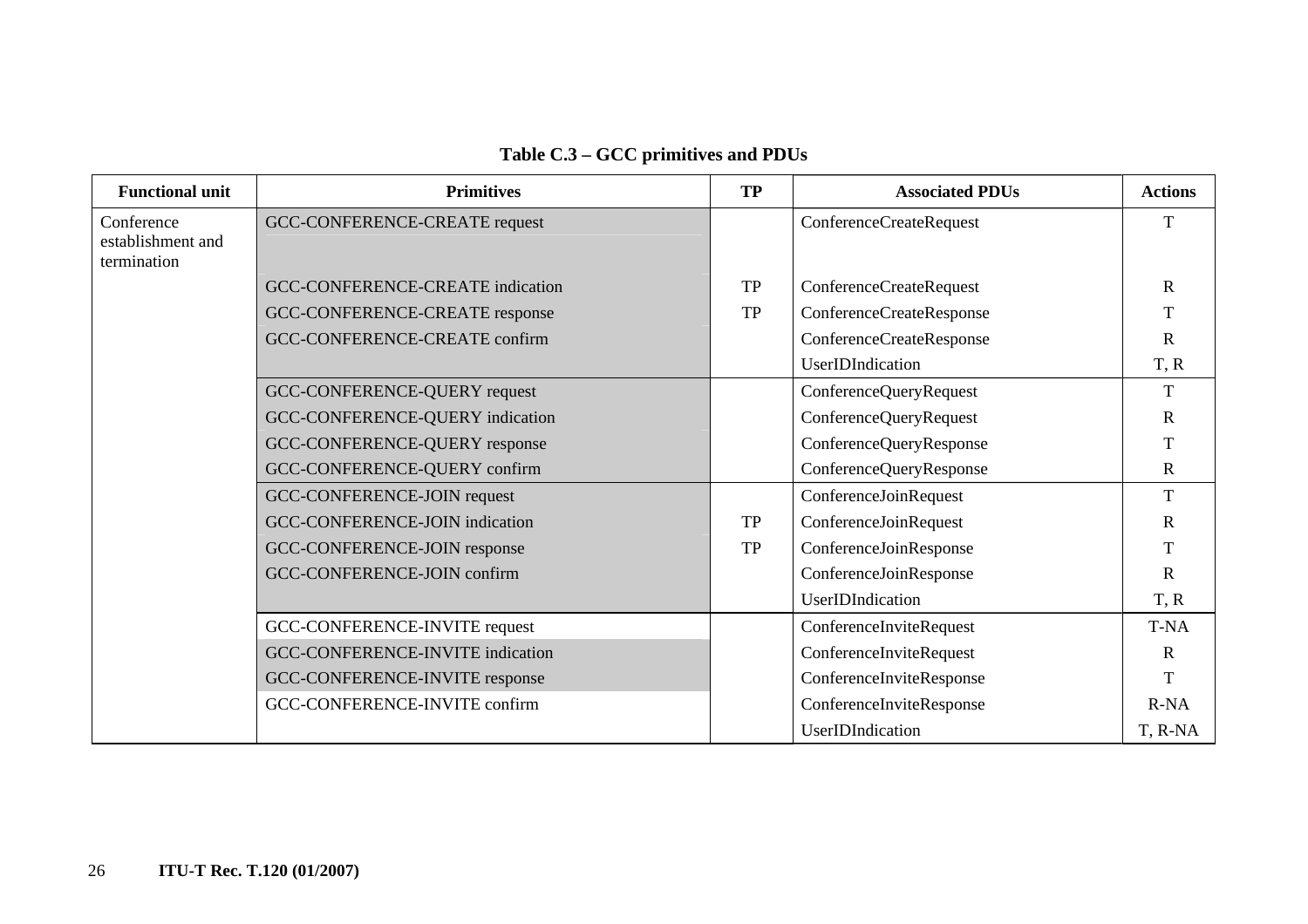| <b>Functional unit</b> | <b>Primitives</b>                     | <b>TP</b> | <b>Associated PDUs</b>        | <b>Actions</b> |
|------------------------|---------------------------------------|-----------|-------------------------------|----------------|
|                        | GCC-CONFERENCE-ADD request            |           | ConferenceAddRequest          | T-NA           |
|                        | <b>GCC-CONFERENCE-ADD</b> indication  |           | ConferenceAddRequest          | $R-D$          |
|                        | GCC-CONFERENCE-ADD response           |           | ConferenceAddResponse         | $T-D$          |
|                        | GCC-CONFERENCE-ADD confirm            |           | ConferenceAddResponse         | $R-NA$         |
|                        | GCC-CONFERENCE-LOCK request           |           | ConferenceLockRequest         | T-NA           |
|                        | <b>GCC-CONFERENCE-LOCK</b> indication |           | ConferenceLockRequest         | $R-D$          |
|                        | GCC-CONFERENCE-LOCK response          |           | ConferenceLockResponse        | T-D            |
|                        | GCC-CONFERENCE-LOCK confirm           |           | ConferenceLockResponse        | $R-NA$         |
|                        | GCC-CONFERENCE-UNLOCK request         |           | ConferenceUnlockRequest       | T-NA           |
|                        | GCC-CONFERENCE-UNLOCK indication      |           | ConferenceUnlockRequest       | $R-D$          |
|                        | GCC-CONFERENCE-UNLOCK response        |           | ConferenceUnlockResponse      | $T-D$          |
|                        | GCC-CONFERENCE-UNLOCK confirm         |           | ConferenceUnlockResponse      | $R-NA$         |
|                        | GCC-CONFERENCE-LOCK-REPORT indication |           | ConferenceLockIndication      | T-NA, R-I      |
|                        |                                       |           | ConferenceUnlockIndication    | T-NA, R-I      |
|                        | GCC-CONFERENCE-DISCONNECT request     |           |                               |                |
|                        | GCC-CONFERENCE-DISCONNECT indication  |           |                               |                |
|                        | GCC-CONFERENCE-DISCONNECT confirm     |           |                               |                |
|                        |                                       |           | ConferenceTerminateRequest    | T-NA           |
|                        | GCC-CONFERENCE-TERMINATE request      |           | ConferenceTerminateRequest    | $\mathbf R$    |
|                        |                                       |           | ConferenceTerminateIndication | $\mathbf T$    |
|                        | GCC-CONFERENCE-TERMINATE indication   |           | ConferenceTerminateIndication | $\mathbf R$    |
|                        |                                       |           | ConferenceTerminateResponse   | T              |
|                        | GCC-CONFERENCE-TERMINATE confirm      |           | ConferenceTerminateResponse   | $R-NA$         |
|                        | GCC-CONFERENCE-EJECT-USER request     |           | ConferenceEjectUserRequest    | T-NA           |
|                        |                                       |           | ConferenceEjectUserRequest    | $R-D$          |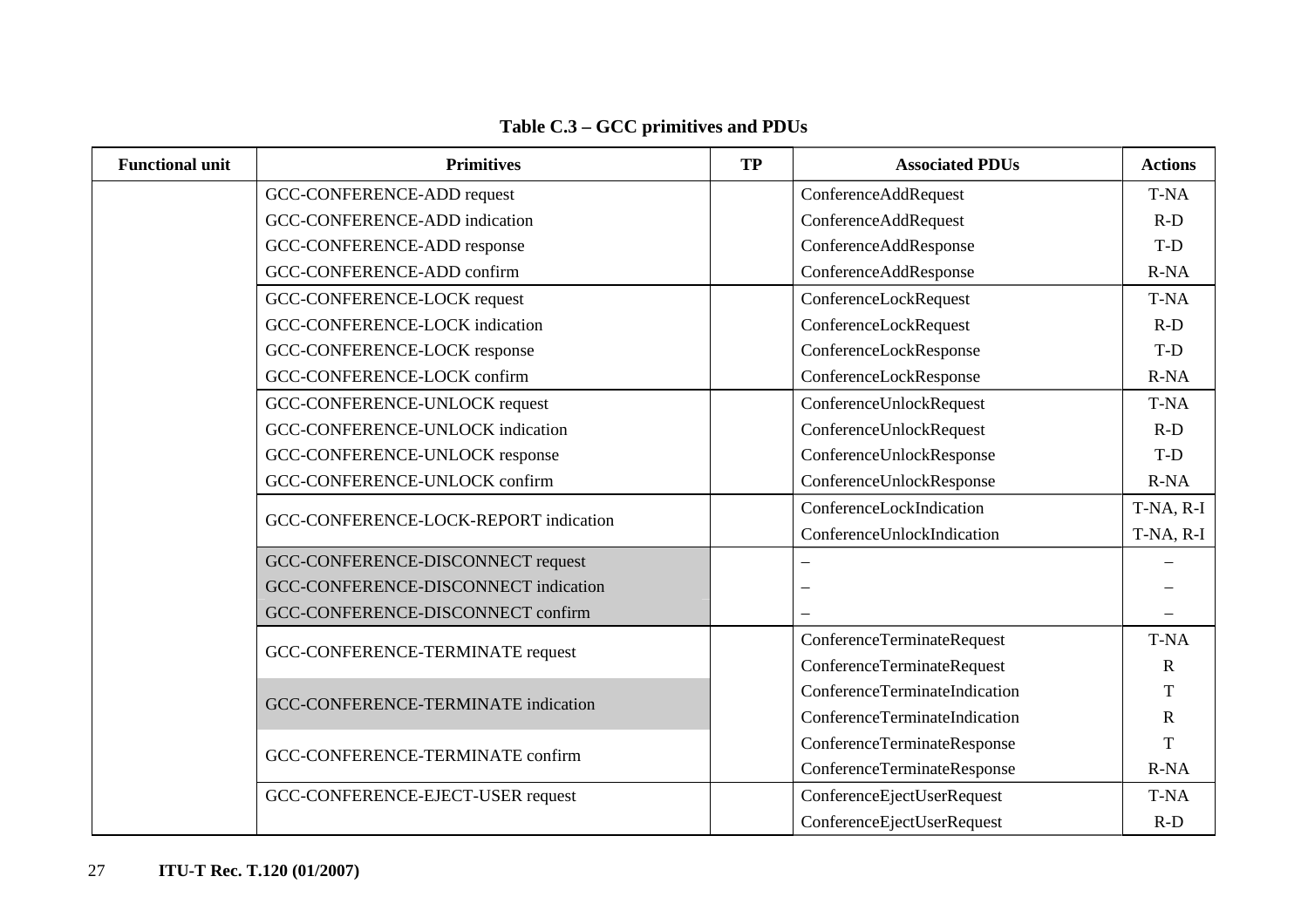| <b>Functional unit</b> | <b>Primitives</b>                               | <b>TP</b> | <b>Associated PDUs</b>        | <b>Actions</b> |
|------------------------|-------------------------------------------------|-----------|-------------------------------|----------------|
|                        | GCC-CONFERENCE-EJECT-USER indication            |           | ConferenceEjectUserIndication | T-NA           |
|                        |                                                 |           | ConferenceEjectUserIndication | $\mathbf R$    |
|                        | GCC-CONFERENCE-EJECT-USER confirm               |           | ConferenceEjectUserResponse   | $T-D$          |
|                        |                                                 |           | ConferenceEjectUserResponse   | R-NA           |
|                        | GCC-CONFERENCE-TRANSFER request                 |           | ConferenceTransferRequest     | T-NA           |
|                        |                                                 |           | ConferenceTransferRequest     | $R-D$          |
|                        | GCC-CONFERENCE-TRANSFER indication              |           | ConferenceTransferIndication  | T-NA           |
|                        |                                                 |           | ConferenceTransferIndication  | $R-I$          |
|                        | GCC-CONFERENCE-TRANSFER confirm                 |           | ConferenceTransferResponse    | $T-D$          |
|                        |                                                 |           | ConferenceTransferResponse    | $R-NA$         |
| Conference roster      | GCC-CONFERENCE-ANNOUNCE-PRESENCE request        |           | RosterUpdateIndication        | T, R           |
|                        |                                                 |           | RosterRefreshRequest          | T, R           |
|                        | GCC-CONFERENCE-ANNOUNCE-PRESENCE confirm        |           |                               |                |
|                        | GCC-CONFERENCE-ROSTER-REPORT indication         |           | RosterUpdateIndication        | T, R           |
|                        | GCC-CONFERENCE-ROSTER-INQUIRE request           |           |                               |                |
|                        | GCC-CONFERENCE-ROSTER-INQUIRE confirm           |           |                               |                |
| Application roster     | GCC-APPLICATION-PERMISSION-TO-ENROLL indication |           |                               |                |
|                        | GCC-APPLICATION-ENROLL request                  |           | RosterUpdateIndication        | T, R           |
|                        |                                                 |           | RosterRefreshRequest          | T, R           |
|                        | GCC-APPLICATION-ENROLL confirm                  |           |                               |                |
|                        | GCC-APPLICATION-ROSTER-REPORT indication        |           | RosterUpdateIndication        | T, R           |
|                        | GCC-APPLICATION-ROSTER-INQUIRE request          |           |                               |                |
|                        | GCC-APPLICATION-ROSTER-INQUIRE confirm          |           |                               |                |
|                        | GCC-APPLICATION-INVOKE request                  |           | ApplicationInvokeIndication   | T-NA           |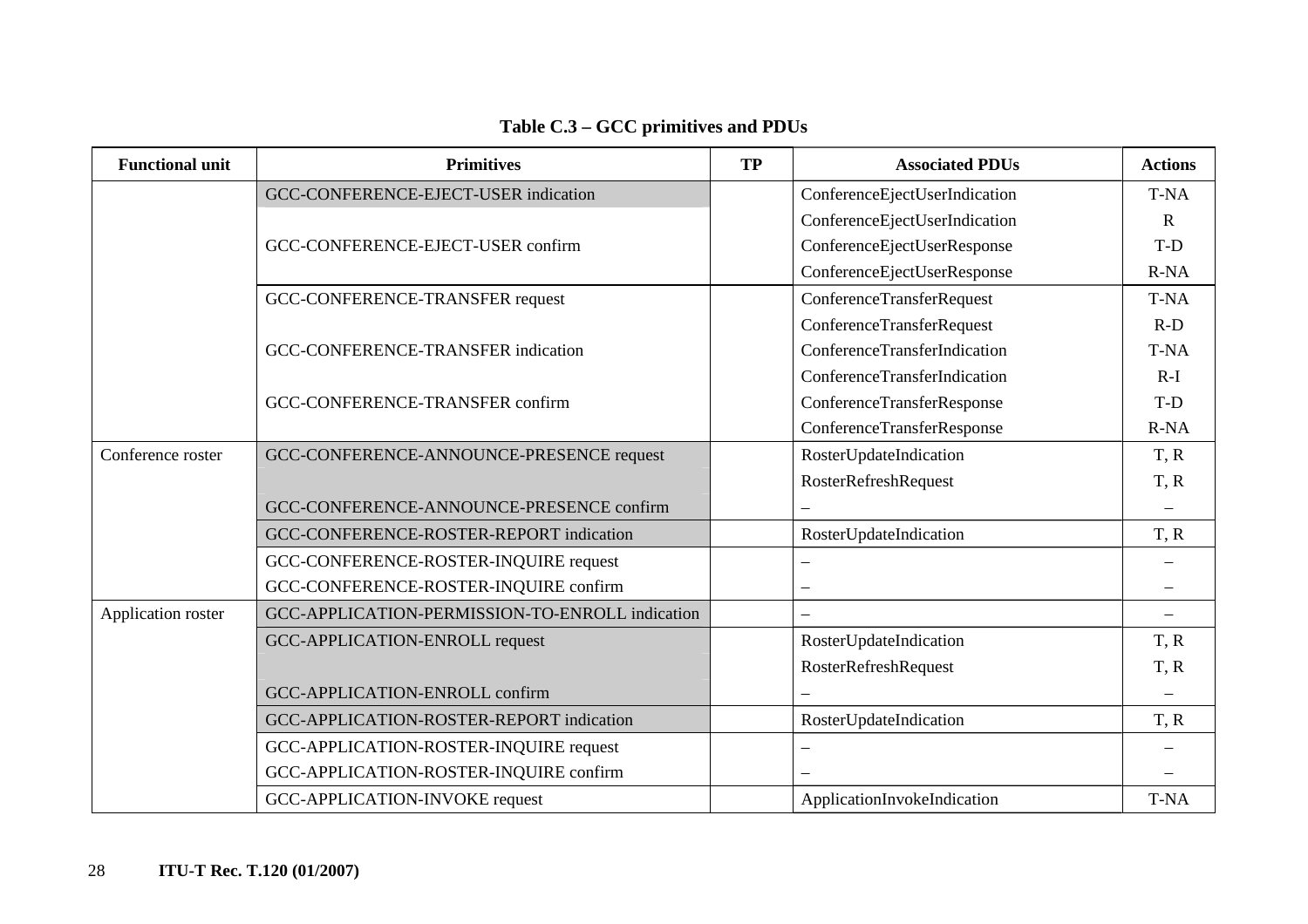| <b>Functional unit</b> | <b>Primitives</b>                     | <b>TP</b> | <b>Associated PDUs</b>              | <b>Actions</b> |
|------------------------|---------------------------------------|-----------|-------------------------------------|----------------|
|                        | GCC-APPLICATION-INVOKE indication     |           | ApplicationInvokeIndication         | $R-I$          |
|                        | GCC-APPLICATION-INVOKE confirm        |           |                                     |                |
| Application registry   | GCC-REGISTRY-REGISTER-CHANNEL request |           | RegistryRegisterChannelRequest      | T-NA           |
|                        |                                       |           | RegistryRegisterChannelRequest      | $R-D$          |
|                        | GCC-REGISTRY-REGISTER-CHANNEL confirm |           | RegistryResponse                    | T-D            |
|                        |                                       |           | RegistryResponse                    | $R-NA$         |
|                        | GCC-REGISTRY-ASSIGN-TOKEN request     |           | RegistryAssignTokenRequest          | T-NA           |
|                        |                                       |           | RegistryAssignTokenRequest          | $R-D$          |
|                        | GCC-REGISTRY-ASSIGN-TOKEN confirm     |           | RegistryResponse                    | $T-D$          |
|                        |                                       |           | RegistryResponse                    | R-NA           |
|                        | GCC-REGISTRY-SET-PARAMETER request    |           | RegistrySetParameterRequest         | T-NA           |
|                        |                                       |           | RegistrySetParameterRequest         | $R-D$          |
|                        | GCC-REGISTRY-SET-PARAMETER confirm    |           | RegistryResponse                    | $T-D$          |
|                        |                                       |           | RegistryResponse                    | $R-NA$         |
|                        | GCC-REGISTRY-RETRIEVE-ENTRY request   |           | <b>RegistryRetrieveEntryRequest</b> | T-NA           |
|                        |                                       |           | <b>RegistryRetrieveEntryRequest</b> | $R-D$          |
|                        | GCC-REGISTRY-RETRIEVE-ENTRY confirm   |           | RegistryResponse                    | T-D            |
|                        |                                       |           | RegistryResponse                    | $R-NA$         |
|                        | GCC-REGISTRY-DELETE-ENTRY request     |           | RegistryDeleteEntryRequest          | T-NA           |
|                        |                                       |           | RegistryDeleteEntryRequest          | $R-D$          |
|                        | GCC-REGISTRY-DELETE-ENTRY confirm     |           | RegistryResponse                    | $T-D$          |
|                        |                                       |           | RegistryResponse                    | $R-NA$         |
|                        | GCC-REGISTRY-MONITOR request          |           | <b>RegistryMonitorEntryRequest</b>  | T-NA           |
|                        |                                       |           | <b>RegistryMonitorEntryRequest</b>  | $R-D$          |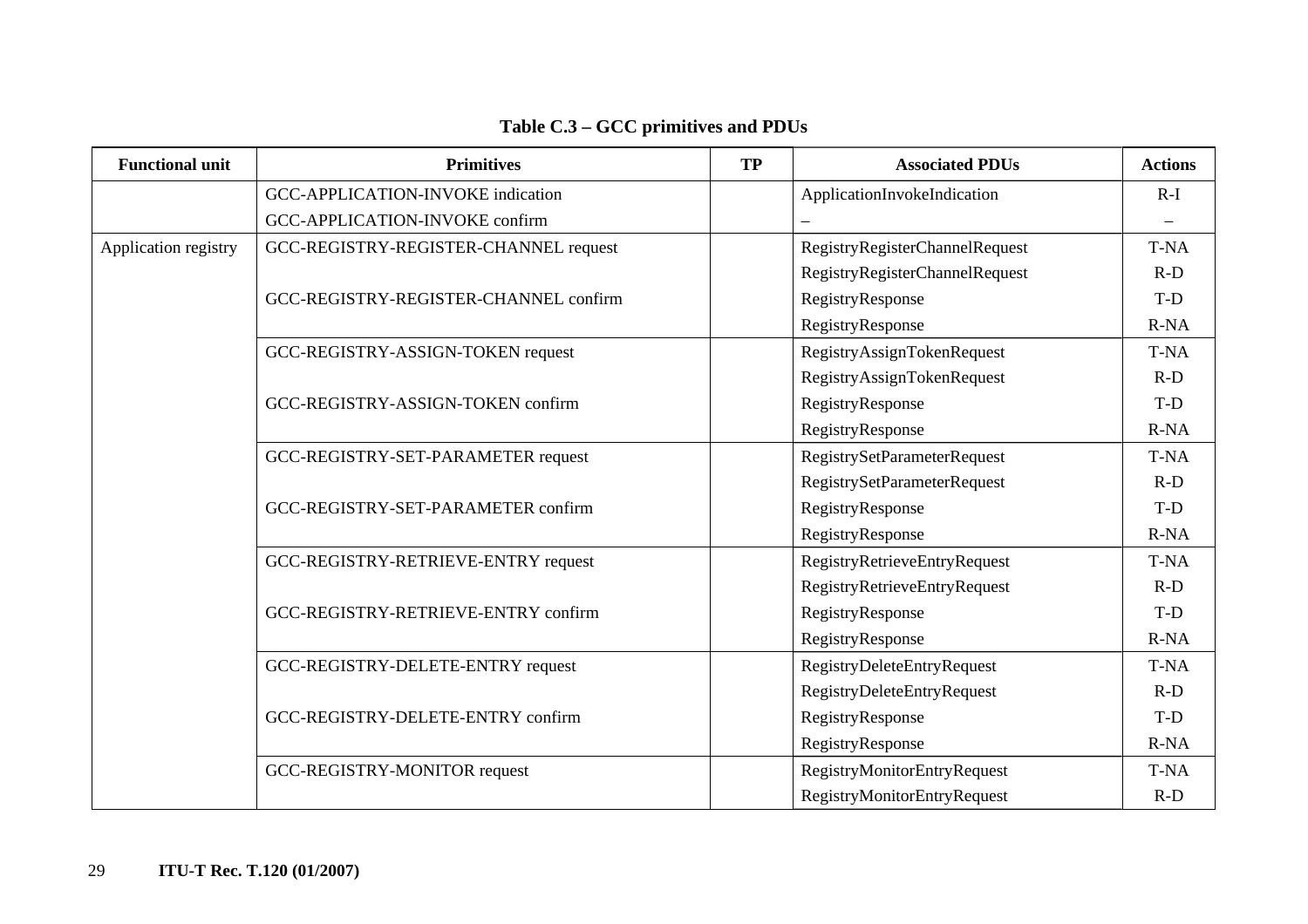| <b>Functional unit</b>      | <b>Primitives</b>                      |  | <b>Associated PDUs</b>               | <b>Actions</b> |
|-----------------------------|----------------------------------------|--|--------------------------------------|----------------|
|                             | GCC-REGISTRY-MONITOR indication        |  | RegistryMonitorEntryIndication       | T-NA           |
|                             |                                        |  | RegistryMonitorEntryIndication       | $R-I$          |
|                             | GCC-REGISTRY-MONITOR confirm           |  | RegistryResponse                     | T-D            |
|                             |                                        |  | RegistryResponse                     | $R-NA$         |
|                             | GCC-REGISTRY-ALLOCATE-HANDLE request   |  | <b>RegistryAllocateHandleRequest</b> | T-NA           |
|                             |                                        |  | <b>RegistryAllocateHandleRequest</b> | $R-D$          |
|                             | GCC-REGISTRY-ALLOCATE-HANDLE confirm   |  | RegistryAllocateHandleResponse       | T-D            |
|                             |                                        |  | RegistryAllocateHandleResponse       | $R-NA$         |
| Conference<br>conductorship | GCC-CONDUCTOR-ASSIGN request           |  |                                      |                |
|                             | GCC-CONDUCTOR-ASSIGN indication        |  | ConductorAssignIndication            | T-NA           |
|                             |                                        |  | ConductorAssignIndication            | $R-I$          |
|                             | GCC-CONDUCTOR-ASSIGN confirm           |  |                                      |                |
|                             | GCC-CONDUCTOR-RELEASE request          |  | ConductorReleaseIndication           | T-NA           |
|                             |                                        |  | ConductorReleaseIndication           | $R-I$          |
|                             | GCC-CONDUCTOR-RELEASE indication       |  | ConductorReleaseIndication           | T-NA           |
|                             |                                        |  | ConductorReleaseIndication           | $R-I$          |
|                             | GCC-CONDUCTOR-RELEASE confirm          |  |                                      |                |
|                             | <b>GCC-CONDUCTOR-PLEASE request</b>    |  |                                      |                |
|                             | <b>GCC-CONDUCTOR-PLEASE indication</b> |  |                                      |                |
|                             | GCC-CONDUCTOR-PLEASE response          |  |                                      |                |
|                             | GCC-CONDUCTOR-PLEASE confirm           |  |                                      |                |
|                             | GCC-CONDUCTOR-GIVE request             |  |                                      |                |
|                             | <b>GCC-CONDUCTOR-GIVE indication</b>   |  |                                      |                |
|                             | GCC-CONDUCTOR-GIVE response            |  | ConductorAssignIndication            | T-NA           |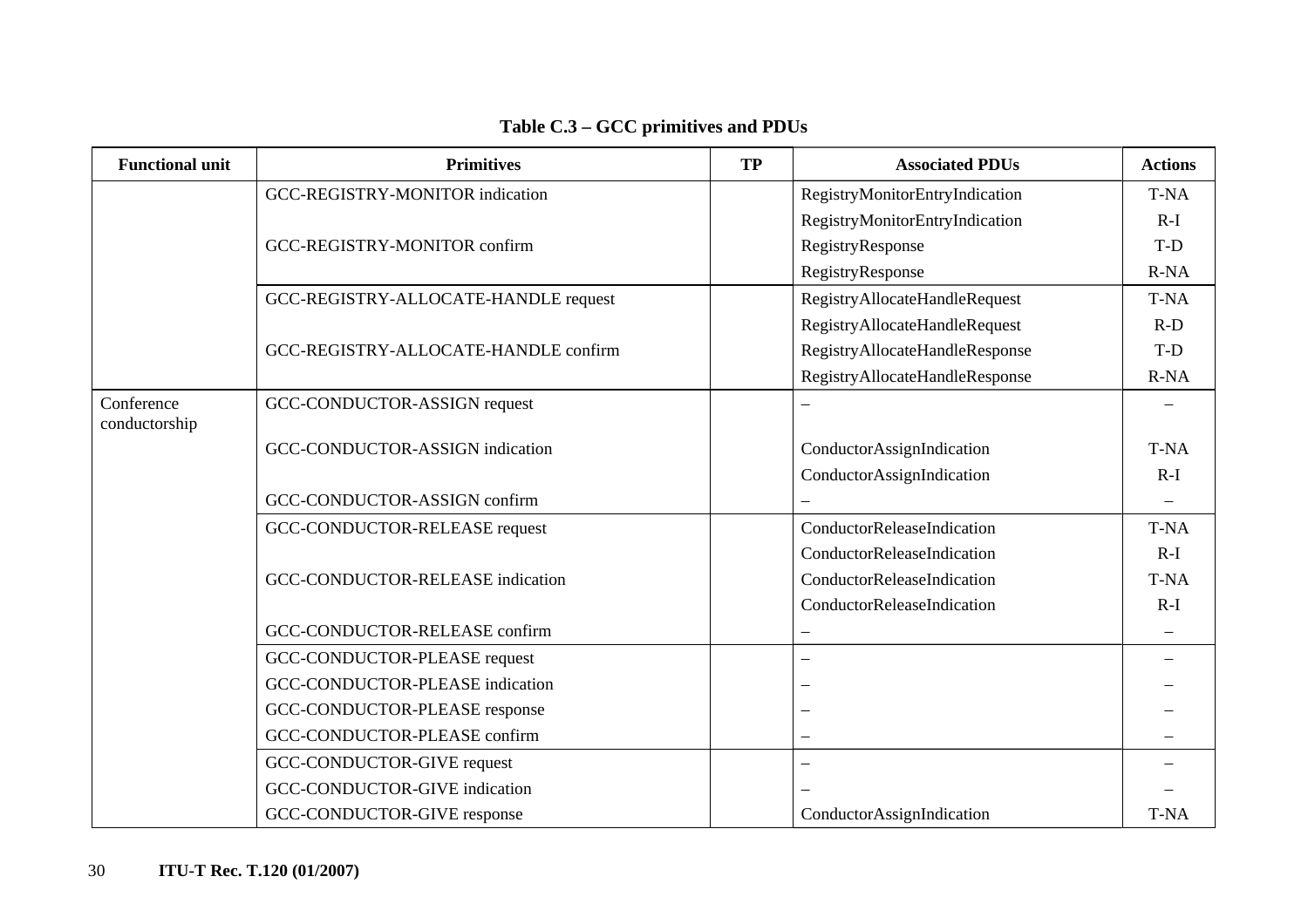| <b>Functional unit</b>     | <b>Primitives</b>                         |  | <b>Associated PDUs</b>                    | <b>Actions</b> |
|----------------------------|-------------------------------------------|--|-------------------------------------------|----------------|
|                            | GCC-CONDUCTOR-GIVE confirm                |  |                                           |                |
|                            | GCC-CONDUCTOR-INQUIRE request             |  |                                           |                |
|                            | GCC-CONDUCTOR-INQUIRE confirm             |  |                                           |                |
|                            | GCC-CONDUCTOR-PERMISSION-ASK request      |  | ConductorPermissionAskIndication          | T-NA           |
|                            | GCC-CONDUCTOR-PERMISSION-ASK indication   |  | ConductorPermissionAskIndication          | $R-I$          |
|                            | GCC-CONDUCTOR-PERMISSION-ASK confirm      |  |                                           |                |
|                            | GCC-CONDUCTOR-PERMISSION-GRANT request    |  | <b>ConductorPermissionGrantIndication</b> | T-NA           |
|                            | GCC-CONDUCTOR-PERMISSION-GRANT indication |  | ConductorPermissionGrantIndication        | $R-I$          |
|                            | GCC-CONDUCTOR-PERMISSION-GRANT confirm    |  |                                           |                |
| Miscellaneous<br>functions | GCC-CONFERENCE-TIME-REMAINING request     |  | ConferenceTimeRemainingIndication         | T-NA           |
|                            | GCC-CONFERENCE-TIME-REMAINING indication  |  | ConferenceTimeRemainingIndication         | $R-I$          |
|                            | GCC-CONFERENCE-TIME-REMAINING confirm     |  |                                           |                |
|                            | GCC-CONFERENCE-TIME-INQUIRE request       |  | ConferenceTimeInquireIndication           | T-NA           |
|                            | GCC-CONFERENCE-TIME-INQUIRE indication    |  | ConferenceTimeInquireIndication           | $R-I$          |
|                            | GCC-CONFERENCE-TIME-INQUIRE confirm       |  |                                           |                |
|                            | GCC-CONFERENCE-EXTEND request             |  | ConferenceTimeExtendIndication            | T-NA           |
|                            | GCC-CONFERENCE-EXTEND indication          |  | ConferenceTimeExtendIndication            | $R-I$          |
|                            | GCC-CONFERENCE-EXTEND confirm             |  |                                           |                |
|                            | GCC-CONFERENCE-ASSISTANCE request         |  | ConferenceAssistanceIndication            | T-NA           |
|                            | GCC-CONFERENCE-ASSISTANCE indication      |  | ConferenceAssistanceIndication            | $R-I$          |
|                            | GCC-CONFERENCE-ASSISTANCE confirm         |  |                                           |                |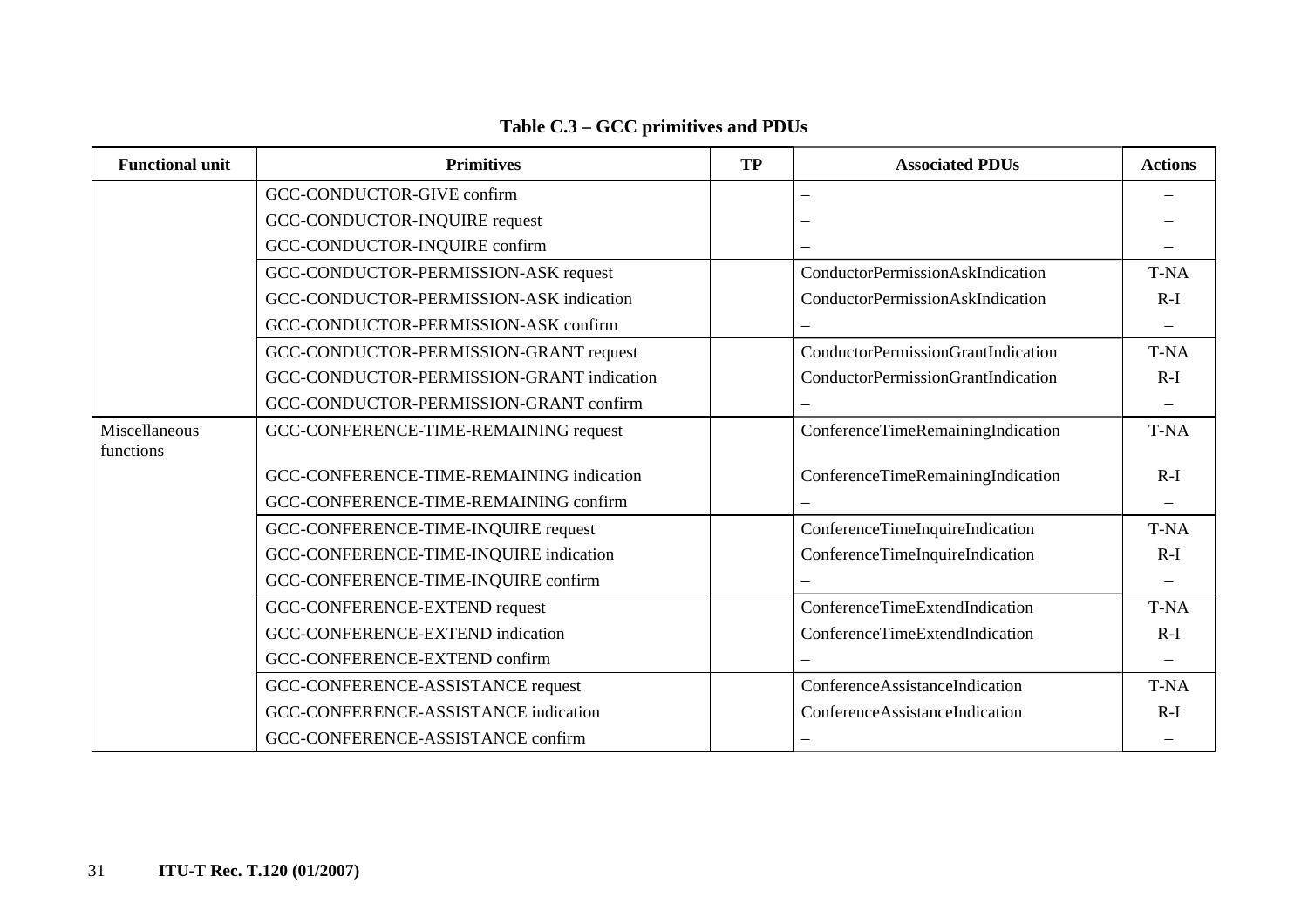**Table C.3 – GCC primitives and PDUs** 

| <b>Functional unit</b>                                 | <b>Primitives</b>           |          | <b>Associated PDUs</b> | <b>Actions</b> |
|--------------------------------------------------------|-----------------------------|----------|------------------------|----------------|
|                                                        | GCC-TEXT-MESSAGE request    |          | TextMessageIndication  |                |
|                                                        | GCC-TEXT-MESSAGE indication | $\Omega$ | TextMessageIndication  | R              |
|                                                        | GCC-TEXT-MESSAGE confirm    | $\Omega$ |                        |                |
|                                                        |                             |          | FunctionNotSupported   | T, R           |
| M Mandatory<br>C Conditionally Mandatory<br>O Optional |                             |          |                        |                |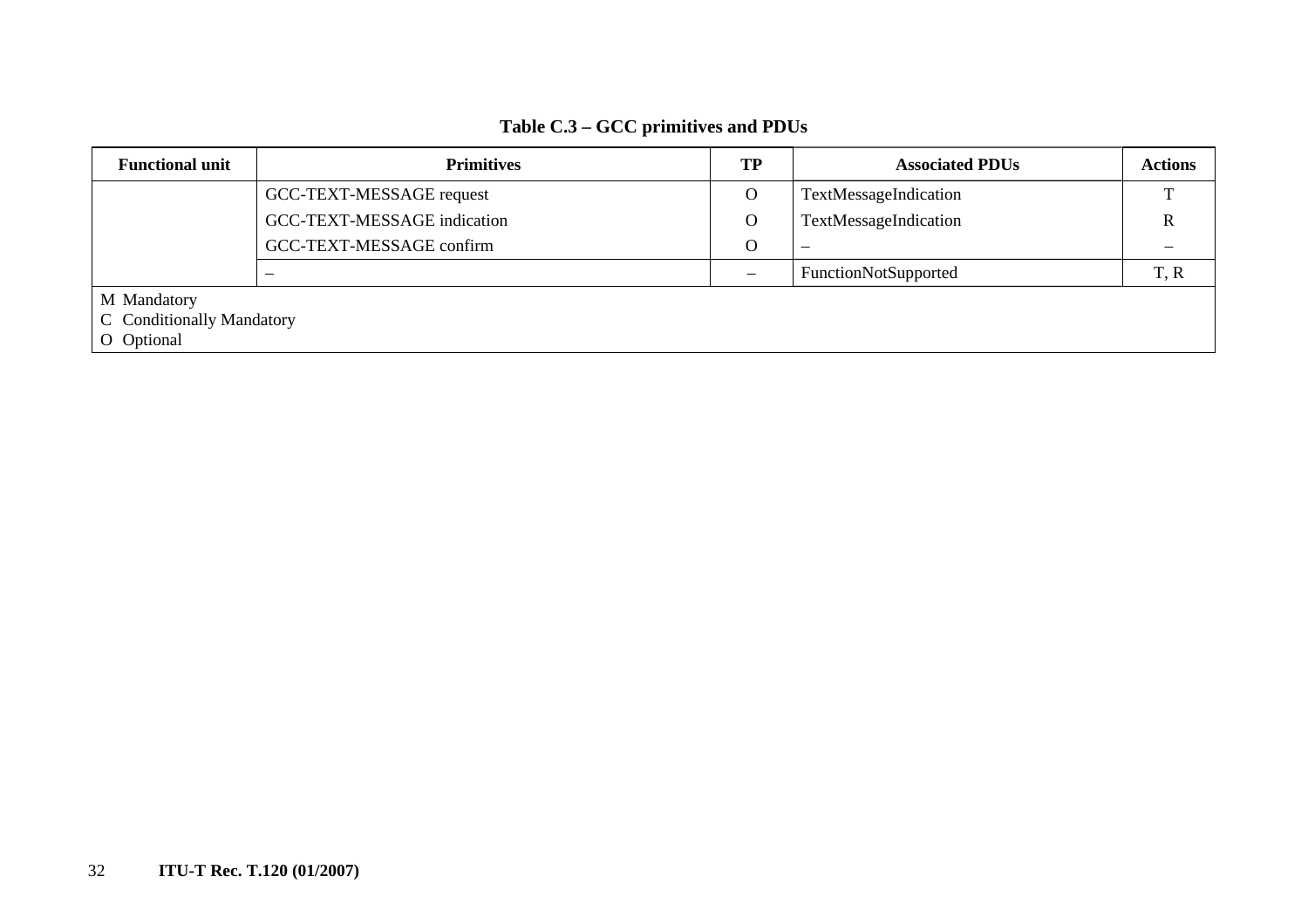### **C.3.2 Handling unsupported PDUs and primitives**

This clause discusses what to do with PDUs that are not simply handled normally (T/R). These PDUs fall into one of the following three categories:

- The PDU is simply ignored on reception.
- The PDU is not applicable under this profile.
- The PDU has a default behaviour associated with it.

PDUs that are ignored require no default behaviour when received. A PDU of this type may be received at any time and must at least be decoded by the receiving node before it is discarded (to ensure the PDU type).

If a PDU is listed as NA or not applicable, it means that the PDU should never be sent or received (depending on the PDU type) from a node supporting this profile. The reception of a PDU that is NA should probably be flagged as an error or assertion because PDUs of this type are only received due to an associated request that is NOT supported by this profile. Therefore, if a not-applicable PDU is received, it means that either the receiving node initiated a request that it should not have or another node in the conference is exhibiting non-standard behaviour.

The third class of PDU requires some default behaviour when received or sent. Typically, it is a rejection to a message or service that is not supported. In many cases, it will appear to the requesting node that it is not a valid requester. This can often be attributed to lack of a particular privilege.

Table C.4 below is a definitive list of all the PDUs of this type along with their associated default behaviour. Note that reception of any PDU that initiates some predefined default behaviour should require no action at the service layer interface.

| PDUs requiring default behaviour   | <b>Associated default behaviour</b>                                                                                                                                                                       |
|------------------------------------|-----------------------------------------------------------------------------------------------------------------------------------------------------------------------------------------------------------|
| Conference $AddRequest - Rx$       | On reception of an add-request, the add-response described<br>below should be generated.                                                                                                                  |
| ConferenceAddResponse - Tx         | On reception of an add-request, an add-response should be<br>generated which includes the following: the tag sent in the add<br>request, a result of connectionUnsuccessful and no User Data.             |
| $ConferenceLockRequest - Rx$       | On reception of a lock-request, the lock-response described<br>below should be generated.                                                                                                                 |
| ConferenceLockResponse – Tx        | On reception of a lock-request, a lock-response should be<br>generated which includes the following: a result of<br>invalidRequester.                                                                     |
| $ConferenceUnlockRequest - Rx$     | On reception of an unlock-request, the unlock-response<br>described below should be generated.                                                                                                            |
| $ConferenceUnlockResponse - Tx$    | On reception of an unlock-request, an unlock-response should<br>be generated which includes the following: a result of<br>invalidRequester.                                                               |
| $ConferenceEjectUserRequest - Rx$  | On reception of an eject-user-request, the eject-user-response<br>described below should be generated.                                                                                                    |
| $ConferenceEjectUserResponse - Tx$ | On reception of an eject-user-request, an eject-user-response<br>should be generated which includes the following: the<br>nodeToEject UserID included in the request and a result of<br>invalidRequester. |

### **Table C.4 – Table describing PDUs with default behaviour**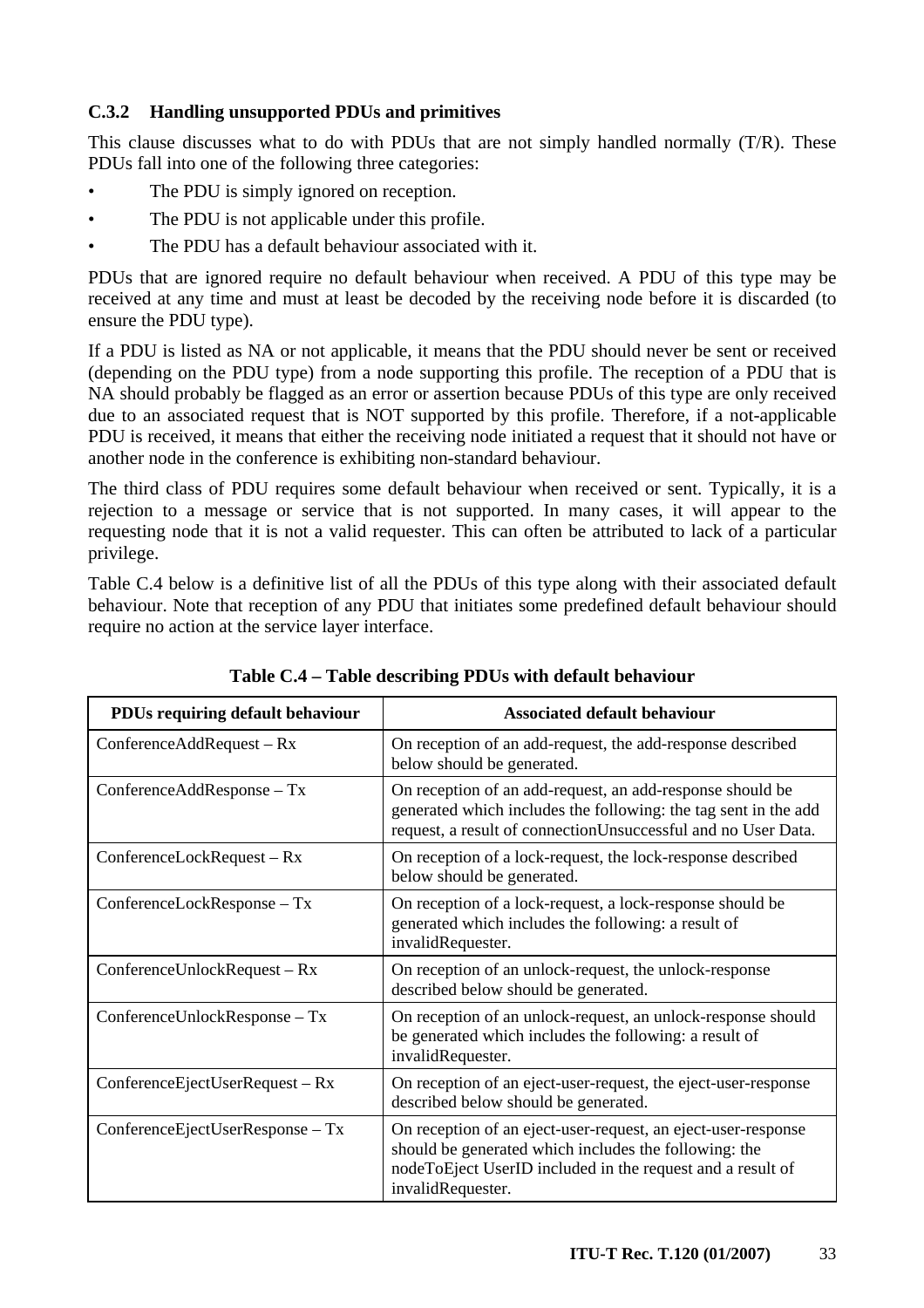| PDUs requiring default behaviour    | <b>Associated default behaviour</b>                                                                                                                                                                                                                                                                                                                                                                       |
|-------------------------------------|-----------------------------------------------------------------------------------------------------------------------------------------------------------------------------------------------------------------------------------------------------------------------------------------------------------------------------------------------------------------------------------------------------------|
| ConferenceTransferRequest - Rx      | On reception of a transfer-request, the transfer-response<br>described below should be generated.                                                                                                                                                                                                                                                                                                         |
| ConferenceTransferResponse - Tx     | On reception of a transfer-request, a transfer-response should<br>be generated which includes the following: the conference<br>name and modifier included in the request, the transferring<br>node list included in the request and a result of<br>invalidRequester.                                                                                                                                      |
| RegistryRegisterChannelRequest - Rx | On reception of a register-channel-request, the registry-<br>response described below should be generated.                                                                                                                                                                                                                                                                                                |
| RegistryResponse – Tx               | On reception of a register-channel-request, a registry-response<br>should be generated which includes the following: the entityID<br>of the requesting node, the primitiveType set to<br>registerChannel, the registryKey set to the key included in the<br>request, the registryItem set to vacant, the registry entry owner<br>set to notOwned, no modification-rights and a result of<br>registryFull. |
| RegistryAssignTokenRequest – Rx     | On reception of an assign-token-request, the registry-response<br>described below should be generated.                                                                                                                                                                                                                                                                                                    |
| $RegistryResponse - Tx$             | On reception of an assign-token-request, a registry-response<br>should be generated which includes the following: the entityID<br>of the requesting node, the primitiveType set to assignToken,<br>the registryKey set to the key included in the request, the<br>registryItem set to vacant, the registry entry owner set to<br>notOwned, no modification-rights and a result of registryFull.           |
| RegistrySetParameterRequest - Rx    | On reception of a set-parameter-request, the registry-response<br>described below should be generated.                                                                                                                                                                                                                                                                                                    |
| RegistryResponse - Tx               | On reception of a set-parameter-request, a registry-response<br>should be generated which includes the following: the entityID<br>of the requesting node, the primitiveType set to setParameter,<br>the registryKey set to the key included in the request, the<br>registryItem set to vacant, the registry entry owner set to<br>notOwned, no modification-rights and a result of registryFull.          |
| RegistryRetrieveEntryRequest – Rx   | On reception of a retrieve-entry-request, the registry-response<br>described below should be generated.                                                                                                                                                                                                                                                                                                   |
| $RegistryResponse - Tx$             | On reception of a retrieve-entry-request, a registry-response<br>should be generated which includes the following: the entityID<br>of the requesting node, the primitiveType set to retrieveEntry,<br>the registryKey set to the key included in the request, the<br>registryItem set to vacant, the registry entry owner set to<br>notOwned, no modification-rights and a result of notFound.            |
| RegistryDeleteEntryRequest – Rx     | On reception of a delete-entry-request, the registry-response<br>described below should be generated.                                                                                                                                                                                                                                                                                                     |
| $RegistryResponse - Tx$             | On reception of a delete-entry-request, a registry-response<br>should be generated which includes the following: the entityID<br>of the requesting node, the primitiveType set to deleteEntry,<br>the registryKey set to the key included in the request, the<br>registryItem set to vacant, the registry entry owner set to<br>notOwned, no modification-rights and a result of notFound.                |

| Table C.4 – Table describing PDUs with default behaviour |  |  |
|----------------------------------------------------------|--|--|
|----------------------------------------------------------|--|--|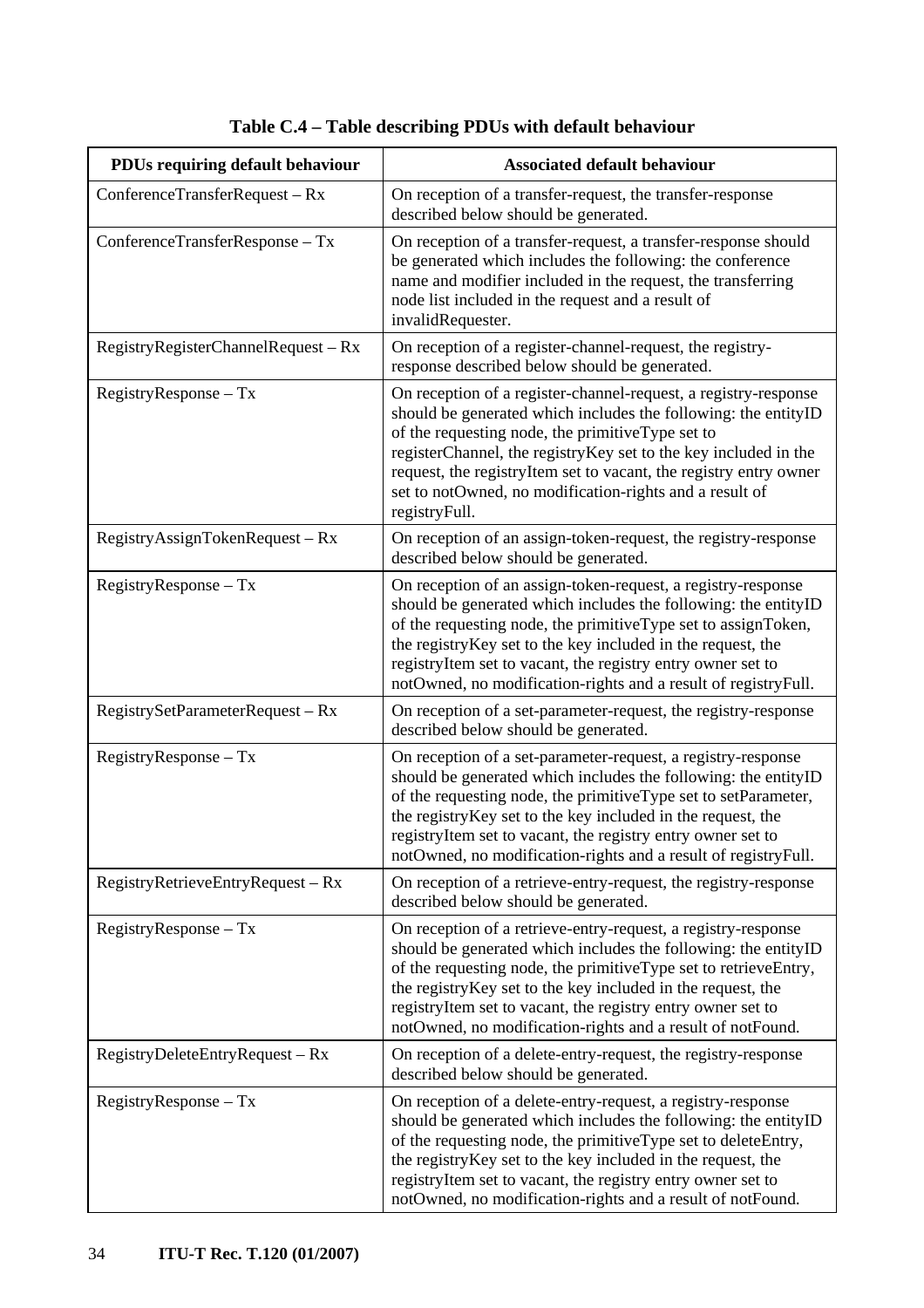| PDUs requiring default behaviour     | <b>Associated default behaviour</b>                                                                                                                                                                                                                                                                                                                                                            |
|--------------------------------------|------------------------------------------------------------------------------------------------------------------------------------------------------------------------------------------------------------------------------------------------------------------------------------------------------------------------------------------------------------------------------------------------|
| RegistryMonitorEntryRequest – Rx     | On reception of a monitor-entry-request, the registry-response<br>described below should be generated.                                                                                                                                                                                                                                                                                         |
| $RegistryResponse - Tx$              | On reception of a monitor-entry-request, a registry-response<br>should be generated which includes the following: the entityID<br>of the requesting node, the primitive Type set to monitor Entry,<br>the registryKey set to the key included in the request, the<br>registryItem set to vacant, the registry entry owner set to<br>notOwned, no modification-rights and a result of notFound. |
| $RegistryAllocateHandleRequest - Rx$ | On reception of an allocate-handle-request, the allocate-handle-<br>response described below should be generated.                                                                                                                                                                                                                                                                              |
| RegistryAllocateHandleResponse – Tx  | On reception of an allocate-handle-request, an allocate-handle-<br>response should be generated which includes the following: the<br>entityID of the requesting node, the numberOfHandle set to the<br>number of handles specified in the request, the firstHandle set<br>to zero, and a result of noHandlesAvailable.                                                                         |

**Table C.4 – Table describing PDUs with default behaviour** 

### **C.3.3 Handling supported PDUs and primitives**

All T.124 PDUs that are supported by the T-*Lite* profile should be handled as specified by [ITU-T T.124]. However, there are a number of parameters that shall be set to a "fixed" or static value in these supported PDUs when implementing the thin T.124 portion of the T-*Lite* profile. These are listed in Table C.5.

| <b>Parameter</b>                                   | <b>Value</b>                                                                           |
|----------------------------------------------------|----------------------------------------------------------------------------------------|
| ConferenceCreateRequest: lockedConference          | Always set to FALSE.                                                                   |
| ConferenceCreateRequest:<br>conductibleConference  | Always set to FALSE.                                                                   |
| ConferenceCreateRequest: conductorPrivileges       | Should never include ejectUser, add, lockUnlock or<br>transfer.                        |
| ConferenceCreateRequest: conductedPrivileges       | Should never include ejectUser, add, lockUnlock or<br>transfer.                        |
| ConferenceCreateRequest:<br>nonConductedPrivileges | Should never include ejectUser, add, lockUnlock or<br>transfer.                        |
| ConferenceCreateResponse:result                    | Should always be set to user Rejected if conference is<br>already running on the node. |
| ConferenceQueryRequest: nodeType                   | Always set to terminal.                                                                |
| ConferenceQueryResponse: nodeType                  | Always set to terminal.                                                                |
| ConferenceJoinResponse: lockedConference           | Always set to FALSE.                                                                   |
| ConferenceJoinResponse:<br>conductibleConference   | Always set to FALSE.                                                                   |
| ConferenceJoinResponse: conductorPrivileges        | Should never include ejectUser, add, lockUnlock or<br>transfer.                        |
| ConferenceJoinResponse: conductedPrivileges        | No need to specify since conductorship is not supported.                               |

**Table C.5 – Fixed parameter values for transmitted PDUs**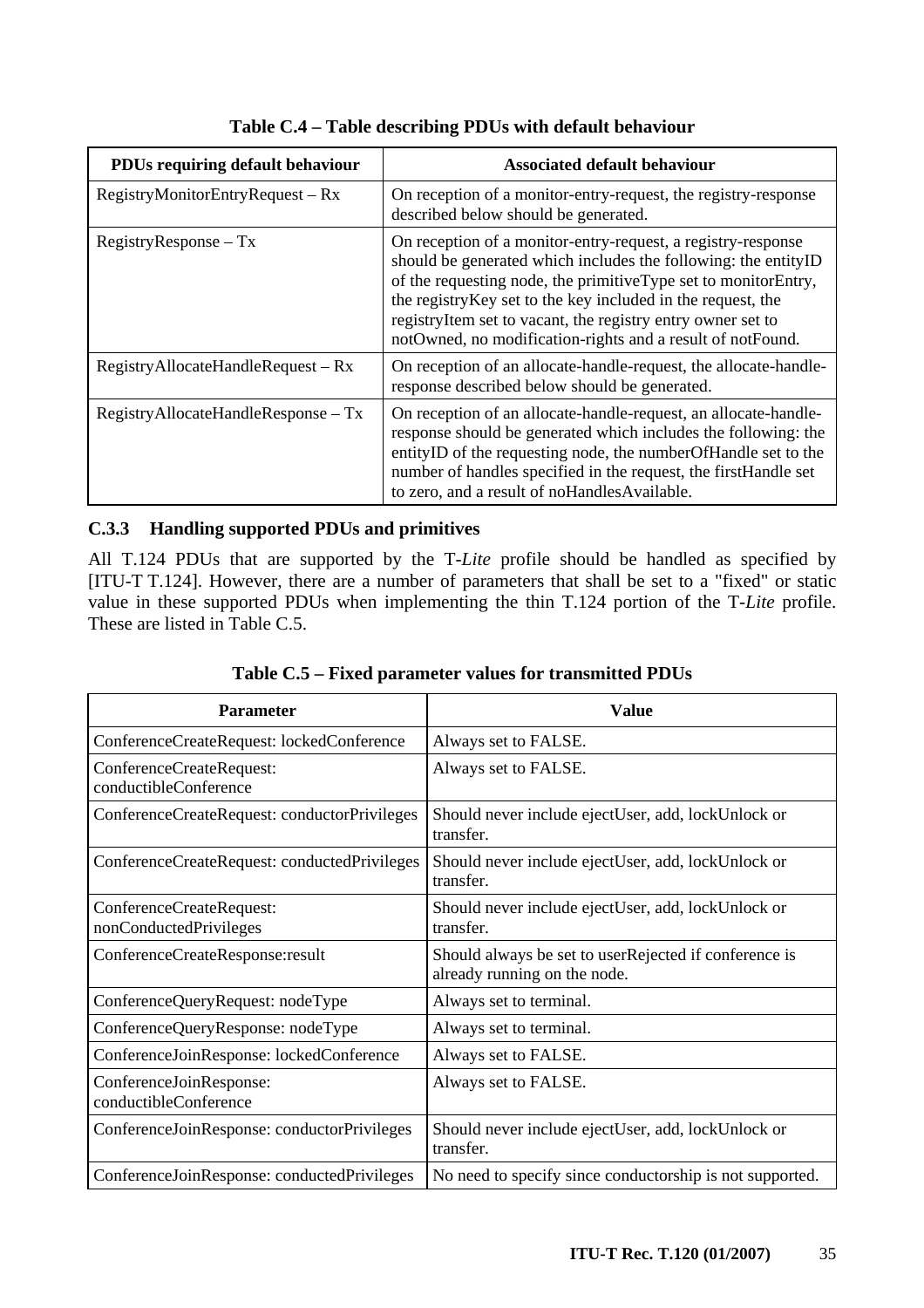| <b>Parameter</b>                                  | <b>Value</b>                                                                               |
|---------------------------------------------------|--------------------------------------------------------------------------------------------|
| ConferenceJoinResponse:<br>nonConductedPrivileges | Should never include eject User, add, lock Unlock or<br>transfer.                          |
| ConferenceJoinResponse: result                    | If node is already connected to another node this should<br>always be set to userRejected. |
| NodeRecord: nodeType                              | Always set to terminal.                                                                    |
| NodeRecord: nodeProperties:<br>managementDevice   | Always set to FALSE.                                                                       |
| NodeRecord: nodeProperties: peripheralDevice      | Always set to TRUE.                                                                        |
| ApplicationRecord:<br>conductingOperationCapable  | Always set to FALSE.                                                                       |

**Table C.5 – Fixed parameter values for transmitted PDUs** 

There is also an issue of how a node should handle a roster update for an APE that it does not support. This could be the case if a T-*Lite* node is participating in a point-to-point conference with a T.120 terminal node which can support multiple simultaneous APE sessions (say T.128, T.127 and T.126). If this should occur, it is up to the T-*Lite* node to process the roster update(s) associated with the APE(s) that it supports and ignore the rest. Note that, according to C.3.5, if the T-*Lite* node is the Top Provider, the unsupported APEs running on the terminal node will never see a roster update which includes itself and will therefore never complete the establishment of its session.

### **C.3.4 Negotiating Top-Provider responsibilities**

As stated above, it is desirable for a T-*Lite* node to avoid Top-Provider responsibilities whenever possible. This prevents a node with minimal functionality from limiting the scope and services supported by the conference. Unfortunately, there is no definitive way to guarantee this. However, by following the rules for determining the default action of the called and calling nodes defined in Table C.6 below, along with the fixed parameters stated above, only one possible situation exists where a T-*Lite* node could assume Top Provider responsibilities in a conference. This is the situation where a T-*Lite* node is connected to another T-*Lite* node. If this situation occurs, the conference will be severely limited but it will still be able to proceed. Some of these limitations include:

- no multipoint support;
- no "miscellaneous" services support;
- no "privilege" services such as eject user, add, transfer or lock/unlock;
- support for only a single APE.

By following the rules in Table C.6 and setting the appropriate fixed parameters, the thin T.124 node has the greatest probability of joining the conference as a leaf or subordinate node. MCU/Terminals and MCUs will always default to the parent node in situations where it is connected to a T-*Lite* node. Note that, as mentioned in the overview, a T-*Lite* node can reduce its size even more if it is guaranteed to never be a Top Provider node (even in a point-to-point connection).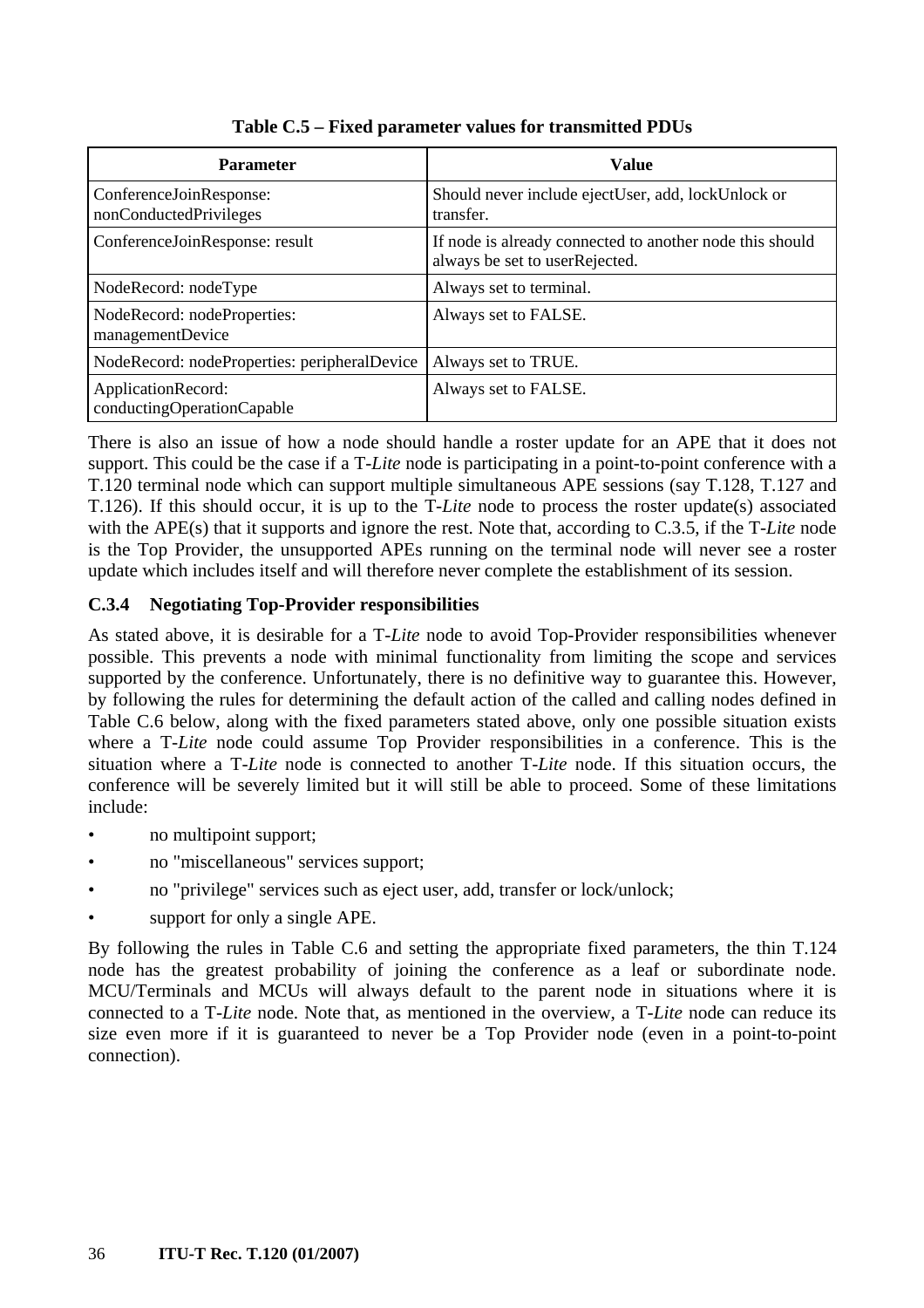|  | Table C.6 - Rules for determining the default action of the Called and Calling Nodes |  |  |  |
|--|--------------------------------------------------------------------------------------|--|--|--|
|--|--------------------------------------------------------------------------------------|--|--|--|

| Calling<br><b>Node</b><br>type | <b>Called</b><br><b>Node</b><br>type | <b>Unlocked</b><br>Conferences<br>in List | <b>Default</b><br><b>Conference</b><br>Flag | Wait<br>for<br>Invite<br>Flag | <b>No Unlisted</b><br><b>Conference</b><br>Flag | <b>Default</b><br>action of<br>Calling<br><b>Node</b> | <b>Default</b><br>action of<br><b>Called</b><br><b>Node</b> |
|--------------------------------|--------------------------------------|-------------------------------------------|---------------------------------------------|-------------------------------|-------------------------------------------------|-------------------------------------------------------|-------------------------------------------------------------|
| T-Lite<br>terminal             | Any<br>terminal                      | $\ast$                                    | $\ast$                                      | $\ast$                        | $\ast$                                          | Caller<br>creates<br>remotely                         | Wait for<br>caller                                          |

Table C.6 shows that whenever a T-*Lite* node initiates a call, it will always dial "upward" from MCS's perspective. This will guarantee that a fully compliant terminal will always end up as the Top Provider in a point-to-point call. Note that all other cases such as a T-*Lite* node calling an MCU should follow the terminal cases outlined in Table 7-17 of [ITU-T T.124]

### **C.3.5 Support of a single static session**

T-*Lite* nodes that wish to support only a single static session may find it necessary to "filter" incoming session or roster information that is not relevant to the node. This could include roster update indications for non-static APE sessions or roster updates for APEs that are not supported by the T-*Lite* node.

A GCC session is strictly defined by its associated Session Key which includes an Application Protocol Key and a Session ID. The Application Protocol Key is a unique identifier which defines the Application Protocol that created the session. The Session ID is simply the channel in use by that session (which in this case is a static channel). Roster updates associated with a particular session can be easily filtered if the T-*Lite* node knows in advance which static session(s) it must support. As stated above, this information would include the Application Protocol Key associated with the APE and the channel ID for the static session of interest. Any application information imbedded in a roster update indication that does not include the specified Session Key would simply be ignored.

### **C.4** *Lite* **T.121 profile**

This clause describes the services required from a T.120 provider implementing the Generic Application Template (T.GAT or T.121) for a T-*Lite* node. For this portion of the T-*Lite* profile, only a subset of the GAT services is needed. These only include services associated with setting up a Static mode session. This is because only static channels and tokens are supported within the T-*Lite* MCS profile and no GCC registry-related functions are supported. Therefore, Dynamic Multicast and Dynamic Private session support can be ignored when building a T-*Lite* node. This greatly simplifies the effort required to support T-*Lite* from the perspective of an APE.